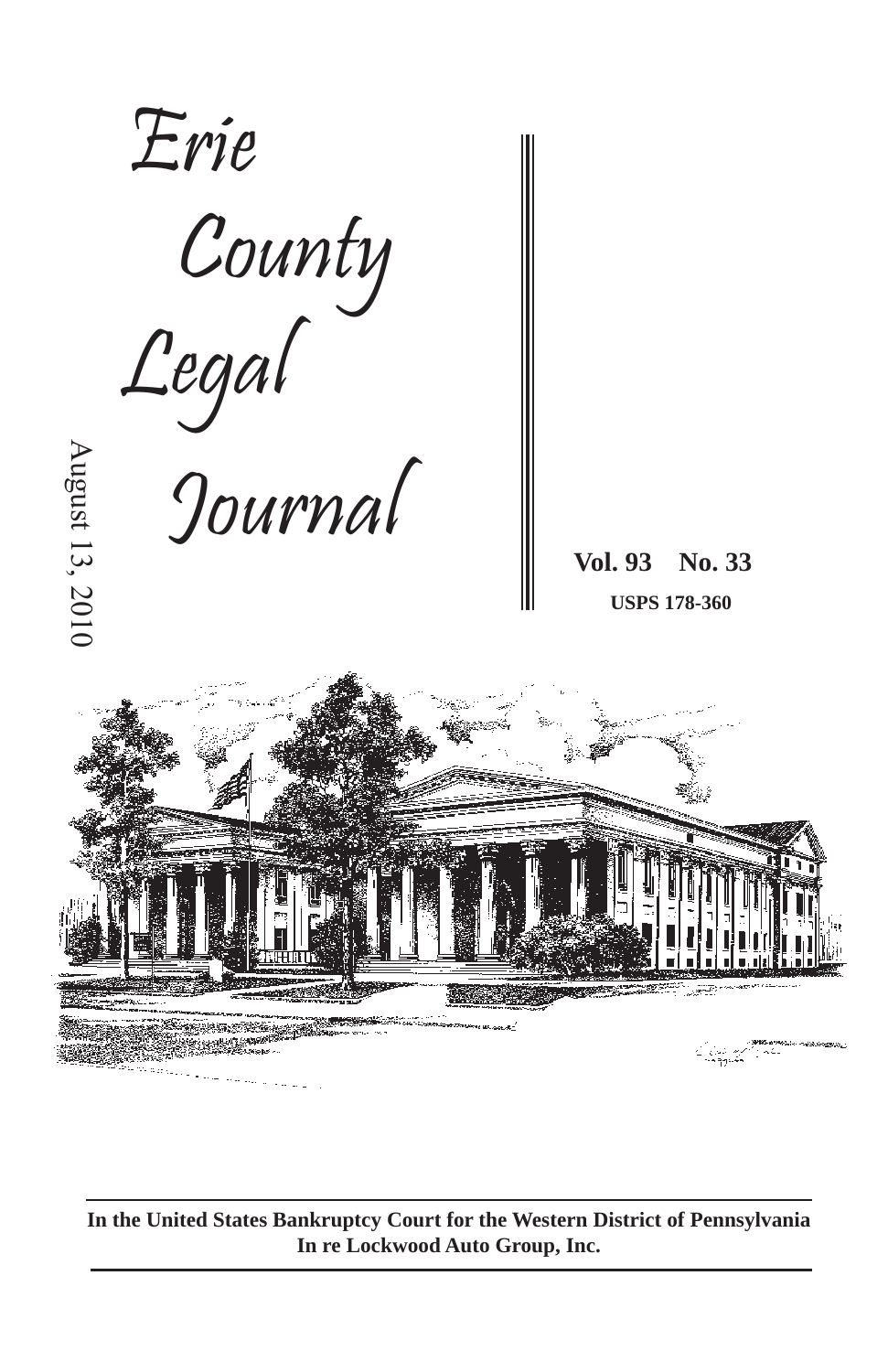# **Erie County Legal Journal**

*Reporting Decisions of the Courts of Erie County The Sixth Judicial District of Pennsylvania*

> Managing Editor: Paula J. Gregory Associate Editor: Heidi M. Weismiller

# **PLEASE NOTE: NOTICES MUST BE RECEIVED AT THE ERIE COUNTY BAR ASSOCIATION OFFICE BY 3:00 P.M. THE FRIDAY PRECEDING THE DATE OF PUBLICATION.**

 All legal notices must be submitted in typewritten form and are published exactly as submitted by the advertiser. The Erie County Bar Association will not assume any responsibility to edit, make spelling corrections, eliminate errors in grammar or make any changes in content.

 The Erie County Legal Journal makes no representation as to the quality of services offered by an advertiser in this publication.

**INDEX**

| <b>COURT OF COMMON PLEAS</b> |  |
|------------------------------|--|
|                              |  |
|                              |  |
|                              |  |
|                              |  |
| <b>ORPHANS' COURT</b>        |  |
|                              |  |

ERIE COUNTY LEGAL JOURNAL (ISSN 0730-6393) is published every Friday for \$57 per year (\$1.50 single issues/\$5.00 special issues, i.e. Seated Tax Sales). Owned and published by the Erie County Bar Association (Copyright 2010©) 302 West 9th St., Erie, PA 16502 (814/459-3111). Periodical Postage paid at Erie, PA 16515. POSTMASTER: Send Address changes to THE ERIE COUNTY LEGAL JOURNAL, 302 West 9th St., Erie, PA 16502-1427.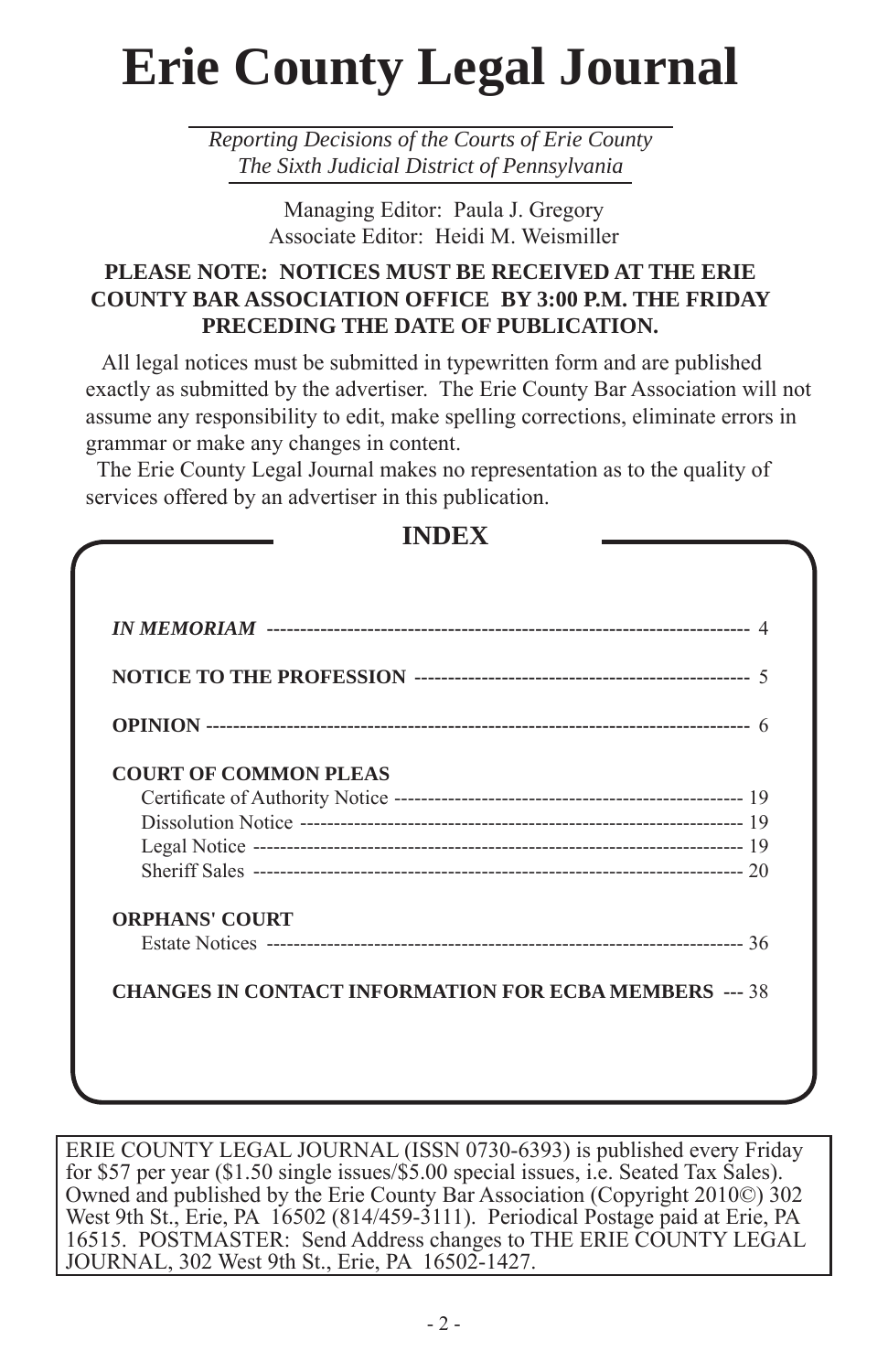# Erie County Bar Association Calendar of Events and Seminars

### **FRIDAY, AUGUST 13, 2010**

*Powerful Witness Preparation*  PBI Groupcast Seminar Erie County Bar Association 8:30 a.m. - 3:30 p.m. (8:00 a.m. reg.) *Lunch Included* \$344 (member) \$324 (admitted after 1/1/06) \$364 (nonmember)

*Early Registration - If you register more than 2 days before this presentation you will qualify for this Early Registration Fee: \$319 (member) \$299 (admitted after 1/1/06) \$339 (nonmember)* 5 hours substantive / 1 hour ethics

### **TUESDAY, AUGUST 17, 2010**

*Can Settlement Funding and Litigation Expense Funding be done Ethically in Pennsylvania?* ECBA Live Lunch-n-Learn Bayfront Convention Center 12:15 p.m. - 1:15 p.m. (lunch at 11:45 a.m.) \$29 (ECBA members/staff) \$45 (nonmembers) \$20 (judges) 1 hour ethics

#### **THURSDAY, AUGUST 19, 2010**

ECBA Young Lawyers Zection<br>
Glenwood Park and Nu-Zoo<br>
12:00 p.m. - 1:45 p.m.<br>
1:45 p.m.<br>
1:45 p.m. - close Complete zoo, enjoy special<br>
presentation<br>
The for Zoo Membership<br>
S4 p/adult and \$3 p/child without Zoo Membership \$4 p/adult and \$3 p/child without Zoo Membership

### **THURSDAY, AUGUST 19, 2010**

*14th Annual Insurance Institute* PBI Video Seminar Erie County Bar Association 9:00 a.m. - 4:00 p.m. (8:30 a.m. reg.) \$149 (member) \$129 (admitted after 1/1/06) \$169 (nonmember) 6 hours substantive

#### **TUESDAY, AUGUST 31, 2010**

*Ethical Considerations for Marketing Your Law Practice with Social Networking Sites* PBI Video Seminar Erie County Bar Association 9:00 a.m. - 10:00 a.m. (8:30 a.m. reg.) \$49 (member) \$59 (nonmember) 1 hour of ethics

#### **MONDAY, SEPTEMBER 20, 2010**

*Income Tax Planning of Closely Held Businesses*  PBI Groupcast Seminar Erie County Bar Association 9:00 a.m. - 5:00 p.m. (8:30 a.m. reg.) \$274 (member) \$254 (admitted after 171/06) \$294 (nonmember)

*Early Registration - If you register more than 2 days before this presentation you will qualify for this Early Registration Fee: \$249 (member) \$229 (admitted after 1/1/06) \$269 (nonmember)* 7 hours substantive

#### **TUESDAY, SEPTEMBER 21, 2010**

*How to Prepare the Fiduciary Income & Decedents Final Lifetime Income Tax Return* PBI Groupcast Seminar Erie County Bar Association 9:00 a.m. - 1:15 p.m. (8:30 a.m. reg.) \$224 (member) \$204 (admitted after 1/1/06) \$244 (nonmember) *Early Registration - If you register more than 2 days before this presentation you will qualify for this Early Registration Fee: \$199 (member) \$179 (admitted after 1/1/06) \$219 (nonmember)* 4 hours substantive

|                                               | 2010 BOARD OF DIRECTORS - J.W. Alberstadt, Jr., President |                     |  |  |  |  |  |
|-----------------------------------------------|-----------------------------------------------------------|---------------------|--|--|--|--|--|
| Lisa Smith Presta, First Vice President       |                                                           |                     |  |  |  |  |  |
| Donald F. Fessler, Jr., Second Vice President |                                                           |                     |  |  |  |  |  |
| Mary Payton Jarvie, Past President            |                                                           |                     |  |  |  |  |  |
| Thomas J. Buseck, Treasurer                   |                                                           |                     |  |  |  |  |  |
| Neal R. Devlin, Secretary                     |                                                           |                     |  |  |  |  |  |
|                                               | Craig A. Markham                                          |                     |  |  |  |  |  |
| John W. Draskovic                             | John C. Melaragno                                         | Richard T. Ruth     |  |  |  |  |  |
| Brian J. Krowicki                             | Melissa LaFata Pagliari                                   | Edwin W. Smith      |  |  |  |  |  |
| Richard A. Lanzillo                           | John M. Quinn, Jr.                                        | Richard A. Vendetti |  |  |  |  |  |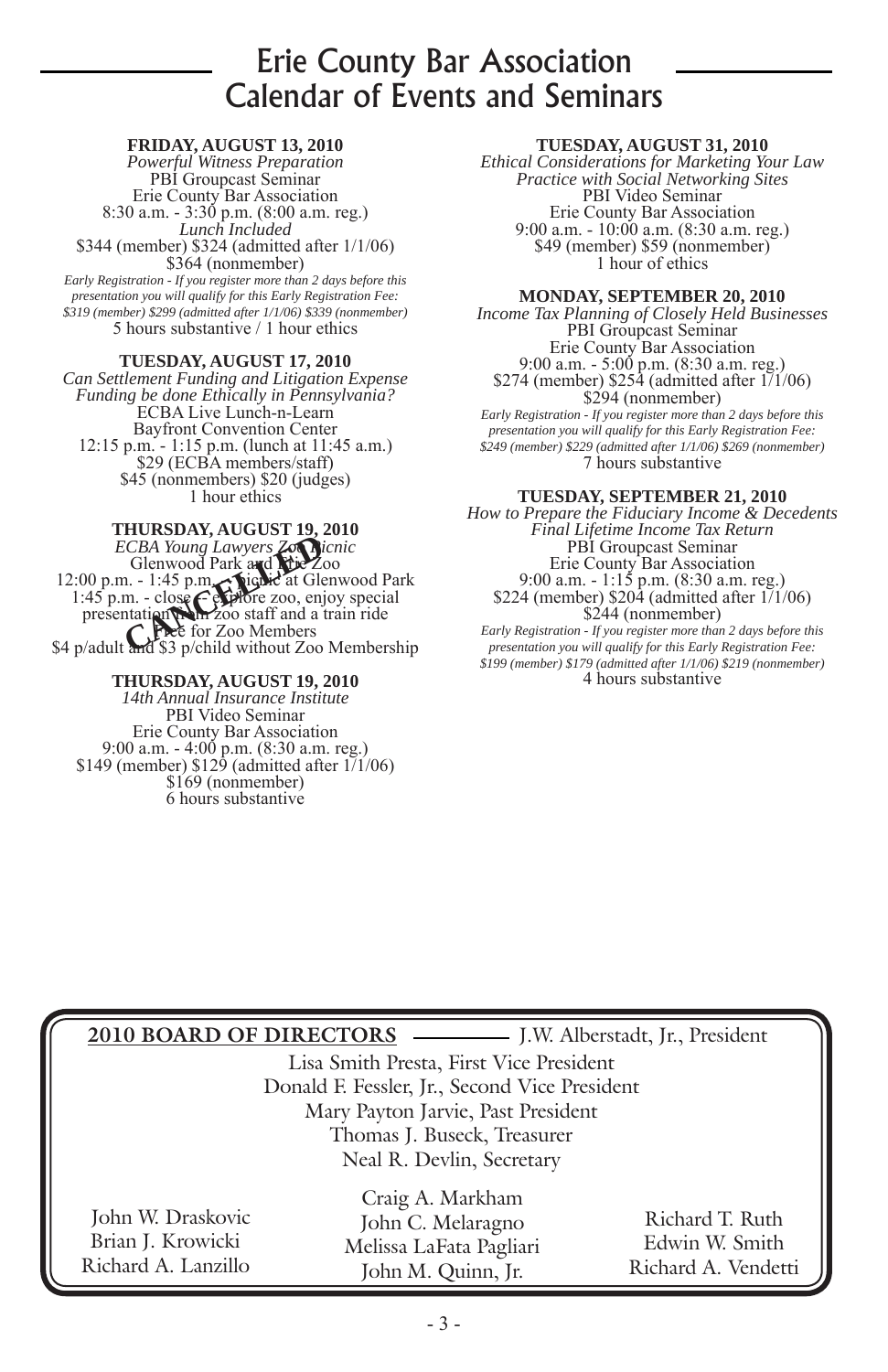# **In Memoriam**



JAMES R. JENKS **September 10, 1934 - July 28, 2010**

*James R. Jenks passed away at his residence unexpectedly on July 28, 2010 at the age of 75. He was born* 

*in Erie on September 10, 1934, son of the late Ralph and Mildred C. Bright Jenks.* 

*Jim spent his childhood in Erie and West Springfield, Pennsylvania. He graduated from Springfi eld Township High School in 1952 and went on to attend Gannon College. After graduating from Gannon, he fulfi lled his R.O.T.C. obligations serving with the U. S. Army in the States during the Viet Nam War. He then attended Georgetown Law School in Washington D.C. and upon graduation in 1963, he returned to Erie to practice law.* 

*Jim married Janet E. Welsh on October 11, 1958. They lived in Lawrence Park where they raised four children.* 

*In addition to his parents and wife Janet, Jim was preceded in death by an infant daughter, Ellen. He is survived by a brother, Ralph Jenks and his wife, Wanda; his daughters, Melissa Houghton and husband Richard, Kate Widmann and husband Dan; his sons, Samuel Jenks and wife Tammy, and Benjamin Jenks and wife Tracy. He is also survived by grandchildren, Andrew and Charlotte Houghton, Maeve and Liam Widmann, as well as several nieces, nephews and cousins.* 

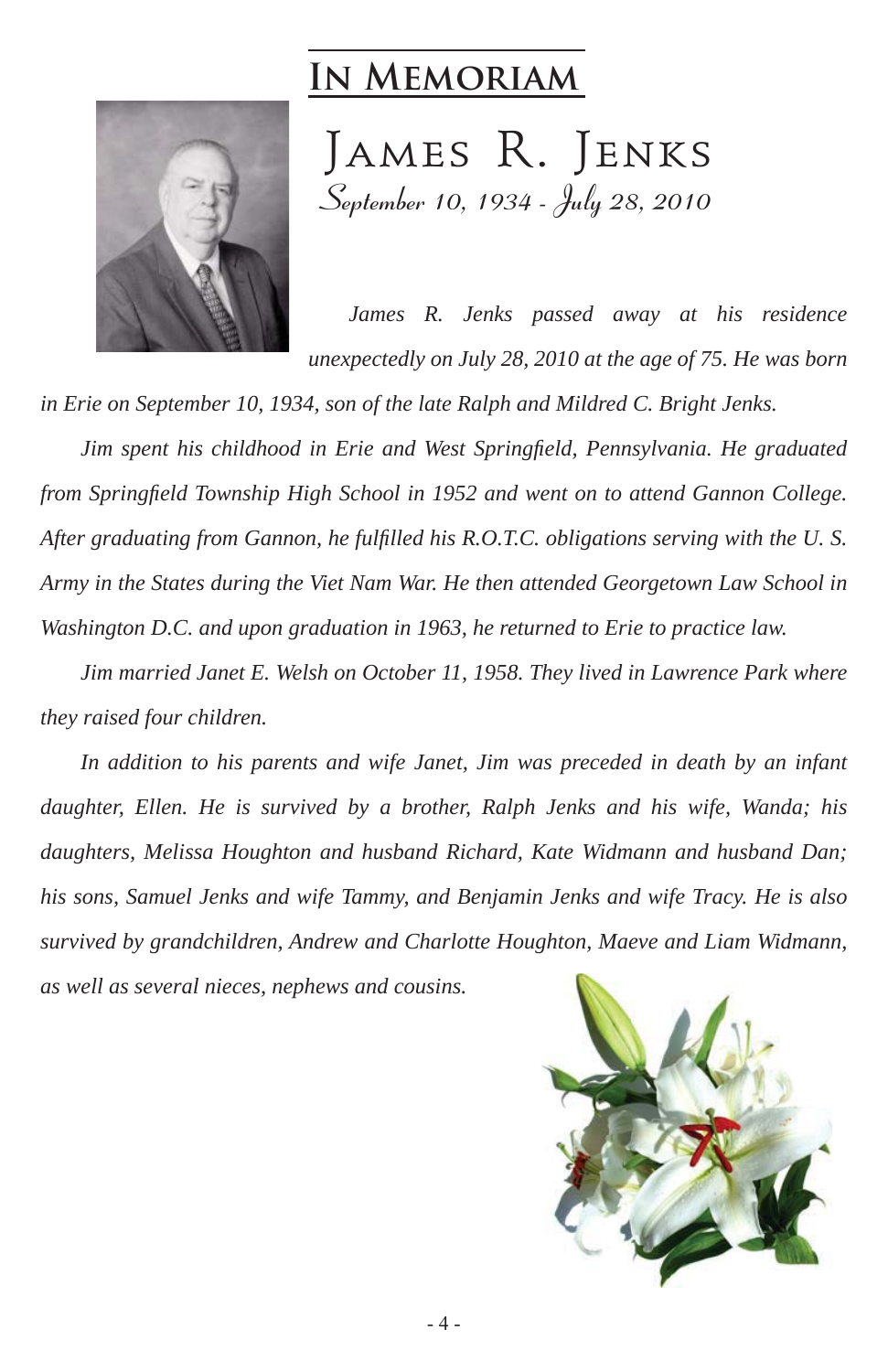- 5 -

# **IN THE UNITED STATES BANKRUPTCY COURT FOR THE WESTERN DISTRICT OF PENNSYLVANIA**

# **NOTICE**

# **In Re: Court Closure**

Please be advised that the Clerk's Office of the United States Bankruptcy Court for the Western District of Pennsylvania will be closed on Monday, September 6, 2010, in observance of Labor Day.

John J. Horner Clerk of Court

Aug. 13

# **Aquinas and king: a discourse in civil disobedience**

Friday, August 27, 2010

9:00 a.m. to 4:00 p.m. **Only \$119** (*Lunch Included)*

PACLE Approved for 6.0 credits 4.0 Substantive CLE Credits and 2.0 Ethics CLE Credits

### **Location:**

Gannon University, Palumbo Room 1200 (Across from University Book Store) Palumbo Academic Center (South West Corner of West 8th and State Streets) Erie, PA 16541

**Presented by:** Charles P. Nemeth, JD, Ph.D., LL.M.

**Provided by:**

 The Institute for Law and Public Policy, California University of Pennsylvania.

# **Advanced Reservation Only:**

Online: http://institutes.calu.edu/ilpp ● Email: mahouski@calu.edu ● Phone: 724-597-7401



For CLE credit, a Uniform Certificate of Attendance and PACLE Credit Request Form will be provided. Participants may use these forms to obtain credit at a PACLE credit reporting fee of \$1.50 per credit.

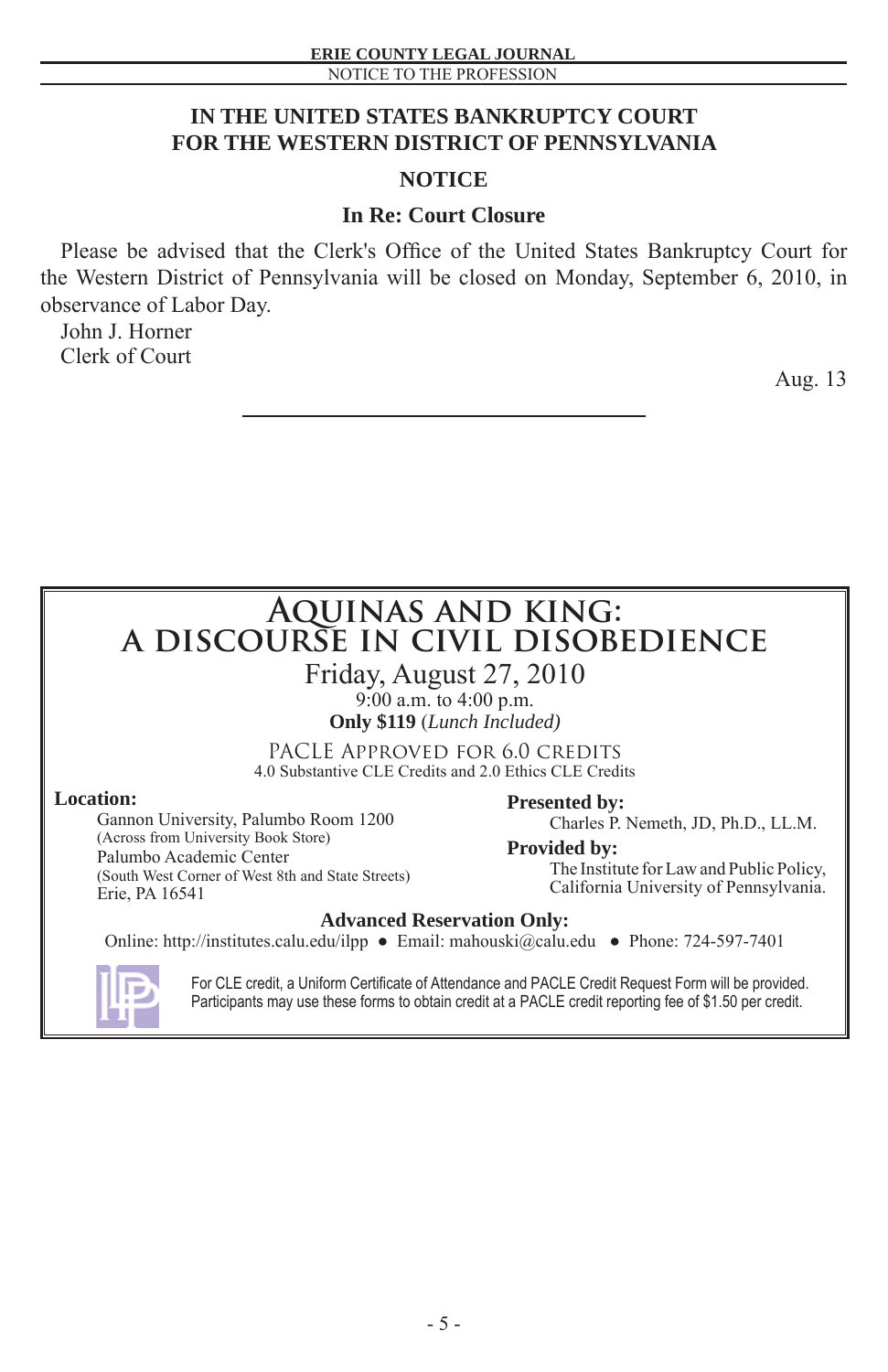# **IN RE: LOCKWOOD AUTO GROUP, INC., Debtor RICHARD W. ROEDER, Plaintiff**

### **v.**

# **BARBARA A. LOCKWOOD and FIRST NATIONAL BANK OF PENNSYLVANIA, Defendants**

IN THE UNITED STATES BANKRUPTCY COURT FOR THE WESTERN DISTRICT OF PENNSYLVANIA Case No. 05-13558-TPA Chapter 7 Adv. No. 06-1100 Related to Document No. 84

Appearances: John M. Steiner, Esq., for the Debtor Richard W. Roeder, Esq., Chapter 7 Trustee, Plaintiff John C. Melaragno, Esq., for the Defendant Barbara Lockwood James R. Walczak, Esq., for the Defendant First National Bank

## **MEMORANDUM OPINION**

Presently before the Court is a *Motion for Summary Judgment* ("Motion"), Document No. 84, filed by Defendant First National Bank of Pa. ("FNB"). After consideration of the various filings by the Parties, the Court will deny the *Motion* for the reasons provided  $below<sup>1</sup>$ 

# **FACTUAL AND PROCEDURAL BACKGROUND**

The relevant, underlying facts were previously set forth by this Court in an opinion on prior cross-motions for summary judgment. *See Memorandum Opinion and Order*  of May 31, 2007 ("2007 Opinion"), Document No. 32.<sup>2</sup> Familiarity with the facts is assumed and factual details will not be restated here except as necessary. Very briefly, the case involves a series of similar triangular transactions that occurred between 2002 and 2005 among the Debtor Lockwood Auto Group, Inc ("LAG"), its principal shareholder Barbara A. Lockwood ("Lockwood"), and FNB. The transactions arose in the context of LAG's operation of a dealership selling DaimlerChrysler Motors Corporation vehicles which were financed through DaimlerChrysler Financial Services North America, LLC ("Daimler").

In late 2002, early 2003, Daimler became concerned about the financial stability of LAG. In February 2003 Daimler entered into a "Recapitalization Agreement" with LAG and Lockwood that required additional capital to be invested into LAG. Plaintiff, Richard W. Roeder, the Chapter 7 Trustee ("Trustee") alleges that the transactions at issue were done to make it appear that LAG had the necessary additional capital to remain viable when it actually did not.

<sup>1</sup> The Court's jurisdiction under *28 U.S.C. §§157* and *1334* was not at issue. This is a core proceeding pursuant to *28 U.S.C. §§157(b)(2)(K)* and *(O).*

<sup>&</sup>lt;sup>2</sup> The 2007 *Opinion* was authored by the Honorable Warren W. Bentz. Judge Bentz retired effective September 22, 2009, at which time the case was reassigned to the Undersigned.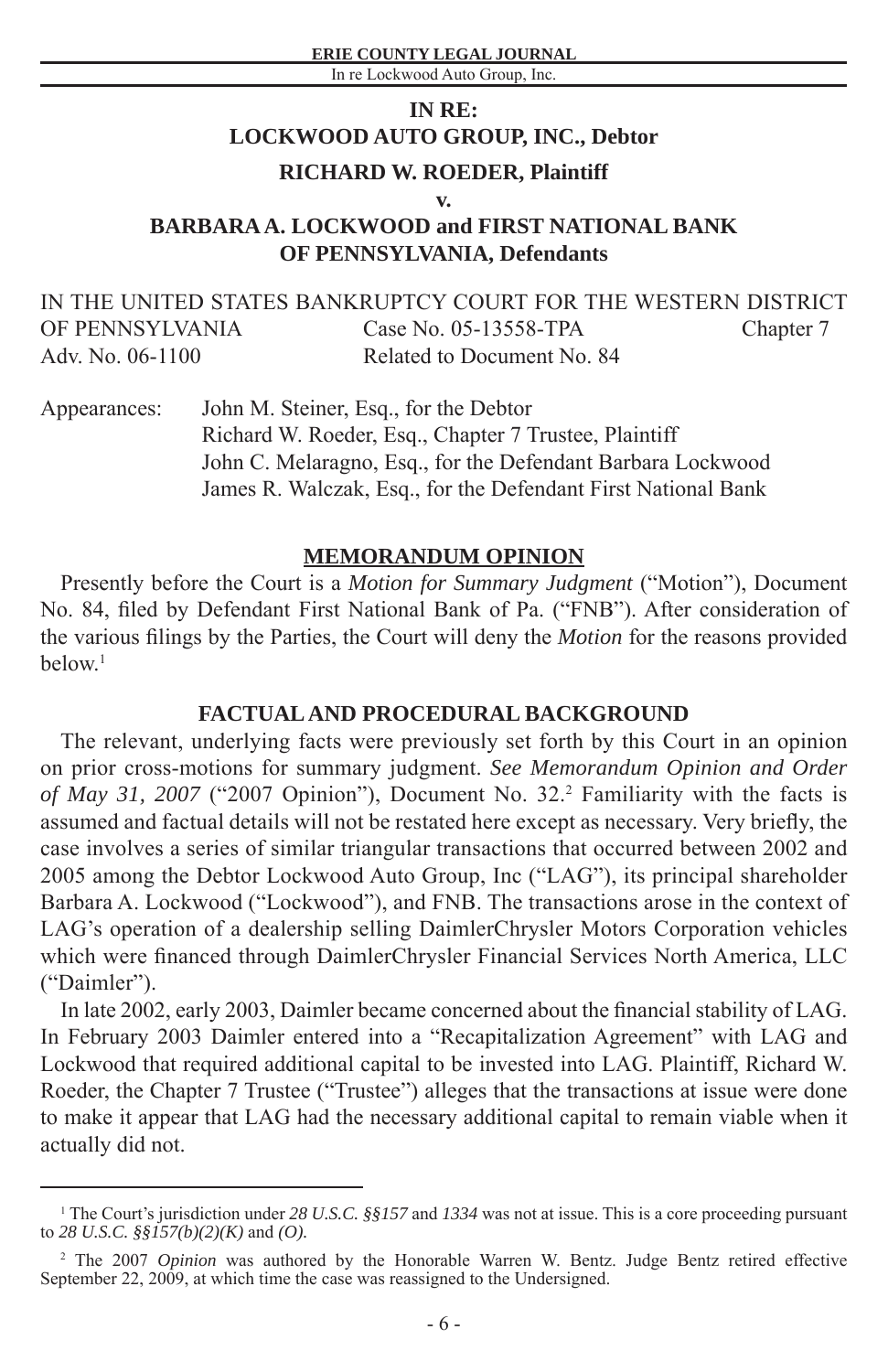Generally, the transactions were all structured as follows: Lockwood borrowed funds from FNB and then invested them into LAG, which immediately used the invested funds to secure a certificate of deposit ("CD") from FNB. LAG in turn pledged the CD to FNB as security for the loan that Lockwood had taken out. The invested funds in the form of the CD were shown as capital on LAG's balance sheet, with no indication that it was fully-pledged to FNB. The Trustee alleges that these were financially meaningless transactions whose only purpose was to create the illusion on LAG's financial statements that it possessed additional, available capital to meet the requirements of the Recapitalization Agreement. Shortly after the bankruptcy petition was filed, FNB applied the then-current CD (CD No. 100806034 for \$200,000) to satisfy Lockwood's loan obligation.

The *Complaint* originally filed by the Trustee laid out the key facts and requested turnover from FNB but was rather vaguely written as far as the legal theory being pursued against FNB. In the *2007 Opinion,* the Court granted summary judgment in favor of the Trustee on fraudulent transfer grounds pursuant to *11 U.S.C. §548,*  requiring FNB to turn over the proceeds of the CD to the Trustee. FNB appealed to the District Court. One of the issues on appeal was whether the basis for the *2007 Opinion* was *Section 548(a)(1)(A)* (actual intent to hinder defraud or delay), or *Section 548(a) (1)(B)* (constructive fraud). The District Court reversed in an Opinion dated March 20, 2008, Document No. 56 ("District Court Opinion"). The District Court found that the *2007 Opinion* was premised on constructive fraud. It then went on to hold that this Court had erred in determining that FNB had not given reasonably equivalent value in exchange for the pledge of the CDs, finding instead, that LAG had received an "indirect benefit" in exchange for its pledge of the CDs to FNB. Since proving a "constructive fraudulent transfer" under *Section 548(a)(1)(B)* requires that there be no equivalent value, the District Court found that the facts in this case do not support such a claim. However, that was not the end of the matter.

The District Court also noted that during the course of the litigation the Trustee had articulated several other possible theories to support recovery of the CD proceeds from FNB, including actual fraud under *Section 548(a)(1)(A)* and equitable subordination. The District Court therefore remanded this matter to this Court for consideration of those alternative theories. After the remand, the Trustee was given leave to file an amended complaint.

On September 16, 2008, at Document No. 69, the Trustee filed his *Amended Complaint*. The *Amended Complaint* sets forth three counts: Count I (fraudulent transfer (actual fraud) under the Pennsylvania Uniform Fraudulent Transfer Act Law ("PUFTA"), *12 Pa. C.S.A. §5101, et. seq.*), Count II (fraudulent transfer (actual fraud) under *Section 548(a)(1)(A)),*  and Count III (equitable subordination under *11 U.S.C. §510*). The Defendants answered the *Amended Complaint,* and thereafter, the Parties engaged in discovery.

On June 22, 2009, FNB filed the *Motion* presently under consideration. The Trustee has responded and both sides have filed briefs. The Trustee was also given leave to hire a financial services consultant to serve as an expert on September 3, 2009. On January 15, 2010, he fi led an *Offer of Proof,* Document No. 114, setting forth the expected testimony of the consultant. The *Offer of Proof* also listed the areas of inquiry the Trustee plans to explore in a proposed deposition of David Slomski, the FNB Vice President of Business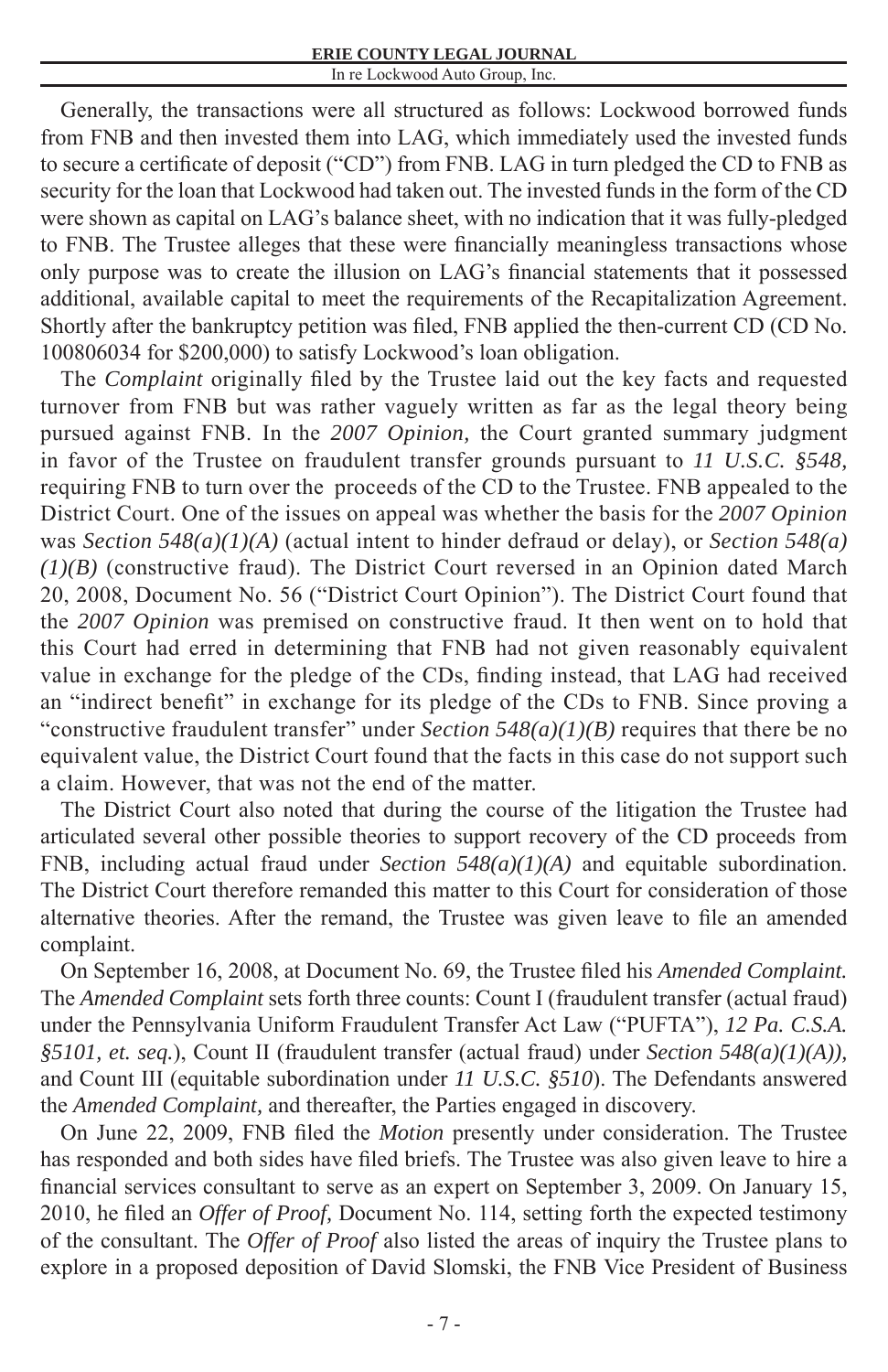Banking who was involved in the transactions at issue.<sup>3</sup> On February 3, 2010, FNB filed a *Reply* to the *Offer of Proof* . The *Motion* is now ripe for decision.

# *Summary Judgment Standard*

For purposes of resolving a summary judgment motion, *Fed.R.Civ.P. 56* is made applicable to adversary proceedings through *Fed.R.Bankr.P. 7056.* Summary judgment is appropriate if the pleadings, depositions, supporting affidavits, answers to interrogatories and admissions that are part of the record demonstrate that there exists no genuine issue of material fact and the moving party is entitled to judgment as a matter of law. *Fed.R.Bankr.P. 56(c), Celotex Corp. v. Catrett,* 477 U.S. 317, 322 (1986). Summary judgment is appropriate if no material factual issue exists and the only issue before the Court is a legal issue. *Earth Data Int'l. of N.C., L.L.C. v. STV, Inc.,* 159 F. Supp.2d 844 (E.D. Pa. 2001); *In re Air Nail Co., Inc.,* 329 B.R. 512 (Bankr. W.D. Pa. 2005). The test under *Fed.R.Civ.P. 56* is "whether the moving party is entitled to judgment as a matter of law." *Med. Protective Co. v. Watkins,* 198 F.3d 100, 103 (3d Cir. 1999) (quoting *Armbruster v. Unisys Corp.,* 32 F.3d 768, 777 (3d Cir. 1994)).

In deciding a motion for summary judgment, the Court must construe the facts in a light most favorable to the non-moving party. *United States v. Isley,* 356 F.Supp.2d 391 (D.N.J. 2004). Once the moving party satisfies its burden of establishing a *prima facie* case for summary judgment, the non-moving party must do more than raise some metaphysical doubt as to material facts. *Boyle v. County of Allegheny,* 139 F.3d 386, 393 (3d Cir. 1998) (quoting *Matsushita Elec. Indus. Co. v. Zenith Radio Corp.,* 475 U.S. 574, 586 (1986)). No issue for trial exists, in fact, unless the non-moving party can adduce sufficient evidence favoring it on the disputed factual issue such that a reasonable jury could return a verdict in its favor. *See Celotex,* 477 U.S. at 322.

# **DISCUSSION**

# *Insuffi cient evidence of "knowledge" of, or "participation" in, fraud*

FNB first argues that summary judgment should be granted in its favor with respect to Counts I and II of the *Amended Complaint* because there is no evidence that it had any knowledge of or participated in the alleged fraud perpetrated by Lockwood and LAG against Daimler.4

FNB contends that in order for the Trustee to prove a claim of a fraudulent transfer based on actual fraud he must show that FNB had knowledge of the alleged fraud upon Daimler by LAG and/or Lockwood, and that FNB knew its actions would facilitate the alleged fraud. *See* FNB *Brief in Support of Summary Judgment,* Document No. 85 at 11 (hereinafter "FNB Brief"). FNB argues that the Trustee has not produced any evidence that shows FNB: was involved in the preparation of the financial statements submitted to

<sup>&</sup>lt;sup>3</sup> It might be asked why it is only now, at this rather late stage in the proceeding, that the Trustee is finally seeking to depose such a key witness as Slomski. As the Court understands it, the Trustee has maintained that he could not effectively depose Slomski until his request to employ a financial expert was approved, something which did not happen until September 2009. In any event, there has not previously been a discovery deadline set in the case, so the proposed deposition cannot be precluded on the ground that discovery has ended. Part of the Court's *Order* resolving the *Motion* will set a discovery deadline.

<sup>4</sup> As indicated above, the District Court previously ruled that FNB gave reasonably equivalent value for the security interest it obtained in the LAG CD. Therefore, it is clear that the Trustee can assert no viable claim for constructive fraud and must proceed solely under a theory of actual fraud.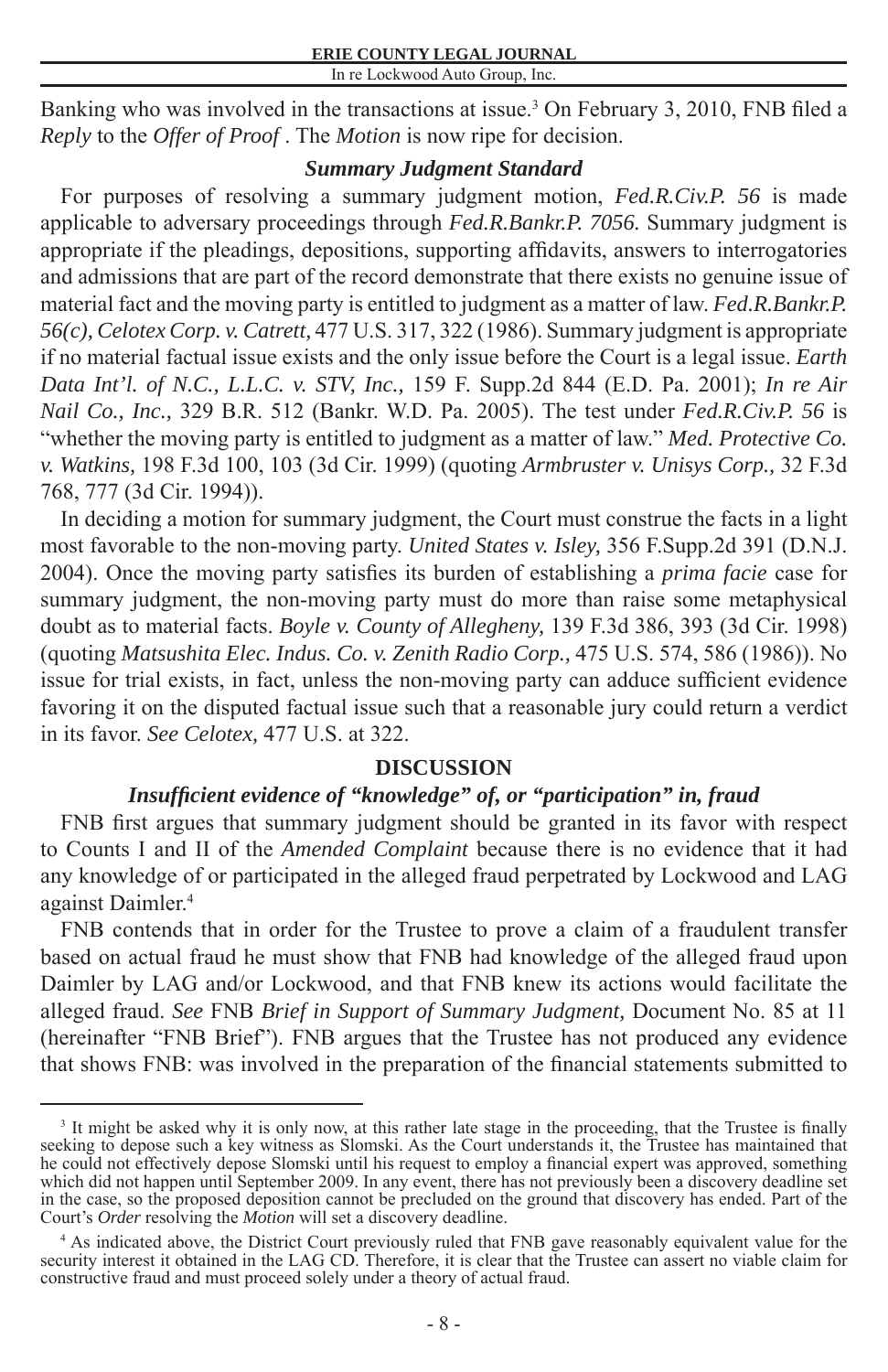Daimler; knew LAG or Lockwood had made misrepresentations of their financial condition to anyone; or, ever communicated with Daimler. *FNB Brief* at 11. FNB points out that the only evidence of record as to any of these points is an affidavit by Slomski which denies any such knowledge or involvement.

The Trustee does not really dispute that claimed lack of any evidence to show that FNB was an active participant in or intended to engage in fraud against Daimler. Rather, the Trustee claims that the alleged "actual fraud" necessary in this case to support a fraudulent transfer claim was that done by the transferor, Lockwood/LAG.

The *Bankruptcy Code* and *PUFTA* mirror each other with respect to a cause of action to avoid a transfer based on the Debtor's transfer of assets with an actual intent to hinder, defraud or delay creditors. *See 11 U.S.C. §548(a)(1)(A), 12 Pa. C.S.A. §5104(a).*  The Trustee is correct that the "actual intent" at issue here is that of the transferor, *i.e.,*  Lockwood and LAG. *See In re Pers. & Business Ins. Agency,* 334 F.3d 239, 242 (3rd Cir. 2003) (actual fraud under *Section 548* occurs when the debtor makes the transfer with the intent to hinder, delay or defraud); *In re Rubin Bros. Footwear, Inc.,* 119 B.R. 416, 423 (S.D.N.Y. 1990) (plaintiff must show fraudulent intent on the part of the transferor rather than the transferee).

In order to ultimately prevail on Counts I and II the Trustee must prove that LAG/Lockwood acted with the intent to hinder, defraud or delay creditors. FNB has not pointed to any record evidence that it claims demonstrates an absence of an intent to hinder, defraud or delay on the part of LAG and Lockwood. On the other hand, the Trustee has submitted evidence showing that LAG and Lockwood did submit financial statements to Daimler which showed the CD as capital of LAG without also disclosing that it was fully encumbered by a security interest. (Affidavit of John Wegerzyn of Daimler at ¶ 5-7, attached to Document No. 92). Daimler claims it did not approve of the pledge to FNB and believed LAG had sufficient unencumbered capital when it received LAG's financial statement. *Id.* 

Although there may be a convincing explanation as to why the transactions at issue were done other than as a deceptive means for LAG to be able to show the required capital on financial statements that were supplied to Daimler, the Court has not yet heard or seen it. In keeping with the required treatment of summary judgment motions, and solely for the purpose of the *Motion*, the Court finds that the Trustee has provided evidence that, when viewed in the light most favorable to the Trustee as the non-moving party, is sufficient to support a finding of an "actual intent to hinder, delay and defraud" by LAG and Lockwood in connection with the transactions and the financial statements. *See also, e.g., Pryor v. Nat'l Collegiate Athletic Ass'n,* 288 F.3d 548, 563 (3d Cir. 2002) (questions of intent and state of mind are ordinarily not amenable to summary adjudication).

FNB has been named as a Defendant in this matter because of its status as a transferee of the allegedly fraudulent transfer. Again, the *Bankruptcy Code* and *PUFTA* are in agreement as to the treatment of transferees. *11 U.S.C. §548(c)* provides in relevant part:

...a transferee...that takes for value and in good faith has a lien on or may retain any interest transferred ...

*11 U.S.C. §548(c).* For the corresponding provision under *PUFTA, see 12 Pa. C.S.A.*   $\frac{0.85108(a)}{0.4}$ . This is an affirmative defense with two elements, value and good faith, upon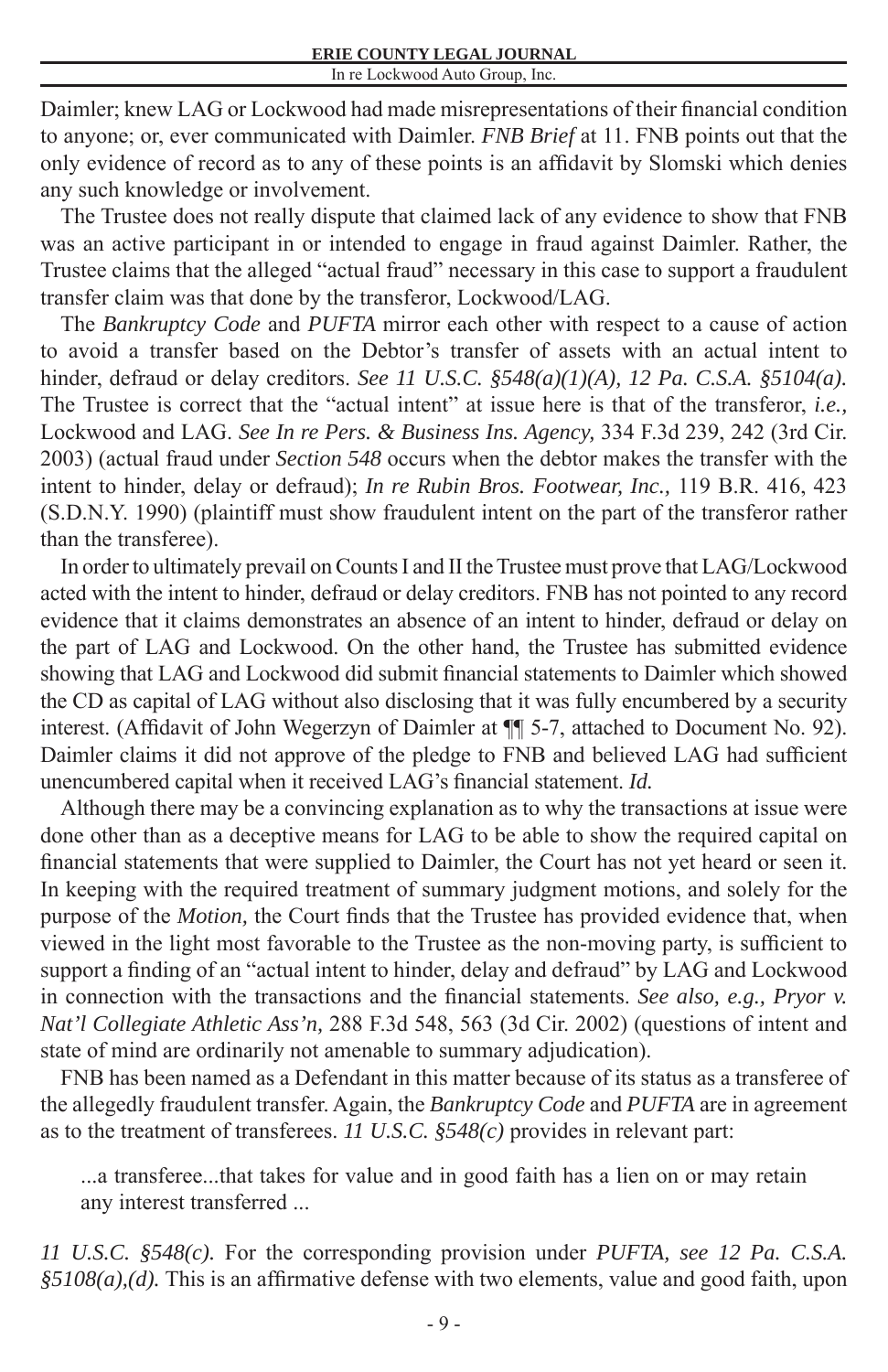which the transferee bears the burden of proof. *In re Foxmeyer Corp.,* 286 B.R. 546, 572 (Bankr. D. Del. 2002). In light of the District Court's previous decision in this case finding that FNB gave value in exchange for the security interest in the CDs, the only remaining substantive issue as to whether FNB has a viable affirmative defense to Counts I and II is thus, whether FNB took the transfer in "good faith."

The *Bankruptcy Code* does not provide a definition of a "good faith" transferee. Courts that have addressed the issue have concluded that the term defies an easy or precise definition, such that "good faith" defenses must be evaluated on a case-by-case basis. *In re Burry,* 309 B.R. 130, 136 (Bankr. E.D. Pa. 2004).

A helpful discussion of this issue appears in *Ameriserv Fin. Bank v. Commercebank, N.A.,* 2009 WL 890583 \*5-6 (W.D. Pa. 2009). After reviewing the law from this and other circuits, the *Ameriserv* court synthesized several key points concerning a good faith defense by a transferee in a fraudulent transfer case, whether under the *Bankruptcy Code* or *PUFTA.*

First, good faith is determined according to an objective or "reasonable person" standard, and not based on the subjective knowledge or belief of the transferee. Courts thus look to what the transferee objectively knew or should have known concerning the nature of the underlying circumstances involved with the transfer. *Id. (citing In re Bayou Group,* 396 B.R. 810 (Bankr. S.D.N.Y. 2008)). Second, once a transferee is on notice of suspicious circumstances regarding a transfer, it is obliged to conduct a diligent investigation which must "ameliorate" the issues that placed it on inquiry notice in the first place. The failure to do so can be fatal to a good faith defense. Third, among the non-exhaustive circumstances that may preclude a finding of good faith are notice of the transferor's fraudulent purpose, an underlying fraud, the transferor's unfavorable financial condition or insolvency, the improper nature of a transaction, and, the voidability of the transfer.

It is apparent that under this standard a transferee is not automatically protected by the good faith defense merely because it had no actual knowledge that a fraud was being perpetrated. The transfer can still be avoided as against the transferee if the circumstances were such that, as a reasonable person, it should have known that there was something suspicious about the transfer but failed to investigate. In that regard, the Trustee has submitted the *Offer of Proof* as to his financial consultant expert which provides that the expert will opine, *inter alia,* that FNB did not act within normal banking practices in connection with the July 2005 transaction.

FNB argues that the proposed expert testimony is an attempt by the Trustee to "manufacture" evidence to show FNB did not act in good faith. It argues that to allow such expert testimony would be, in effect, to allow testimony as to a determination as to FNB's subjective state of mind, a practice disfavored in the law. The Court views the proposed expert testimony differently.

As discussed above, the good faith test is based on an objective, not a subjective standard. Starting from that premise, it appears to the Court that the expert testimony as set forth in the Trustee's *Offer of Proof* would be designed to show that a reasonable bank should have known that the transaction in question was not within normal banking practices and was therefore suspect, thus triggering an obligation to make an investigation, and to refrain from the transaction if its concerns were not addressed. None of this has anything to do with the subjective state of mind of FNB or Slomski.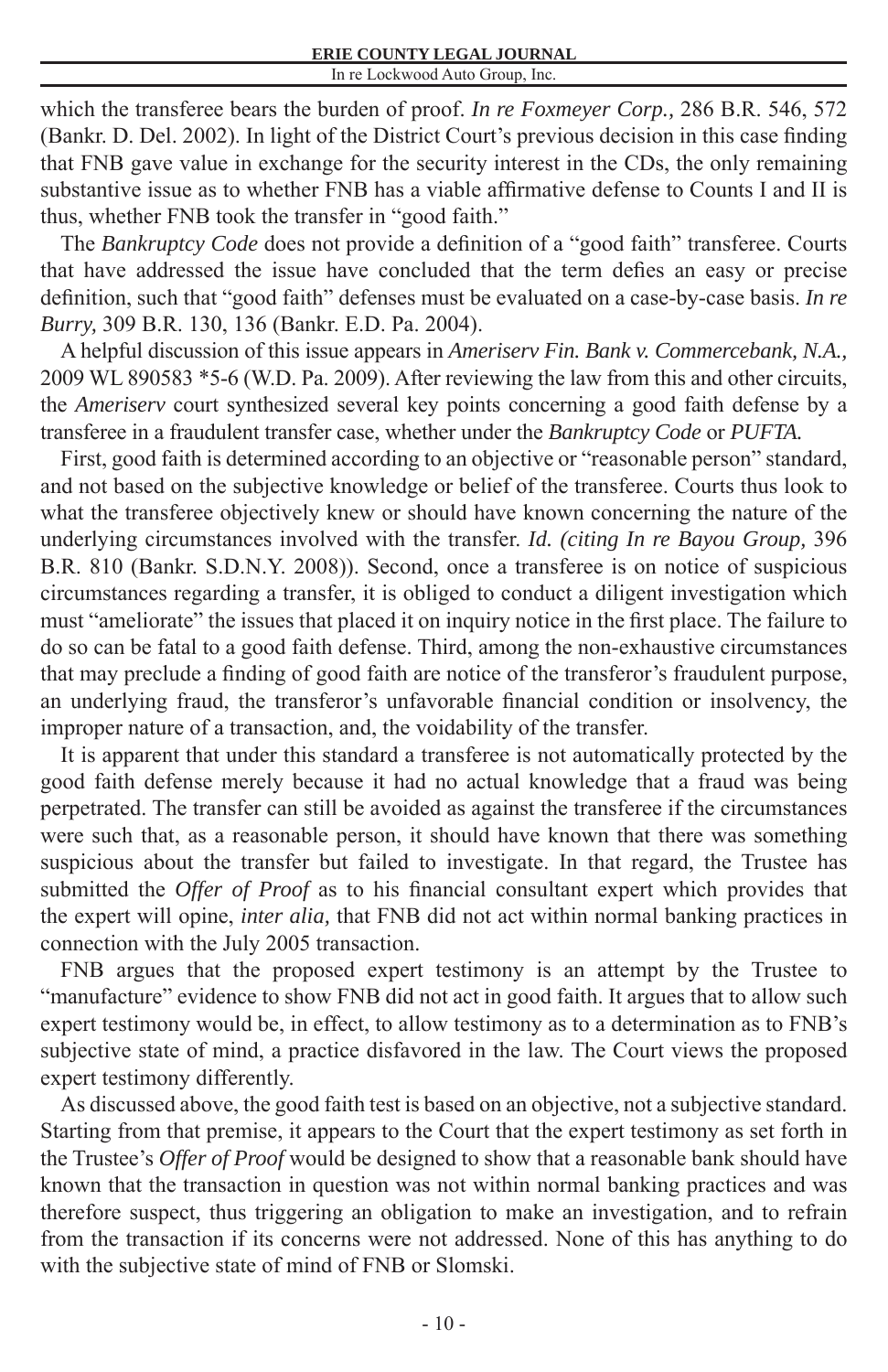Furthermore, the question of what constitutes normal banking practice would seem to be just the sort of technical or other specialized knowledge that would assist the trier of fact in this case. *See, e.g., First Nat'l State Bank of N.J. v. Reliance,* 668 F.2d 725, 731 (3d Cir. 1981) (approving admission of expert testimony as to established customs in the banking industry in order to facilitate the determination as to whether bank acted in good faith).<sup>5</sup> For purposes of this *Motion* the Court will assume the proposed testimony would be admissible.

Given the anticipated expert testimony, together with the affidavit by John Wegerzyn of Daimler indicating that Daimler did not authorize a security interest in the CD and believed the working capital investment was unencumbered, the Court cannot conclude at this time for purposes of resolving the *Motion* that FNB has carried its burden of proof with respect to the good faith defense.<sup>6</sup> The Court concludes that resolution of this issue can only be made after further development of the facts, and in that regard the proposed deposition of Slomski by the Trustee is certainly relevant and will be permitted.

Before moving on to the next point, the Court must comment briefly on *In re Northern Merchandise, Inc.,* 371 F.3d 1056 (9th Cir. 2004), a case heavily relied on by FNB. The transaction at issue in that case was similar to what occurred here, and the court there did find that the bank had given value and acted in good faith. However, the contention by FNB that the facts in the present case are "indistinguishable" from *Northern Merchandise*  is rejected. The debtor in that case did actually have use of the loan proceeds. Even more significantly, the loan in *Northern Merchandise* appears to have actually been designed as a means to infuse working capital into the debtor, not merely to give the appearance of additional capital to a third-party as is alleged to have occurred here with respect to Daimler. The District Court obviously concluded that *Northern Merchandise* was not dispositive on the good faith issue or it would not have remanded the case to this Court for further consideration of the actual fraud branch of the fraudulent transfer claim. This Court also finds *Northern Merchandise* to be clearly distinguishable and not the blanket "blessing" of this type of transaction as suggested by FNB.

# *Statute of Limitations*

FNB next argues that summary judgment should be granted in its favor as to Counts I and II on statute of limitation grounds. There is no dispute that the bankruptcy petition in this case was filed on October 3, 2005 and that the applicable statute of limitations under

<sup>&</sup>lt;sup>5</sup> In its *Reply* in opposition to the Trustee's *Offer of Proof*, FNB also suggests that the expert testimony summarized in the *Offer of Proof* may not be admissible under the standards of *Daubert v. Merrell Dow Pharm., Inc.,* 509 U.S. 579 (1993) and *Kumho Tire Co. v. Carmichael,* 526 U.S. 137 (1999), although no formal motion to that effect has been filed. See Document No. 116. The Court does not have an expert report or a deposition from the expert, Mr. Gardner, only the *Offer of Proof.* The Court's ruling here is thus premised on essentially a paraphrase by the Trustee as to the expected testimony of the expert. On that basis, the Court finds, at least for purposes of deciding the within *Motion,* that the proffered opinion as to whether the transaction met normal banking standards would be admissible.

<sup>6</sup> Paragraph 24 of the *Amended Complaint* does give the Court some pause in reaching this conclusion. That Paragraph alleges that when Lockwood negotiated the CDs for LAG she told Slomski that Daimler had approved the arrangement as meeting their requirements. FNB admitted this Paragraph, and indeed if it is true it might well be strong evidence in favor of finding that FNB acted in good faith. However, Lockwood has denied this allegation in her *Answer* to the *Amended Complaint* and the Wegerzyn Affidavit states that Daimler did not authorize the "arrangement." It is a close call, but the Court concludes that the question of what if anything Lockwood may have told FNB regarding Daimler's knowledge of and approval of the arrangement is best treated as a material factual dispute, despite the allegation in the *Amended Complaint.*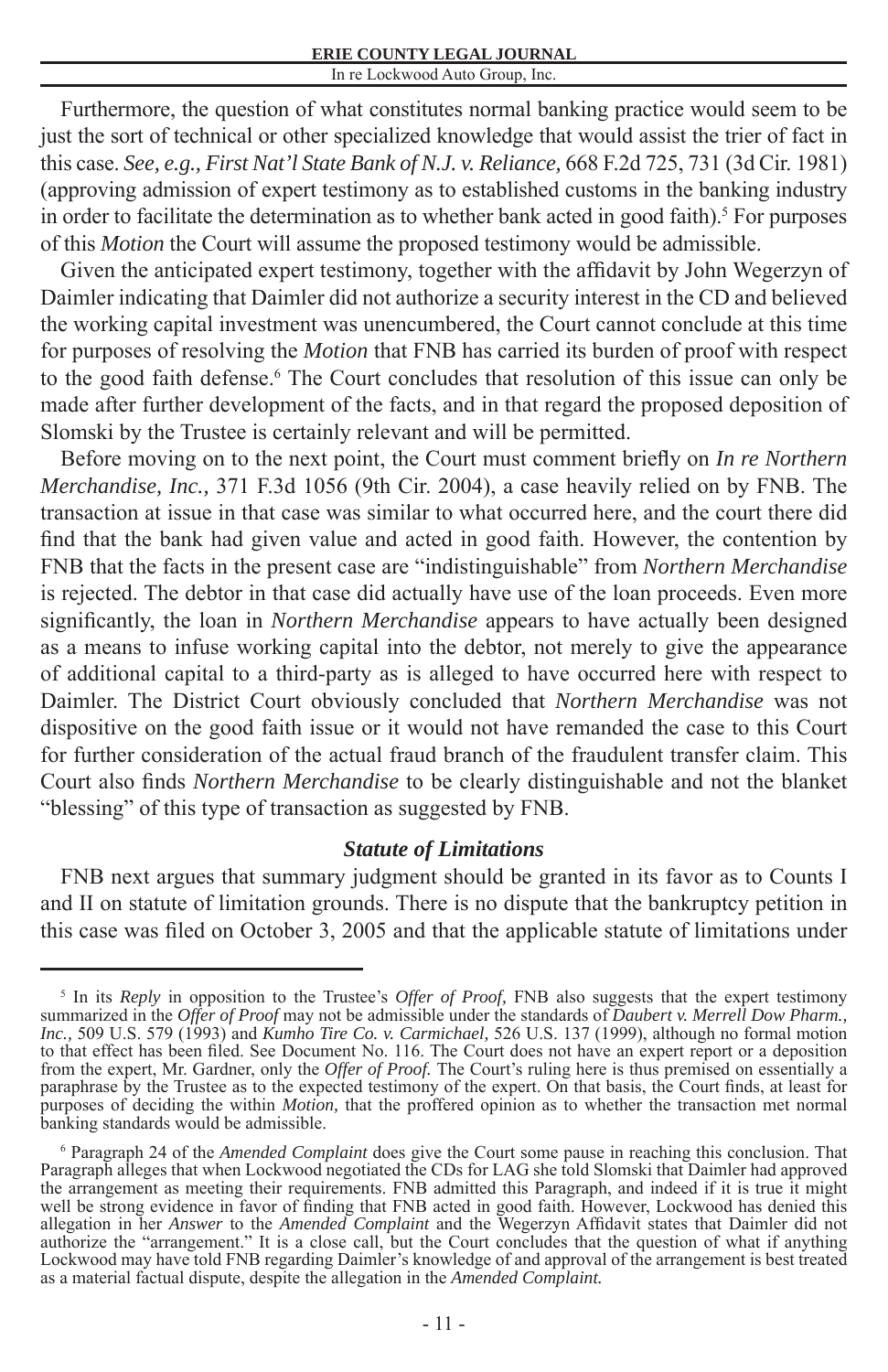*11 U.S.C. §546(a)* is two years from the date the petition was filed. There is likewise no dispute that the original *Complaint* was filed on May 9, 2006, well within the two-year period. However, the *Amended Complaint* was not filed until September 16, 2008, well after the two-year period had run, and it is considerably different from the *Complaint*. 7 The key issue, therefore, is whether Counts I and II of the *Amended Complaint* should be found to relate back to the *Complaint* for statute of limitation purposes.

"Relation back" is addressed in *Fed.R.Bankr.P. 7015,* incorporating *Fed.R.Civ.P. 15(c),* and provides in relevant part:

(c) **Relation Back of Amendments**

(1) **When an Amendment relates Back**. An amendment to a pleading relates back to the date of the original pleading when:

(A) the law that provides the applicable statute of limitations allows relation back; [or]

(B) the amendment asserts a claim or defense that arose out of the conduct, transaction, or occurrence set out-or attempted to be set out-in the original pleading;

Relation back under *Rule 15(c)* "depends on the existence of a common 'core of operative facts' uniting the original and newly asserted claims." *Mayle v. Felix,* 545 U.S. 644, 659 (2005). The key inquiry is whether the original pleading gave the defendant adequate notice of the conduct, transaction or occurrence that forms the basis of the claim or defense. As the Supreme Court has explained:

The rationale of Rule  $15(c)$  is that a party who has been notified of litigation concerning a particular occurrence has been given all the notice that statutes of limitation were intended to provide. Although the Federal Rules of Civil Procedure do not require a claimant to set forth an intricately detailed description of the asserted basis for relief they do require that the pleadings "give the defendant fair notice of what the plaintiff's claim is and the grounds upon which it rests."

*Baldwin County Welcome Center v. Brown,* 466 U.S. 147, 150 (1984). In resolving FNB's defense in this regard, the Court must therefore review the original *Complaint* and see if it provided FNB with sufficient notice of the underlying events constituting the operative facts in support of Counts I and II of the *Amended Complaint.*

Although the *Complaint* is not a model of drafting clarity, when reviewed under the applicable standard, it is clear that sufficient notice was provided. The *Complaint* refers explicitly to the transactions occurring in July 2004 and July 2005 and even provides the numbers of the pledged CDs in issue. *Complaint* at ¶¶ 6-7, 9-10. It alleges that these pledges were made with an actual intent to hinder, delay or defraud creditors. *Id.* at ¶ 17. The Complaint further refers to *11 U.S.C. §548(a)(1),* which is the *Bankruptcy Code*  provision setting forth both "strains" of fraudulent transfer, constructive and actual.

<sup>&</sup>lt;sup>7</sup> When the Trustee sought leave of Court to file the *Amended Complaint* both Defendants initially opposed that request on grounds which included the same statute of limitations issue raised here. Subsequently, however, they agreed to consent to allow the *Amended Complaint* to be filed, but without waiving the right to raise the same issue later in the case. Thus, the statute of limitations question has been preserved and is properly before the Court.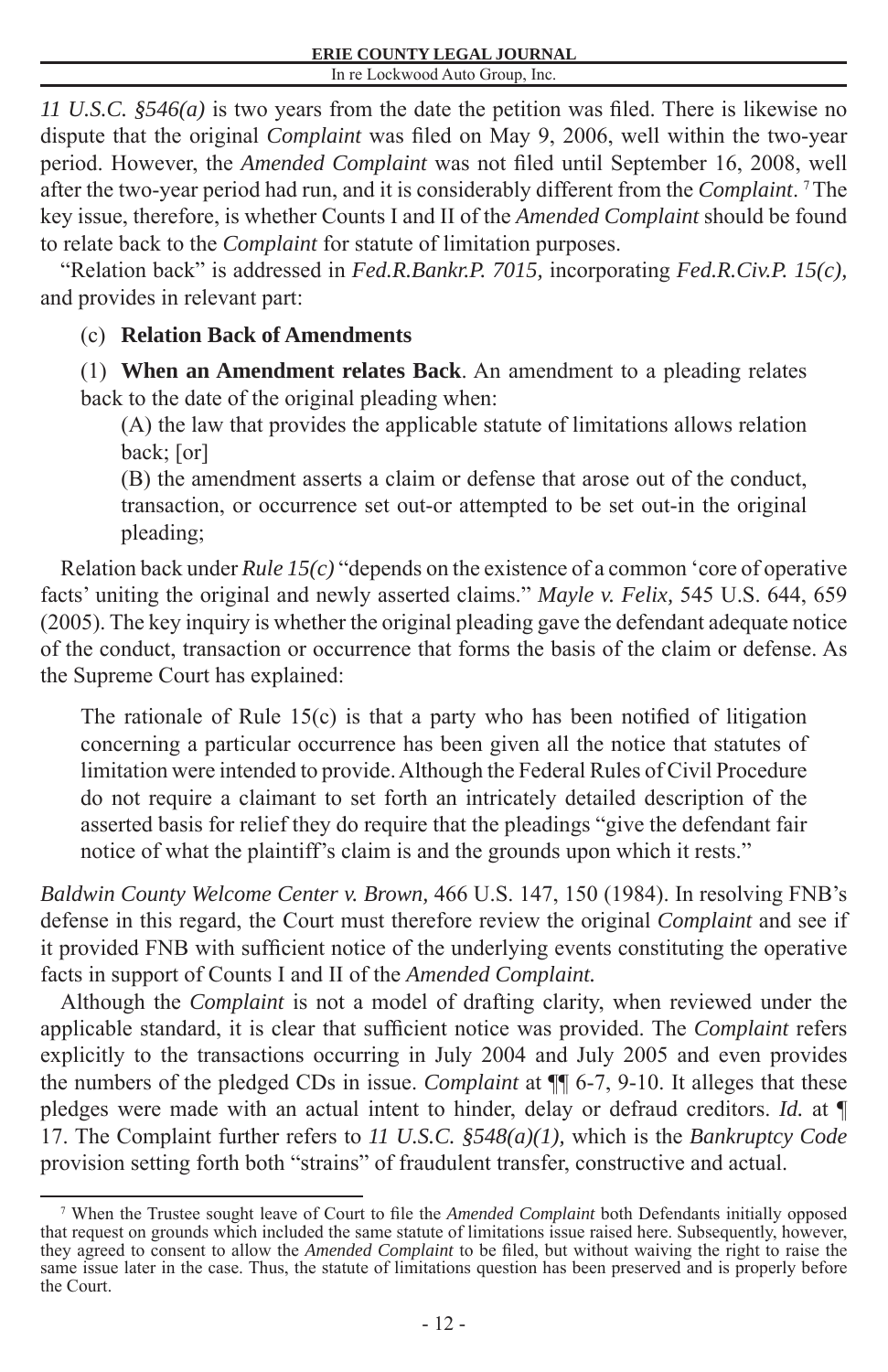It is true that the section of the *Complaint* directed specifically to FNB (*Id.* at  $\P$  1. 24) is entitled "turnover" and in its prayer for relief asks for judgment against FNB '[t]o turnover and surrender to plaintiff trustee the said asset or the proceeds therefrom" without explicitly mentioning fraudulent transfer (or anything else) as the basis for requiring such turnover. However, this section of the *Complaint* incorporates by reference the other part of the *Complaint*–which does provide the information noted above. Thus, when the entire *Complaint* is viewed as a whole it is evident that FNB had been named as a defendant because it was the transferee that had been the recipient of the alleged fraudulent transfer. *See City of Pittsburgh v. West Penn Power Co.,* 147 F.3d 256, 263 (3rd Cir. 1998) ("courts have an obligation in matters before them to view the complaint as a whole and to base rulings not upon the presence of mere words but, rather, upon the presence of a factual situation which is or is not justiciable.").

Counts I and II of the *Amended Complaint* do nothing but provide some additional background and factual details concerning the transactions described in the *Complaint* and articulate legal theories as to why FNB should be required to turn over the proceeds from the CD.

The notice test under *Rule 15(c)* permits an amended pleading to "amplify" the original pleading by including additional factual details so long as the original pleading sets forth the basic conduct, transaction, or occurrence underlying the claims. *See, e.g., USX Corp. v. Barnhart,* 395 F.3d 161, 167-68 (3rd Cir. 2004) (amendments that restate the original claim by amplifying factual circumstances surrounding the pertinent conduct, transaction or occurrence fall within *Fed.R.Civ.P. 15(c)*). Furthermore, the notice test does not require that the prior complaint put the defendant on notice of new or additional legal theories that the plaintiff seeks to pursue, only the facts that support the new theories. *Adelphia Recovery Trust v. Bank of Am., N.A.,* 624 F. Supp. 2d 292, 333 (S.D.N.Y. 2009). *See also, U.S. ex. rel. Small Business Admin. v. Commercial Tech., Inc.,* 354 F.3d 378, 388 (5th Cir. 2003) (amended complaint asserting claim under Texas Uniform Fraudulent Transfer Act related back to date of original complaint asserting claim under Federal Debt Collections Procedure Act where both arose from transfer of same property); *In re Frank Santora Equip. Corp.,* 202 B.R. 543, 545-46 (Bankr. E.D.N.Y. 1996) (fraudulent conveyance claim in amended complaint related back where it and the preference claim in the original complaint arose from the same underlying transaction); *In re Caremerica, Inc.,* 409 B.R. 737 (Bankr. E.D.N.C. 2009) (amended complaint for fraudulent transfer and preference would relate back where it did not include new transfers or new defendants, but merely provided additional details and clarified claims for relief); *In re Global Crossing, Ltd.*, 385 B.R. 52 (Bankr. S.D.N.Y. 2008) (constructive fraudulent transfer claim in amended complaint related back to original complaint with preference claim where both sought to recover same prepetition payment); *In re Allou Distribs., Inc.,* 379 B.R. 5 (Bankr. E.D.N.Y. 2007) (amended complaint seeking to hold defendants liable as initial transferees, or as immediate or mediate transferees of alleged fraudulent transfers related back to original complaint where same individuals, entities, properties and transfers were the basis for allegations in the original and amended complaints).

FNB cannot plausibly claim to be unfairly surprised that it, as the transferee of an allegedly fraudulent transfer described in the *Complaint,* is now being pursued under a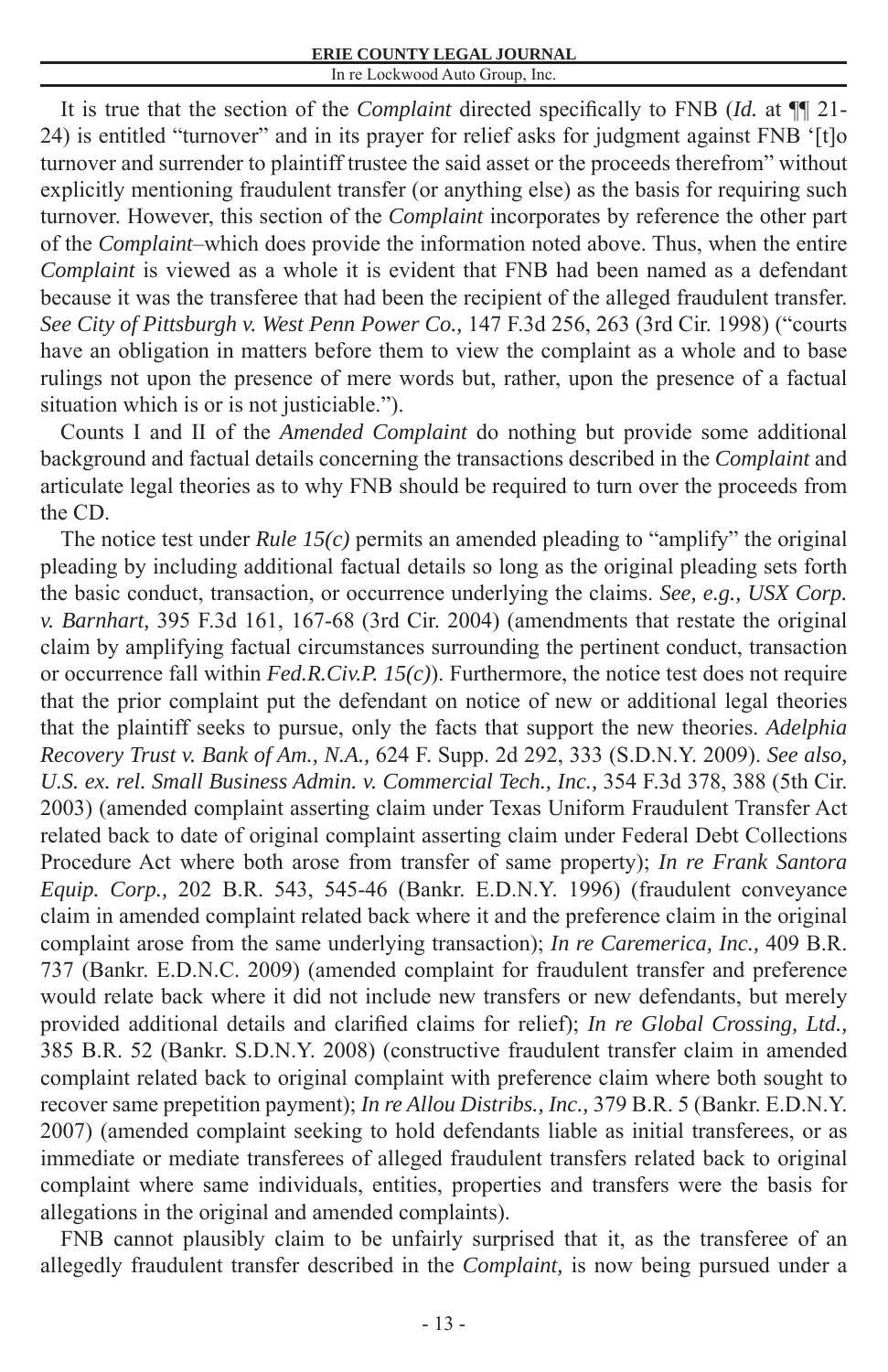claim of transferee liability. It is well-recognized that recovery from the transferee is one of the potential avenues for relief by a plaintiff pursuing a fraudulent transfer case. *See, e.g., United Sates v. Rocky Mountain Holdings, Inc.,* 2009 WL 564437 \*3 (E.D. Pa. 2009) (once creditor establishes existence of fraudulent transfer it may, *inter alia,* attach the transferred assets or other property of the transferee). The Court therefore finds that Counts I and II relate back to the *Complaint* under *Rule 15(c)*, i.e., they were filed within the time frame allowed by the applicable statute of limitations.

# *One-year lookback*

FNB raises another "timing" issue that must be addressed, this one dealing solely with respect to the claim in Count II. At the time the original *Complaint* was filed, the fraudulent transfer provision in the *Bankruptcy Code* was subject to a one-year window, *i.e.*, it only applied to transfers made within one year of the filing date of the petition. See former *11 U.S.C.*  $$548(a)(1)$ .<sup>8</sup> Since the petition was filed on October 3, 2005, the "look" back" provisions of *Section 548(a)(1)* can only reach fraudulent transfers occurring on or after October 3, 2004. FNB argues that the "transfer" that is at issue here took place in July 2004, outside the statutory window, with the events that occurred in July 2005 merely constituting a "renewal" that was not itself a transfer. The Trustee counters that July 5, 2005, is the critical date for purposes of the relevant transfer, a date well within the statutory window.

In support of its position FNB relies on *Section 548(d)(1),* which provides in relevant part:

For the purposes of this section, a transfer is made when such transfer is so perfected that a bona fide purchaser from the debtor against whom applicable law permits such transfer to be perfected cannot acquire an interest in the property transferred that is superior to the interest in such property of the transferee...

FNB argues that it was "fully perfected at all times," therefore the execution of a promissory note and assignment of CD on July 29, 2005, did not constitute a new transfer for purposes of *Section 548. See* FNB *Reply* in opposition to Trustee's *Offer of Proof,* Document No. 116 at 3.

FNB's attempt to invoke the protection of the one-year window by characterizing the July 2005 events as simply a "renewal" of the July 2004 transaction is not persuasive, at least based on the evidence that is before the Court on the *Motion.* The two promissory notes and the two CDs from the July 2004 loans do not contain any language about being "automatically renewed" at the end of their stated terms. *See* Exhibits J, M and Q (Ex. G and O) to FNB's *Motion.*

When the \$200,000 promissory note (Loan No. 43704270) dated July 29, 2005, was signed, the July 16, 2004, \$100,000 promissory note (Loan no. 43141850) was already almost a month past its maturity date of July 1, 2005. The July 29, 2005 note is identified under a new loan number. It contains no language about being a "renewal" of the two July 2004 notes. (Ex. P to FNB's *Motion*). Likewise, CD 100806034, created on July 27,

<sup>&</sup>lt;sup>8</sup> This section was subsequently amended to increase this window to two years, but the Parties do not dispute that the former one-year provision applies in this case.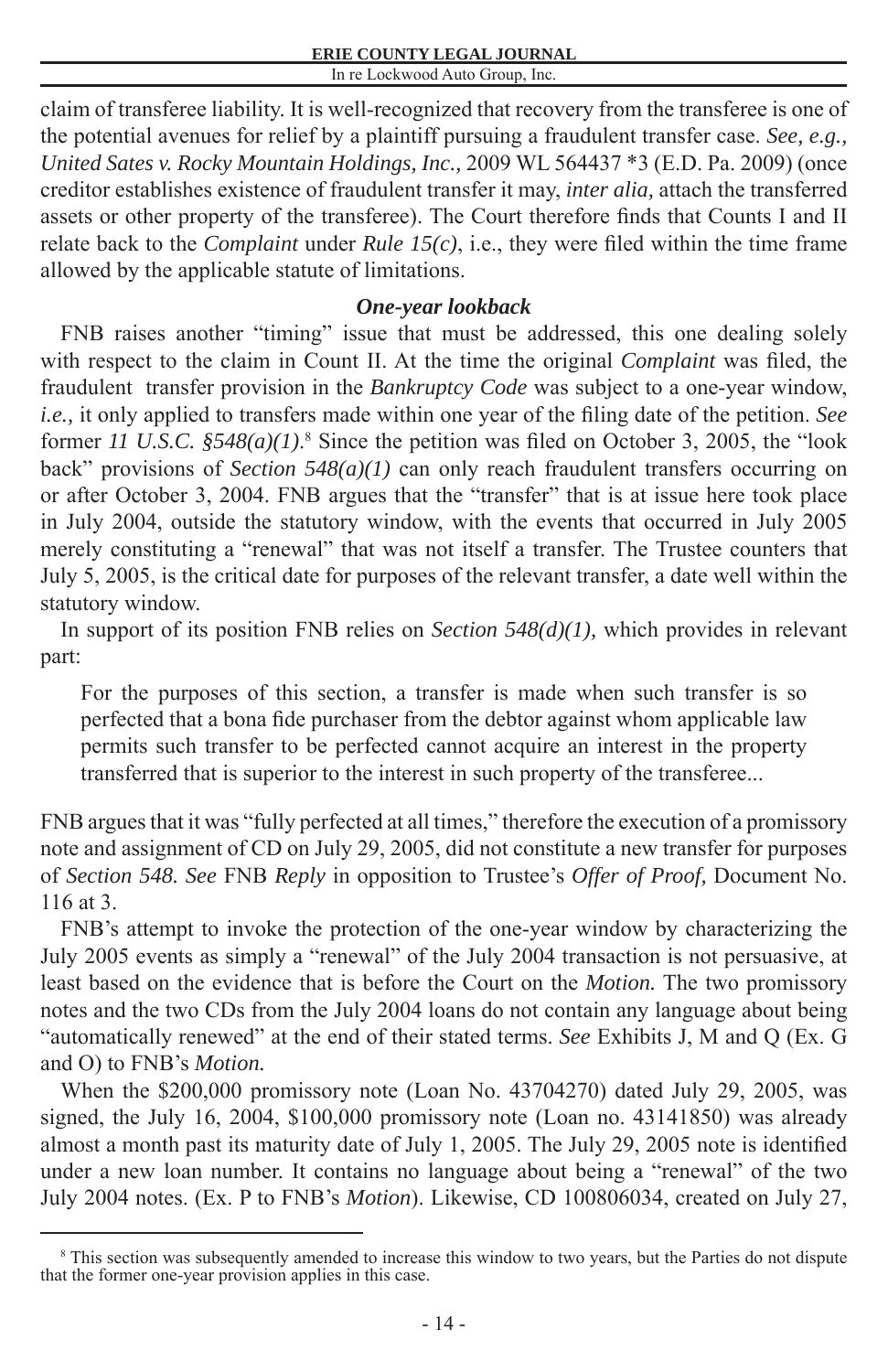2005, is identified under a new number without any indication about being a "renewal" or "rollover" of the two CDs from July, 2004. (Ex. S to FNB's *Motion*<sup>9</sup>).

FNB will have an opportunity at trial to convince the Court that the subject CDs were continuously perfected from July 2004 until the time of filing the petition, but as of now, it has not presented sufficient evidence to justify a grant of the *Motion* on that basis as to Count II. On a more practical level, regardless of how the Court ultimately rules on the one-year "look back" issue with respect to Count II, the case will move forward as to the corresponding *PUFTA* claim in Count I (because it has a four year reach-back period) involving the very same issues. *See In re C.F. Foods, L.P.,* 280 B.R. 103, 109 (Bankr. E.D. Pa. 2002). That reality bolsters the Court's conclusion that summary judgment should not be granted as to Count II.<sup>10</sup>

## *Equitable Subordination*

FNB also seeks summary judgment as to Count III, pleaded as a claim of "equitable subordination" under *Section 510* of the *Bankruptcy Code.* FNB argues that no such claim was included as part of the original *Complaint.* It further argues that the Trustee is improperly using *Section 510* to recover monies for the estate, in effect pleading a fraudulent

State law determines what is required to perfect an interest in property for purposes of *Section 548(d)(1). Butler v. Lomas and Nettleton Co.,* 862 F.2d 1015, 1018 (3 . Cir. 1988); *In re Leonard,* 418 B.R. 477, 483 (Bankr. S.D. Fla. 2009). It is unclear under Pennsylvania law whether the July 2005 CD should properly be characterized as a "deposit account," which is indeed perfected by control (*see 13 Pa. C.S.A. §9314*), or as an "instrument," which requires "possession" for perfection (13 Pa. C.S.A. §9313). A security interest in an instrument may also be perfected by the filing of a finance statement, but there is no evidence that was done in this case. This turns out to be a surprisingly involved question for a "certificated" CD such as the one at issue here. *See 13 Pa.C.S.A. §§9102* (definition of "instrument", and comment 12) and  $3104(j)$  (definition of "certificate of deposit"). It must be noted that the definition of "instrument" begins with the qualifying word "negotiable". Given that the July 2005 CD states on its face that it is "Not Negotiable-Not Transferable", it might be thought that would automatically take it out of the "instrument" category and make it a "deposit account" by default. That is not necessarily the case, however. As discussed in *McFarland v. Brier,* 850 A.2d 965, 975-77 (R.I. 2004), the majority view is that CDs with this type of legend are nevertheless considered "instruments" for *U.C.C. Article 9* purposes because such certificates are regularly transferred in the business world regardless of the putative "nontransferable" language. (The *McFarland* court noted that banks have a variety of reasons why they might mark a CD "nontransferable" for reasons wholly unrelated to their actual transferability in the commercial marketplace, for instance reserve and reporting requirements by the Federal Reserve Board). Unfortunately, the Court was not able to locate controlling authority as to whether Pennsylvania adheres to this majority view.

The above is of more than purely academic interest. If CD 100806034 from July 2005 is properly treated as an instrument, there is insufficient evidence of record at this time to establish that FNB ever had possession of it so as to perfect its security interest. FNB has submitted "collateral receipts" that appear to show that it did take possession of CDs 100593853 and 100597105 in connection with the July 2004 loan transactions. *See Trustee's Responses to FNB Requests for Admission* 11, 26 (Exhibit Q to FNB's *Motion*, Document No. 85). However, there is nothing of record to demonstrate that FNB took possession of CD 100806034. Moreover, even if possession of CD 100806034 were shown, there might be an additional problem. *13 Pa.C.S.A. §9313(d)* provides that if perfection of a security interest depends upon possession of the collateral by a secured party, perfection occurs "no earlier than the time the secured party takes possession." Since the CD was not in existence until July 27, 2005, that would appear to mark the earliest possible date when FNB could have taken possession of it–well within the one-year look back period.

<sup>9</sup> Interestingly, CD 100806034 itself notes that it is for a one-year term ending on July 27, 2006, and that it will automatically renew at the end of that term unless the owner, LAG, notifies FNB prior to the maturity date or within 10 days thereafter that it does not want the CD to renew. That does not help FNB to establish that CD 100806034 was a renewal of the two CDs from July 2004.

<sup>&</sup>lt;sup>10</sup> The Court also has questions about the manner in which FNB obtained perfection of the CDs in this case. Both this Court, in the *2007 Opinion*, and the District Court in the *District Court Opinion*, made statements indicating that FNB was perfected because the CD was a "deposit account" perfected by "control" in that the account was maintained at FNB. *See 2007 Opinion* at 9, *District Court Opinion* at 16. However, these remarks were made in passing without analysis, and do not seem to have been essential to the decisions, so they may be viewed as mere dicta and not the law of the case.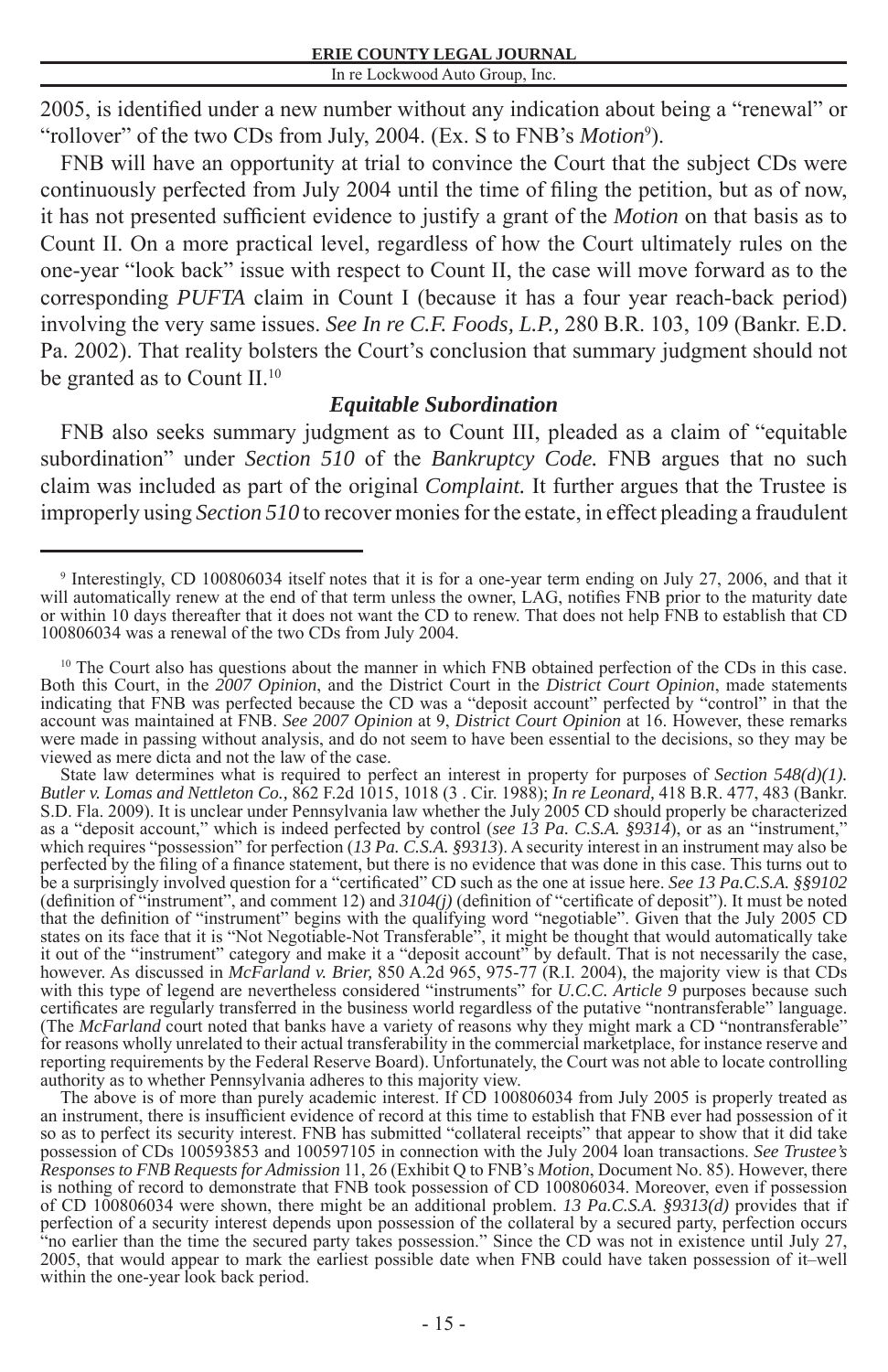conveyance claim in the "guise of a claim for equitable subordination" not authorized by *Section 510.* Finally, FNB argues that there is no evidence that it had actual knowledge of or participated in any fraud and claims that, absent such evidence, the Trustee cannot prevail in his claim under Count III.

As to the first contention, it is undisputed that the Trustee failed to include a claim in the original *Complaint* based on equitable subordination. However, when he filed his *Motion for Summary Judgment* in November 2006, he did include an argument that subordination of FNB's claim might be appropriate under *Section 510. See* Document No. 25 at 8-11. FNB responded to that contention, arguing that the facts of record did not support a claim of equitable subordination. *See* Document Nos. 28, 31. Although FNB also noted that this equitable subordination theory was not set forth in the *Complaint,* FNB did not argue that the Trustee was thereby barred from asserting it. However, when the case was appealed to the District Court, FNB did identify as an issue for appeal whether this Court had erred in permitting the Trustee to raise the equitable subordination argument. *See Appellant's Statement of Issues on Appeal,* Document No. 47 at ¶4. The *District Court Opinion*  recognized but declined to address the issue, leaving it for remand.

When the case was remanded, the Trustee was granted leave to file the *Amended Complaint,* which does explicitly include an equitable subordination claim in Count III. The Court finds that the filing of the *Amended Complaint* resolves any possible issue as to whether the Trustee is barred from pursuing this claim because it was not included in the original *Complaint*. FNB has not identified any statute of limitation or other timing question associated with this claim that would require an analysis as to whether this claim "relates back" to the original *Complaint.* Furthermore, discovery has been ongoing, so FNB cannot be said to have been prejudiced by allowing a claim to proceed upon which it had no opportunity to conduct discovery.

As to FNB's second contention, the Court agrees that Count III is not artfully pled. The prayer for relief in Count III asks that "the proceeds of CD Account 100806034, plus interest, should be applied against claims filed in this matter and for such other further relief as the court deems just and proper." The first part of this prayer is not an accurate characterization of "subordination," which is an act of altering "the otherwise applicable priority" of a claim. 4 *Collier on Bankruptcy* at ¶ 510.01 (2008). The Court does not believe this is a sufficient reason to dispose of Count III by summary judgment. Paragraph 69 of the *Amended Complaint* (which states: "FNB's claim to CD Account No. 100806034 should be equitably subordinated to those of other creditors") does more accurately set forth the relief, if any, that would be available under Count III. Furthermore, the Court would have the power in any event to *sua sponte* invoke an equitable subordination remedy if warranted by the facts. *See In re Clamp-All Corp.,* 233 B.R. 198, 210-11 (Bankr. D. Mass. 1999).

FNB's final contention is that Count III must be dismissed because there is no evidence that it had actual knowledge of or participated in any fraud. The standard for imposing equitable subordination, even as to non-insider creditors, is not that rigid. The standard is not necessarily one of fraud, but of "inequitable conduct", a more flexible inquiry developed on a case by case basis. *In re Winstar Commuc's, Inc.,* 554 F.3d 382, 411 (3d Cir. 2009). If the creditor is a non-insider, the evidence must show "more egregious conduct such as fraud, spoliation or overreaching." *Id.* at 412. This would seem to be a similar inquiry as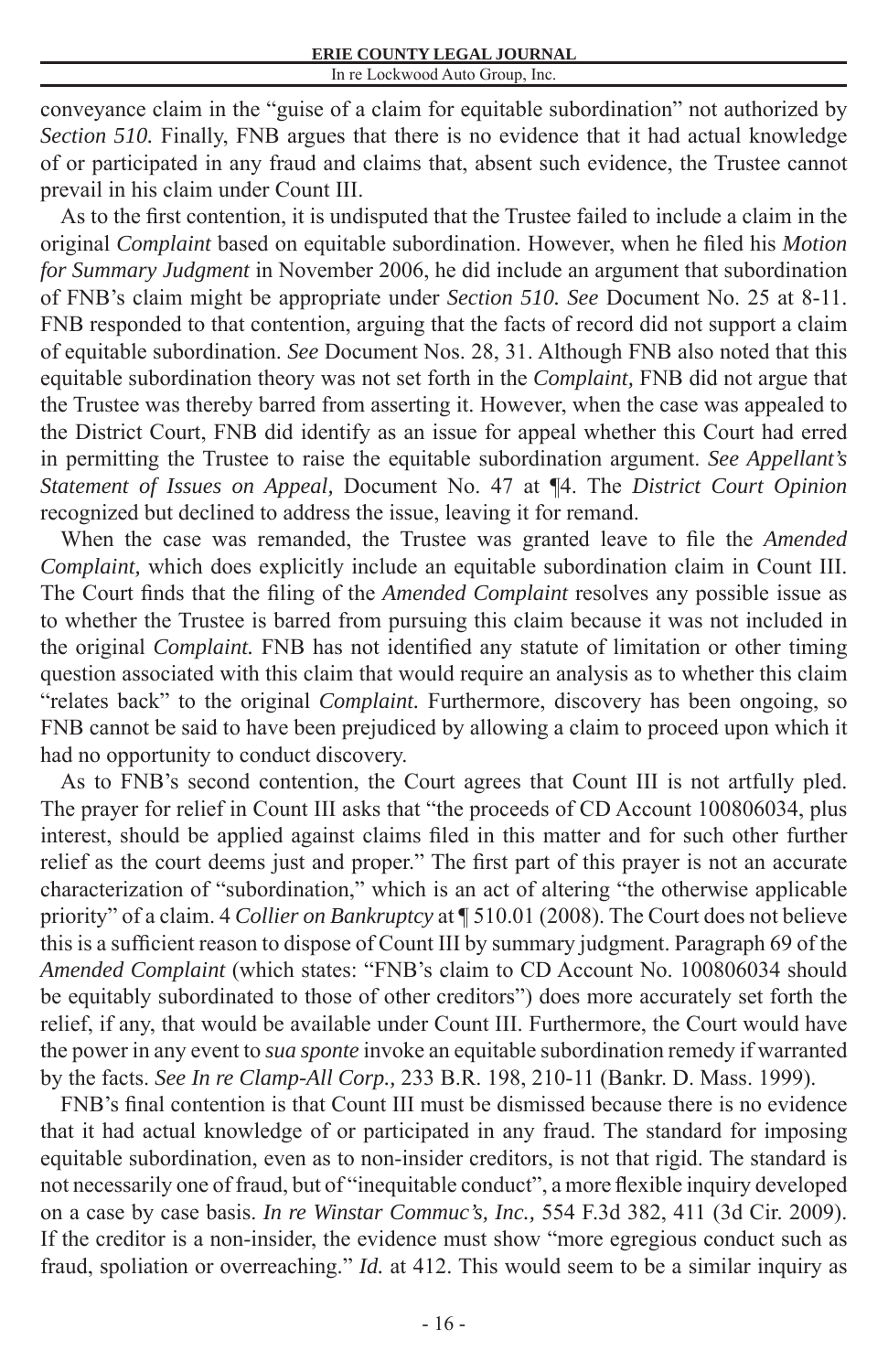with respect to the "good faith" defense under Counts I and II, and for the same reasons as were required previously, summary judgment will be denied here.

# **CONCLUSION**

By the *Amended Complaint* and the *Offer of Proof* the Trustee has essentially alleged that FNB engaged in the loan transactions when, by standards of normal banking practices, it knew or should have known that it was helping to create a false illusion that LAG had more capital then it really did. This "illusion" resulted in the Debtor's business being allowed to continue in existence longer than it would have otherwise, all to the detriment of creditors. The Trustee has submitted some evidence to the effect that Daimler relied on this "illusion" in determining whether LAG was in financial compliance (Document No. 92, Wegerzyn Affidavit, Ex. A), and the Trustee is seeking to take the deposition of Slomski to ask him questions about the transactions. Viewing the evidence in the light most favorable to the Trustee, the Court cannot conclude at this time as a matter of law that fraudulent transfer and/or equitable subordination would not be established under the facts presented.

For the above reasons, FNB's *Motion* will be denied. The Trustee will be permitted to take the deposition of David Slomski. Additionally, the Court will enter a discovery schedule designed to move the case toward trial.

An appropriate Order follows.

# **ORDER**

*AND NOW*, this *14th* day of *May, 2010,* for the reasons set forth in the accompanying *Memorandum Opinion,* it is *ORDERED, ADJUDGED and DECREED* that,

(1) The *Motion for Summary Judgment* filed by Defendant First National Bank of Pennsylvania at Document No, 84 is **DENIED.**

(2) Plaintiff is permitted to take the deposition of David Slomski on the topics as set forth in the *Offer of Proof,* Document No. 114, and pursuant to the *Pretrial Scheduling Order*  also being entered this date.

> **BY THE COURT:** /s/ **Thomas P. Agresti, Chief Judge United States Bankruptcy Court**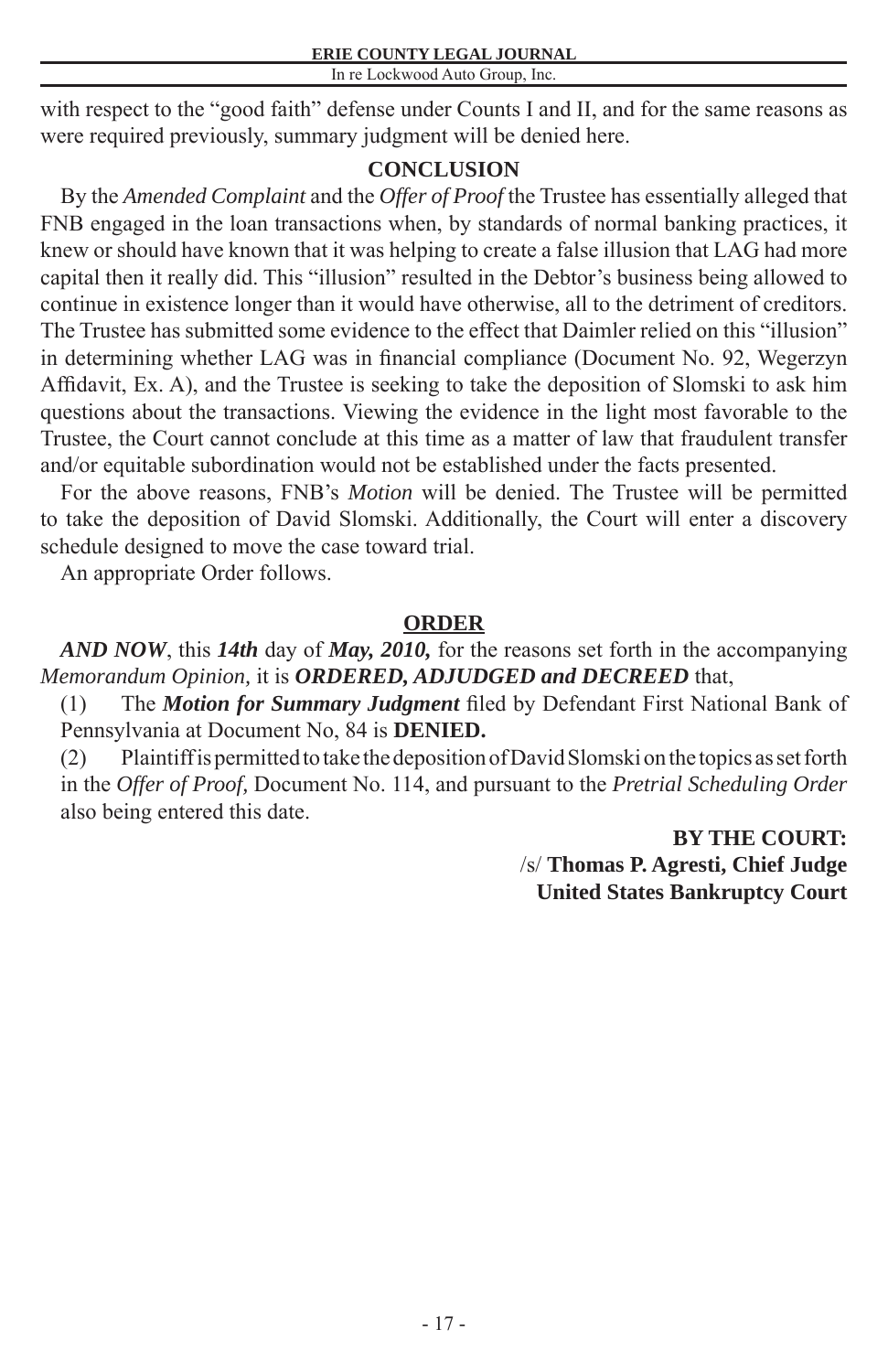For over 50 years, **USI Affinity** has been administering insurance and financial programs to attorneys and other professionals.

Our programs include:

- x Professional Liability
	- Health Insurance
- x Life Insurance



**Contact us today** at (800)327-1550 or visit our website at www.usiaffinity.com

x Short-Term Disability x Long Term Disability



# **HONESTY, INTEGRITY AND EXPERIENCED TO GET RESULTS.**

**Criminal Defense Investigations Civil Litigation Support Personal Injury and Domestic Investigations Process Service** 



1001 State Street **Suite 1400 Erie, PA 16501** 

# **Laurie A. Rogan**

**PA Licensed Private Detective** Phone: 814-480-5788 Cell: 814-440-0680





Lake *Shove* Country Club

*Call Tony Viglione for Information About Our 12-Month Initiation Free Preview 814.833.0894 Ext. 113*

18-Hole Championship Golf Course State-of-the-Art Practice Range PGA Professional & Pro Shop Tennis (2 Hard & 4 Clay Courts)

Sauna & Steam Bath Spacious Fitness Room Full Service Banquets & Catering Lake Side Swimming Pool

www.lakeshorecountryclub.com 5950 Lake Shore Dr. membership@lakeshorecountryclub.com *Lake Shore Country Club is an exclusive, private club with limited membership availability.*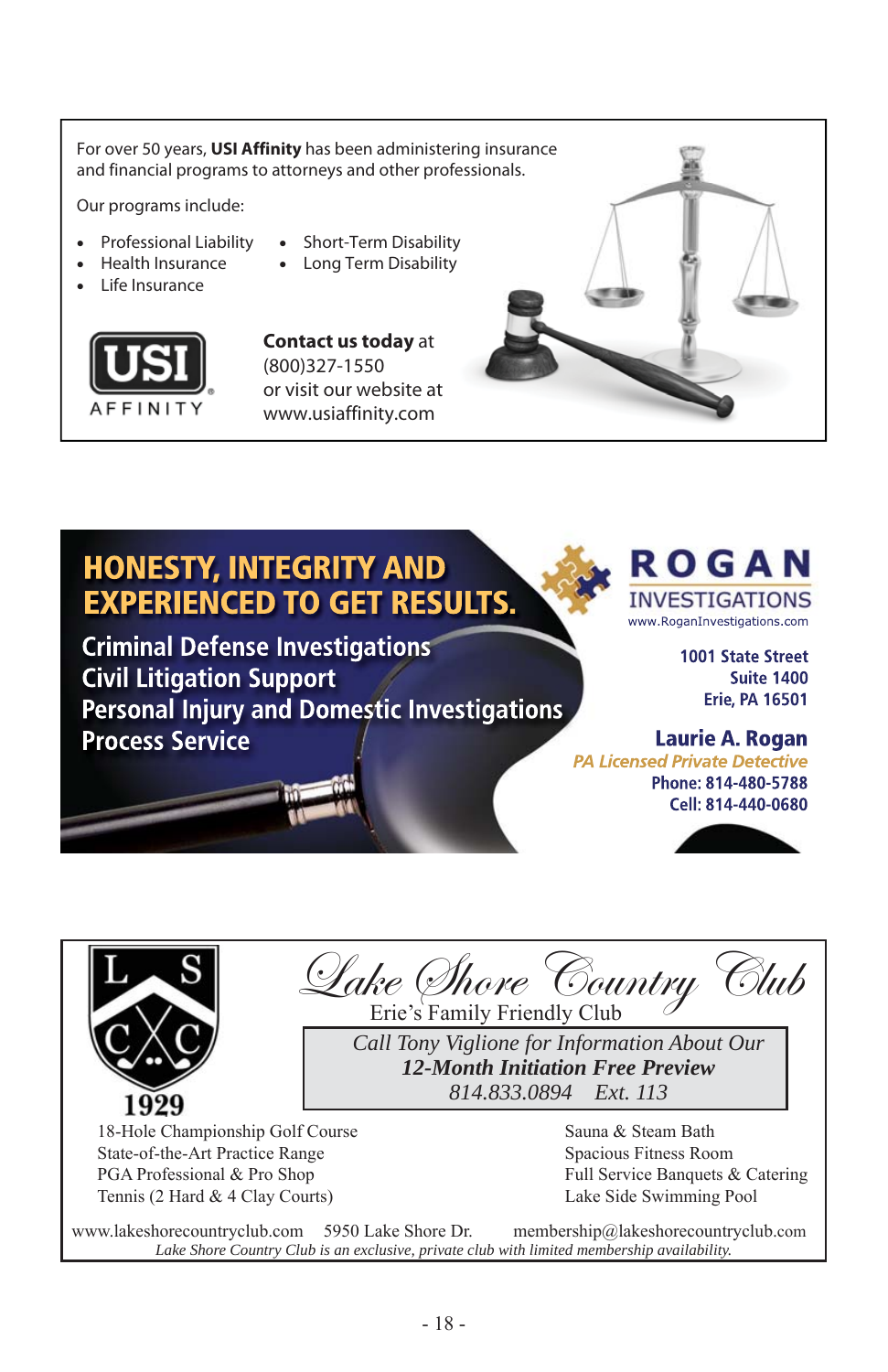### **CERTIFICATE OF AUTHORITY**

CHARLTON INVESTMENTS, INC. has obtained a Certificate of Authority with the Pennsylvania Department of State under the provisions of the Business Corporation Law of 1988. CHARLTON INVESTMENTS, INC. was originally incorporated under the laws of the Commonwealth of Virginia with its address at 4701 Cox Road, Suite 301, Glenn Allen, VA 23060-6802. CHARLTON INVESTMENTS, INC. is proposed to have its registered office in this Commonwealth of Pennsylvania located at 4307 East South Shore Drive, Erie, PA 16511. Knox McLaughlin Gornall

 & Sennett, P.C. 120 West Tenth Street Erie, Pennsylvania 16501

Aug. 13

#### **DISSOLUTION NOTICE** NOTICE OF WINDING UP PROCEEDINGS OF ON-TIME INSTALLATIONS, INC., A PENNSYLVANIA BUSINESS **CORPORATION**

Notice is given that On-Time Installations, Inc., a Pennsylvania business corporation with its registered office located at 2250 Powell Avenue, Erie, Pennsylvania, is dissolving and winding up its business under the provisions of the Business Corporation Law of 1988 as amended. John J. Estok, Esq. The McDonald Group, LLP 456 West 6th Street Erie, PA 16507

(814) 456-5318

Aug. 13

#### **LEGAL NOTICE**

IN THE COURT OF COMMON PLEAS OF ERIE COUNTY, PENNSYLVANIA CIVIL ACTION-LAW NO. 13980-09 NOTICE OF ACTION IN MORTGAGE FORECLOSURE NATIONAL CITY REAL ESTATE SERVICES, LLC SUCCESSOR BY MERGER TO NATIONAL CITY MORTGAGE

INC. FORMERLY KNOWN AS NATIONAL CITY MORTGAGE CO., Plaintiff vs. COLLIN L. STANTON (LAST RECORD OWNER) and DARLENE L. STANTON, KNOWN HEIR OF COLLIN L. STANTON, LAST RECORD

OWNER, Defendants TO: COLLIN STANTON, Defendant, whose last known address is 437 East 26th Street, Erie, PA 16504.

AMENDED COMPLAINT IN

MORTGAGE FORECLOSURE You are hereby notified that Plaintiff, NATIONAL CITY REAL ESTATE SERVICES, LLC SUCCESSOR BY MERGER TO NATIONAL CITY MORTGAGE INC. FORMERLY KNOWN AS NATIONAL CITY MORTGAGE CO., has filed an Amended Mortgage Foreclosure Complaint endorsed with a Notice to Defend, against you in the Court of Common Pleas of Erie County, Pennsylvania, docketed to NO. 13980-09, wherein Plaintiff seeks to foreclose on the mortgage secured on your property located, 437 East 26th Street, Erie, PA 16504, whereupon your property would be sold by the Sheriff of Erie County.

#### **NOTICE**

YOU HAVE BEEN SUED IN COURT. If you wish to defend against the claims set forth in the notice above, you must take action within twenty (20) days after this Complaint and Notice are served, by entering a written appearance personally or by attorney and filing in writing with the Court your defenses or objections to the claims set forth against you. You are warned that if you fail to do so the case may proceed without you and a judgment may be entered against you by the Court without further notice for any money claimed in the Complaint or for any other claim or relief requested by the Plaintiff. You may lose money or property or other rights important to you.

You should take this paper to your lawyer at once. If you do not have a lawyer go to or telephone the office

set forth below. This office can provide you with the information about hiring a lawyer. If you cannot afford to hire a lawyer, this office may be able to provide you with information about agencies that may offer legal services to eligible persons at a reduced fee or no fee.

Lawyer Referral Service PO Box 1792, Erie, PA 16507 814.459.4411

Louis A. Simoni, Attorney for Plaintiff Udren Law Offices, P.C. 111 Woodcrest Rd., Ste. 200 Cherry Hill, NJ 08003 856.669.5400

Aug. 13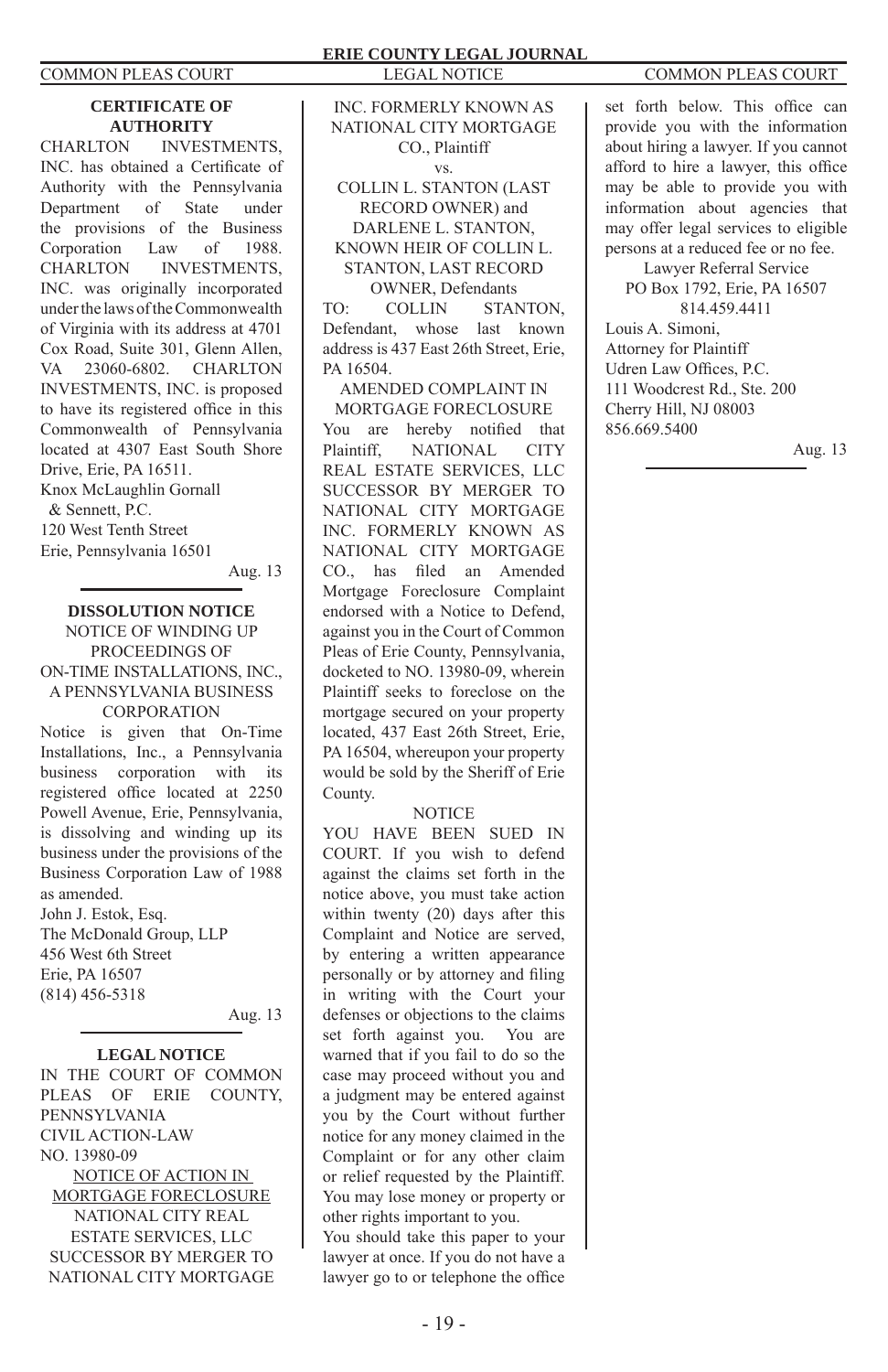#### **SHERIFF SALES**

Notice is hereby given that by virtue of sundry Writs of Execution, issued out of the Courts of Common Pleas of Erie County, Pennsylvania, and to me directed, the following described property will be sold at the Erie County Courthouse, Erie, Pennsylvania on

#### **August 20, 2010 at 10:00 AM**

All parties in interest and claimants are further notified that a schedule of distribution will be on file in the Sheriff's Office no later than 30 days after the date of sale of any property sold hereunder, and distribution of the proceeds made 10 days after said filing, unless exceptions are filed with the Sheriff's Office prior thereto.

All bidders are notified prior to bidding that they **MUST** possess a cashier's or certified check in the amount of their highest bid or have a letter from their lending institution guaranteeing that funds in the amount of the bid are immediately available. If the money is not paid immediately after the property is struck off, it will be put up again and sold, and the purchaser held responsible for any loss, and in no case will a deed be delivered until money is paid.

Bob Merski

Sheriff of Erie County Jul. 30 and Aug. 6, 13

### **SALE NO. 1 Ex. #31030 of 2010 3322 NORTH STREET HOLDINGS, LLC, Plaintiff**

#### **WESLEYVILLE MOBILE HOME PARK OF ERIE, LLC, Defendant LEGAL DESCRIPTION OF PROPERTY TO BE SOLD**

**v.**

All of that certain lot, piece or parcel of land situate, lying and being in Erie County, Pennsylvania and being more particularly described as follows:

TO WIT: Beginning at a point, said point being located at the intersection of the South side line of Pearl Avenue with the East line of an alley, said point also being

North sixty-nine (69) degrees, forty-two (42) minutes, forty-two (42) seconds East a distance of two hundred ninety-one and two hundredths (291.02) feet from an iron pin located at the intersection of the South side line of Pearl Avenue with the East side line of Wesley Street; thence North sixtynine (69) degrees, forty-two (42) minutes, forty-two (42) seconds East along the South side line of Pearl Avenue, a distance of one hundred fifty-six and eighty-three hundredths (156.83) feet to a metal fence post; thence South twenty (20) degrees, nineteen (19) minutes, forty-six (46) seconds East along the lands of Paul Steele, as recorded in Deed Book No. 1217, at Page No. 126, and the lands of Alberta Noblit, as recorded in Record Book No. 460, at Page No. 1683, a distance of one hundred twelve and one hundredths (112.01) feet to an iron pin; thence South sixty-nine (69) degrees, forty-five (45) minutes, zero (00) seconds West along the lands of Bernadine Coleman, as recorded in Record Book No. 67, at Page No. 748, a distance of eleven and seventeen hundredths (11.17) feet to an iron pin; thence South twenty-nine (29) degrees, two (02) minutes, thirty (30) seconds East along the lands of Bernadine Coleman, a distance of fifty-six and seventy-four hundredths (56.74) feet to an iron pin; thence South sixth-one (61) degrees, forty-seven (47) minutes, zero (00) seconds West along the lands of James A. Moore, as recorded in Record Book No. 327, at Page No. 2038, a distance of forty-two (42.00) feet to an iron pin; thence South twenty-eight (28) degrees, eight (08) minutes, zero (00) seconds East along the lands of James A. Moore, a distance of fifty  $(50.00)$ feet to an iron pin; thence North sixty-one (61) degrees, forty-seven (47) minutes, zero (00) seconds East along the lands of James A. Moore, a distance of five  $(5.00)$  feet to a point; thence South twenty-eight (28) degrees, eight (08) minutes, zero (00) seconds East along the lands of Dale W. Bly, as recorded

in Record Book No. 352, at Page No. 1751, and the lands of Vincent Carpin, as recorded in Record Book No. 516, at Page No. 1224, a distance of one hundred (100.00) feet to an iron pin; thence North sixty-one (61) degrees, forty-seven (47) minutes, zero (00) seconds East along the lands of Vincent Carpin, a distance of one hundred twenty (120.00) feet to an iron pin; thence South twenty-eight (28) degrees, eight (08) minutes, zero (00) seconds East along the West side line of Center Street, a distance of seventy-five  $(75.00)$  feet to an iron pin; thence South sixty-two (62) degrees, seven  $(07)$  minutes, fiftyfour (54) seconds West along the lands of Bernard T. McKiernan, as recorded in Deed Book No. 1192, at Page No. 666, and the lands of Eugene Ward, as recorded in Deed Book No. 1632, at Page No. 334, a distance of sixty (60.00) feet to an iron pin; thence South twenty-eight (28) degrees, eight (08) minutes, zero (00) seconds East along the lands of Eugene Ward, a distance of seventy-five and twenty-two hundredths (75.22) feet to a drill hole; thence South sixty-two (62) degrees, seven  $(07)$  minutes, fiftyfour (54) seconds West along the North side line of North Street, a distance of two hundred one and eighty hundredths (201.80) feet to a point; thence North twenty-two (22) degrees, twenty-four (24) minutes, thirteen (13) seconds West along the East side line of an alley, a distance of four hundred eighty-eight and eighty-six hundredths (488.86) feet to a point and place of beginning. Containing 1.794 acres and land be the same more or less.

The above described parcel being subject to right-of-ways for a gas line as recorded in Contract Book No. 95, at Page No. 388 and Contract Book No. 142, at Page No. 42.

#### WEST LOT

TO WIT: Beginning at an iron pin, said pin being located at the intersection of the East side line of Wesley Street with the South side line of Pearl Avenue; thence North sixty-nine (69) degrees, fortytwo (42) minutes, forty-two (42)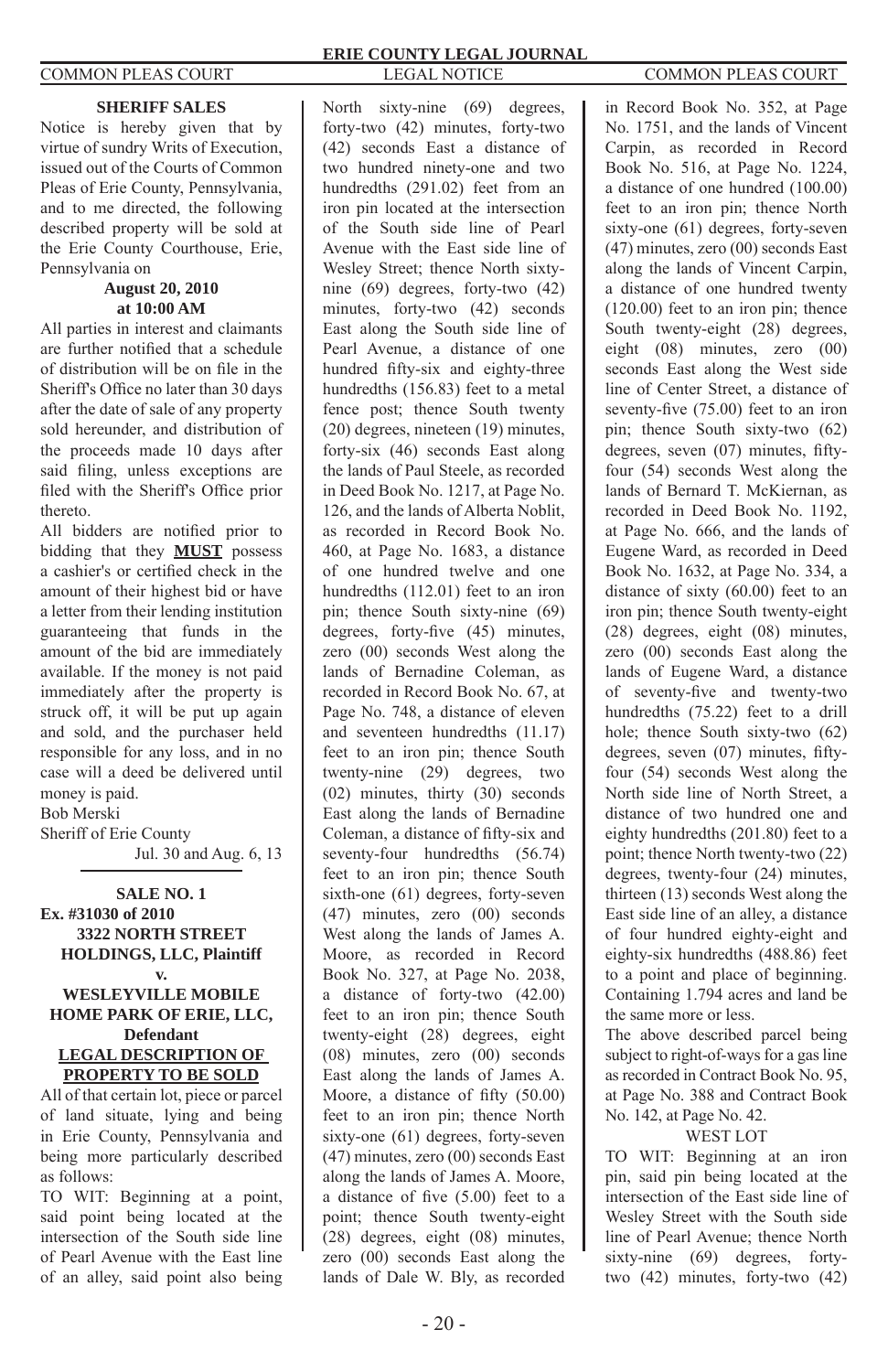seconds East along the South side line of Pearl Avenue, a distance of two hundred sixty-one (261.00) feet to a point; thence South twentytwo (22) degrees, twenty-four (24) minutes, thirteen (13) seconds East along the West side line of an alley a distance of four hundred ninetytwo and eighty-four hundredths (492.84) feet to a point, said point being sixteen hundredths (.16) of a foot South of an iron pin; thence South sixty-two (62) degrees, seven  $(07)$  minutes, fifty-four  $(54)$  seconds West along the North side line of North Street, a distance of two hundred sixty-one (261.00) feet to a drill hole; thence North twenty-two (22) degrees, thirty (30) minutes, forty-eight (48) seconds West along the East side line of Wesley Street, a distance of five hundred twentyseven and thirty-three hundredths (527.33) feet to an iron pin and place of beginning. Containing 3.048 acres of land being the same more or less.

The above described parcel being subject to right-of-ways for a gas line as recorded in Contract Book No. 95, at Page No. 388 and Contract Book No. 142, at Page No. 42. Said parcel also being subject to a storm sewer right-of-way as recorded in Deed Book No. 522, at Page No. 86.

Marnen Mioduszewski Bordonaro Wagner & Sinnott, LLC Christopher J. Sinnott, Esquire Pa.Id.No. 69402 516 West Tenth Street Erie, PA 16502-1352 (814) 874-3460, ext. 105 Jul. 30 and Aug. 6, 13

#### **SALE NO. 3 Ex. #11399 of 2010 Marquette Savings Bank v.**

#### **Willie S. and Adinna R. Pullins SHERIFF'S SALE**

By virtue of a Writ of Execution filed at No. 11399-2010, Marquette Savings Bank vs. Willie S. and Adinna R. Pullins, owners of property situate in the Borough of North East, Erie County, Pennsylvania being: 115 Pine Tree Lane, North East, Pennsylvania.

#### **ERIE COUNTY LEGAL JOURNAL** COMMON PLEAS COURT LEGAL NOTICE COMMON PLEAS COURT

128.88 x 117.15 irregular Assessment Map Number: (36) 12-66.1-9 Assessed Value Figure: \$158,600.00 Improvement Thereon: Residence Kurt L. Sundberg, Esq. Marsh Spaeder Baur Spaeder & Schaaf, LLP Suite 300, 300 State Street Erie, Pennsylvania 16507 (814) 456-5301

Jul. 30 and Aug. 6, 13

#### **SALE NO. 4 Ex. #15898 of 2008 Marquette Savings Bank v.**

#### **James Joseph Pacileo SHERIFF'S SALE**

By virtue of a Writ of Execution fi led at No. 15898 - 2008, Marquette Savings Bank vs. James Joseph Pacileo, owner of property situate in the Township of Washington, Erie County, Pennsylvania being: 12000 Route 99, Edinboro, Pennsylvania. 3.77 acres Assessment Map Number: (45) 7-12-10.07 Assessed Value Figure: \$119,800.00 Improvement Thereon: Commercial garage Kurt L. Sundberg, Esq. Marsh Spaeder Baur Spaeder & Schaaf, LLP Suite 300, 300 State Street Erie, Pennsylvania 16507 (814) 456-5301 Jul. 30 and Aug. 6, 13

#### **SALE NO. 5 Ex. #11041 of 2010 FIRST NATIONAL BANK OF PENNSYLVANIA, Plaintiff v.**

**VANDA G. STOSSMEISTER, formerly known as VANDA G. SHAFFER, Defendant SHORT DESCRIPTION** 

ALL that certain piece or parcel of land situate in the Township of McKean, County of Erie and Commonwealth of Pennsylvania, being commonly known as 9771 Old Route 99, McKean, Pennsylvania 16426 and further identified by Erie County Assessment Index No. (31) 17-70.1-8, having erected

thereon a mobile home. Susan Fuhrer Reiter Pa Supreme Court ID No. 43581 MacDonald, Illig, Jones & Britton LLP 100 State Street, Suite 700 Erie, Pennsylvania 16507-1459 (814) 870-7760 Attorneys for Plaintiff Jul. 30 and Aug. 6, 13

#### **SALE NO. 7 Ex. #10288 of 2010 PNC BANK, NATIONAL ASSOCIATION, Plaintiff v.**

### **THEODORE C. WOLF, JR., Defendant SHERIFF'S SALE**

By virtue of a Writ of Execution filed to No. 10288-10 PNC BANK, NATIONAL ASSOCIATION vs. THEODORE C. WOLF, JR., owner(s) of property situated in CITY OF ERIE, Erie County, Pennsylvania being 546 W. 8th Street, Erie, Pennsylvania 16502. 0.2847 Assessment Map number: (17) 4-16-124 Assessed Value figure: \$82,500.00 Improvement thereon: Residential Dwelling Michael C. Mazack, Esq. 1500 One PPG Place Pittsburgh, PA 15222 (412) 594-5506

Jul. 30 and Aug. 6, 13

**SALE NO. 8 Ex. #11573 of 2010 U.S. BANK, N.A., N.D., Plaintiff,**

#### **v. BLAIR G. UMLAH, Defendant LONG FORM DESCRIPTION**

ALL that certain piece or parcel of land being in the City of Erie, County of Erie, and Commonwealth of Pennsylvania, having a lot size of forty (40) feet by one hundred thirty-five (135) feet.

SAID property being described in prior deeds as follows: ALL that certain piece or parcel of land situate in the City of Erie, County of Erie and Commonwealth of Pennsylvania, and being Lot No. Seventeen (17) in Block "H" of the Subdivision of Purparts Nos. 4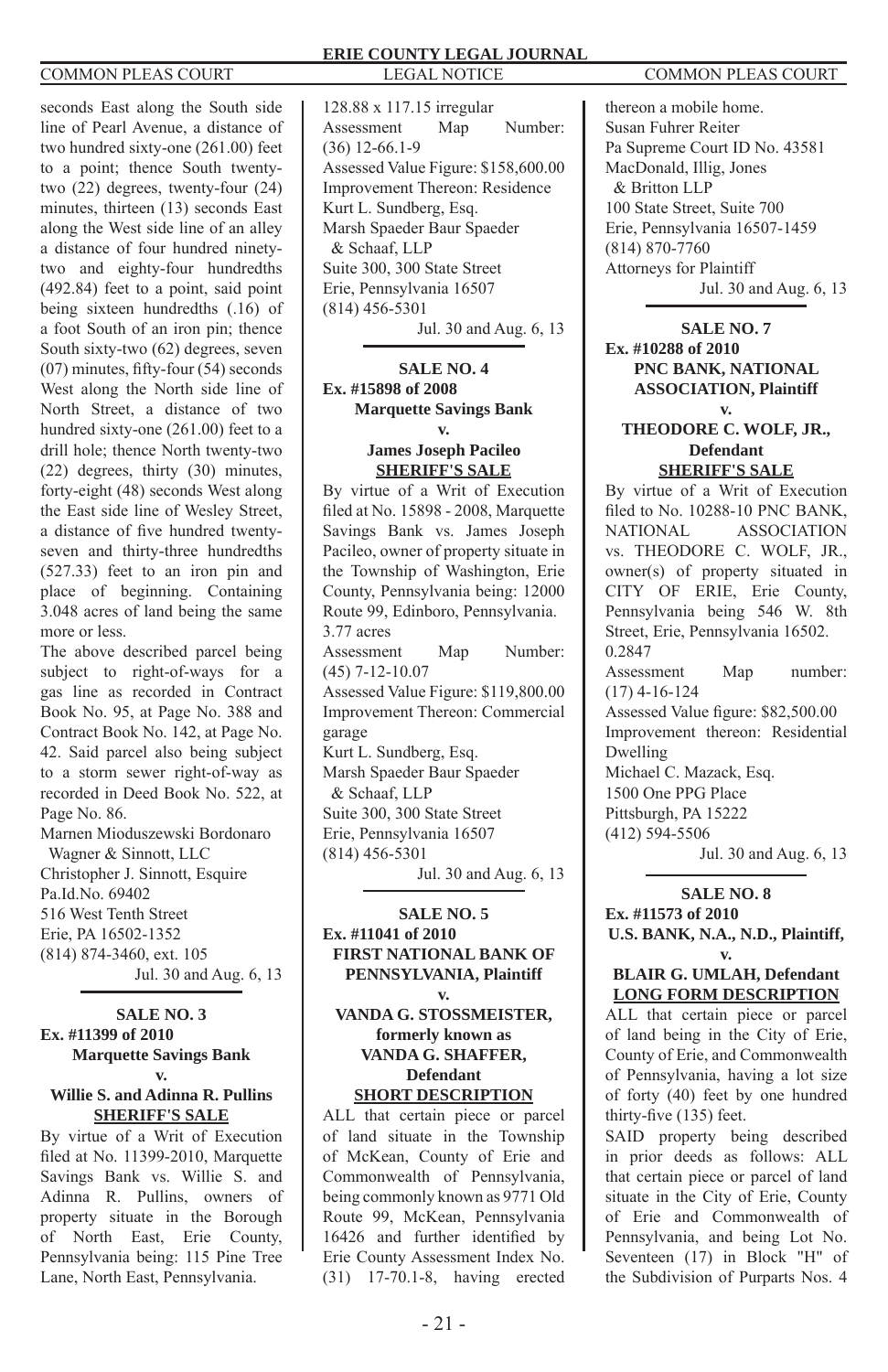and 5 of the Estate of Samuel Barr, deceased, and being recorded in Erie County Deed Book 48, page 563, and being further bounded and described as follows, to wit:

BEGINNING at a point in the south line of Twenty-ninth Street, one hundred twenty (120) feet eastwardly from the intersection of the east line of Plum Street with the south line of Twenty-ninth Street; thence eastwardly along the south line of Twenty-ninth Street, forty (40) feet; thence southwardly in a line parallel with Plum Street, one hundred thirty-five (135) feet; thence westwardly in a line parallel with Twenty-ninth Street, forty (40) feet to an alley; thence northwardly along the east line of said alley and in a line parallel with Plum Street, one hundred thirty-five (135) feet to the south line of Twenty-ninth Street, the place of beginning.

THIS parcel is commonly known as 819 West 29th Street, Erie, Pennsylvania, and bears Erie County Tax Index No. (19) 6042-209. BEING the same premises which Alex Berinshteyn and Nana M. Berinshteyn, husband and wife, by Deed dated December 9, 2005 and recorded in the Office of the Recorder of Deeds of Erie County on December 13, 2005 in Deed Book Volume 1293, Page 1891, granted and conveyed unto Blair G. Umlah.

Grenen & Birsic, P.C. Brian B. Dutton, Esquire Attorneys for Plaintiff One Gateway Center, Ninth Floor Pittsburgh, PA 15222 (412) 281-7650 Jul. 30 and Aug. 6, 13

**SALE NO. 9 Ex. #11628 of 2010 Arch Bay Holdings, LLC - Series 2008B, Plaintiff,**

**v. Richard A. Homansky and Rose M. Homansky, Defendants REAL PROPERTY SHORT DESCRIPTION FORM**

TO THE SHERIFF OF ERIE COUNTY: PROPERTY OF: Richard A.

Homansky and Rose M. Homansky

EXECUTION NO: 11628-2010 JUDGMENT AMT: \$85,234.20 ALL the right, title, interest and claim of: Richard A. Homansky and Rose M. Homansky Of in and to: ADDRESS: 13820 Ridge Road, Springfieid Twp., PA 16443 MUNICIPALITY: Springfield Township ALL THAT CERTAIN lot, piece or parcel of land, with the buildings and improvements thereon erected, situate, lying and being in the TOWNSHIP OF SPRINGFIELD, Village of West Springfield, COUNTY OF ERIE and Commonwealth of PENNSYLVANIA, bounded and described as follows, to wit: BEGINNING at the southwest corner of land formerly owned and occupied by Riley Potter, now owned by William G. Walker and wife, on the north side of Ridge Road; thence northwardly, by and along the land owned by William G. Walker and wife; twenty-three rods to a corner; thence westwardly by and along land formerly owned by W. A. Geer, seven rods to a corner; thence southwardly, by and along land formerly owned by John Albert and now owned by Elmer Prantz and formerly owned by Ralph C. Benedict, to the north side of Ridge Road; thence eastwardly, by and along the north line of the Ridge Road to the place of beginning. SAID premises having erected thereon a frame dwelling and garage. Tax Parcel ID No.: 14-41-25 Parker McCay P.A. Christine A. Pinto, Esquire Attorney ID# 205622 7001 Lincoln Drive, P.O. Box 974 Marlton, NJ 08053 (856) 810-5815

Jul. 30 and Aug. 6, 13

**SALE NO. 10 Ex. #12278 of 2009 PHH MORTGAGE CORPORATION, F/K/A CENDANT MORTGAGE CORPORATION, Plaintiff v.** 

**KIMBERLY G. HERRON** 

#### **SCOTT T. HERRON, Defendant(s) SHERIFF'S SALE**

By virtue of a Writ of Execution filed to No. 12278-09 PHH MORTGAGE CORPORATION, F/K/A CENDANT MORTGAGE CORPORATION vs. KIMBERLY G. HERRON and SCOTT T. HERRON Amount Due: \$108,315.55 KIMBERLY G. HERRON and SCOTT T. HERRON, owner(s) of property situated in CITY OF ERIE, Erie County, Pennsylvania being 2725 ELMWOOD AVENUE, ERIE, PA 16508-1422 Dimensions: 35 X 120 Acreage: 0.0964 Assessment Map number: 19062020021100 Assessed Value: \$58,220.00 Improvement thereon: residential Phelan Hallinan & Schmieg, LLP One Penn Center at Suburban Station, Suite 1400 1617 John F. Kennedy Boulevard Philadelphia, PA 19103-1814 (215) 563-7000

Jul. 30 and Aug. 6, 13

**SALE NO. 11 Ex. #10803 of 2010 CITIMORTGAGE, INC., Plaintiff v.** 

> **NANCY E. JAGEMAN, Defendant(s) SHERIFF'S SALE**

By virtue of a Writ of Execution filed to No. 10803-10 CITIMORTGAGE, INC. vs. NANCY E. JAGEMAN Amount Due: \$89,449.28 NANCY E. JAGEMAN owner(s) of property situated in TOWNSHIP OF MILLCREEK, Erie County, Pennsylvania being 3017 WEST 42ND STREET, ERIE, PA 16506- 5317 Dimensions: 60 x 170.35 IRR. Acreage: 0.2342 Assessment Map number: 33-082-414.3-003.00 Assessed Value: \$123,200.00 Improvement thereon: Residential Phelan Hallinan & Schmieg, LLP One Penn Center at Suburban Station, Suite 1400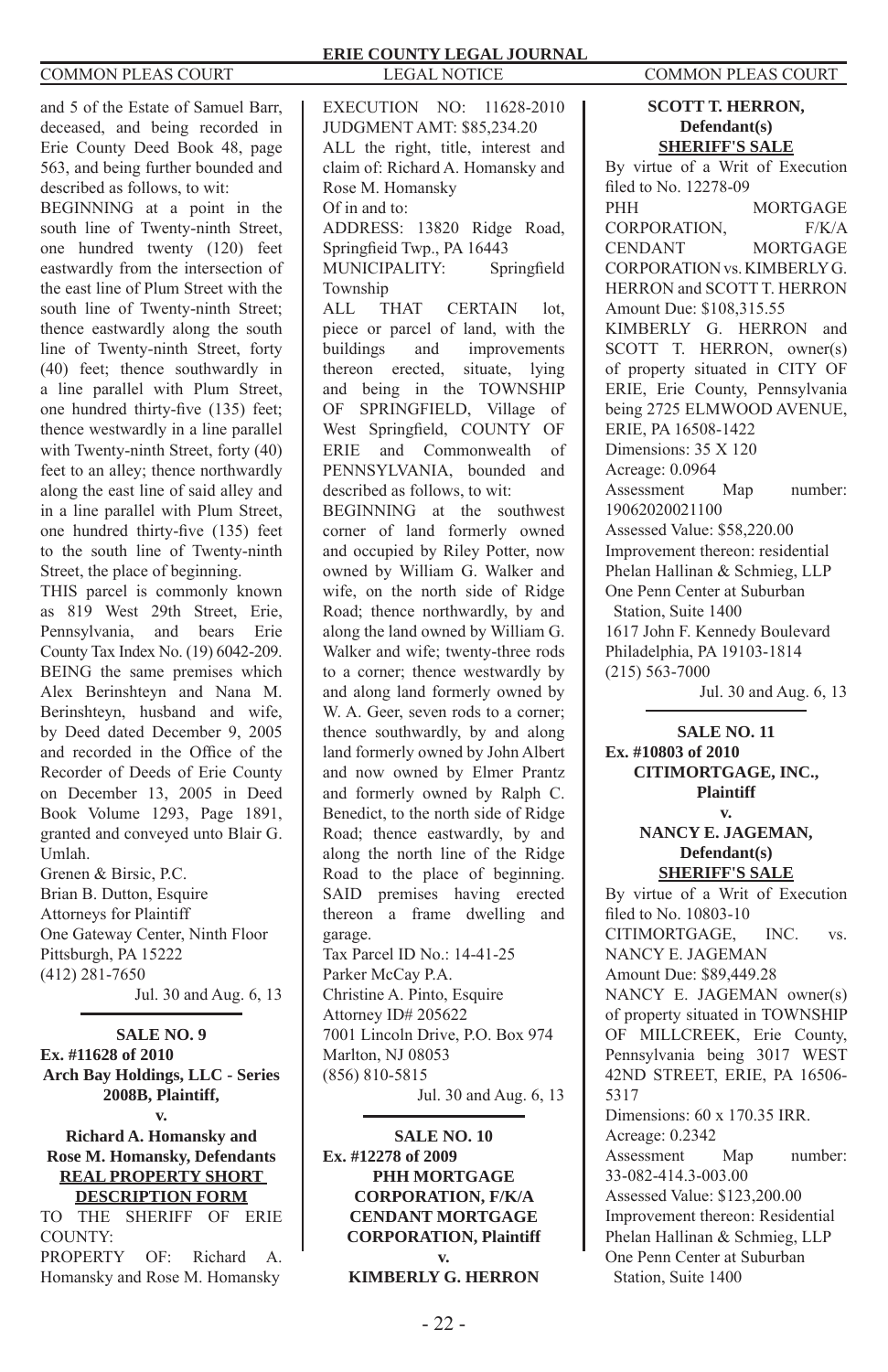1617 John F. Kennedy Boulevard Philadelphia, PA 19103-1814 (215) 563-7000

Jul. 30 and Aug. 6, 13

#### **SALE NO. 12 Ex. #13982 of 2009 THE BANK OF NEW YORK MELLON TRUST COMPANY, NATIONAL ASSOCIATION FKA THE BANK OF NEW YORK TRUST COMPANY, N.A. AS SUCCESSOR TO JPMORGAN CHASE BANK N.A. AS TRUSTEE FOR RASC 2003KS4, Plaintiff**

**v. DAWN L. RAINEY, Defendant(s) SHERIFF'S SALE**

By virtue of a Writ of Execution filed to No. 13982-09 THE BANK OF NEW YORK MELLON TRUST COMPANY, NATIONAL ASSOCIATION FKA THE BANK OF NEW YORK TRUST COMPANY, N.A. AS SUCCESSOR TO JPMORGAN CHASE BANK N.A. AS TRUSTEE FOR RASC 2003KS4 vs. DAWN L. RAINEY Amount Due: \$93,800.50

DAWN L. RAINEY, owner(s) of property situated in the CITY OF ERIE, Erie County, Pennsylvania being 714 EAST 33RD STREET, ERIE, PA 16504 Dimensions: 35 x 135 Acreage: 0.1085 Assessment Map number: 18050063012700 Assessed Value: \$61,960.00 Improvement thereon: residential Phelan Hallinan & Schmieg, LLP One Penn Center at Suburban Station, Suite 1400 1617 John F. Kennedy Boulevard Philadelphia, PA 19103-1814 (215) 563-7000

Jul. 30 and Aug. 6, 13

**SALE NO. 13 Ex. #10631 of 2006 THE BANK OF NEW YORK MELLON FKA THE BANK OF NEW YORK AS TRUSTEE FOR THE CERTIFICATEHOLDERS OF CWABS 2004-BC4, Plaintiff v.** 

**JASON D. SMITH**

#### **TRISH A. STRAUGHN, Defendant(s) SHERIFF'S SALE**

By virtue of a Writ of Execution filed to No. 10631-06 THE BANK OF NEW YORK MELLON FKA THE BANK OF NEW YORK AS TRUSTEE FOR THE CERTIFICATEHOLDERS<br>OF CWABS 2004-BC4 vs CWABS 2004-BC4. vs. JASON D. SMITH and TRISH A. STRAUGHN Amount Due: \$114,142.47 JASON D. SMITH and TRISH A.<br>STRAUGHN. owner(s) of STRAUGHN, owner(s) property situated in Erie County, Pennsylvania being 3403 PACIFIC AVENUE, ERIE, PA 16506 Dimensions: 50 X 172.5 Acreage: 0.1980 Assessment Map number: 33074318000100 Assessed Value: \$85,170.00 Improvement thereon: Residential Phelan Hallinan & Schmieg, LLP One Penn Center at Suburban Station, Suite 1400 1617 John F. Kennedy Boulevard Philadelphia, PA 19103-1814 (215) 563-7000

Jul. 30 and Aug. 6, 13

#### **SALE NO. 14 Ex. #10773 of 2010 CITIMORTGAGE, INC., Plaintiff v.**

#### **ANTHONY L. CIPRIANI, Defendant(s) SHERIFF'S SALE**

By virtue of a Writ of Execution filed to No. 10773-10 CITIMORTGAGE, INC. vs. ANTHONY L. CIPRIANI Amount Due: \$79,568.27 ANTHONY L. CIPRIANI, owner(s) of property situated in TOWNSHIP OF ERIE CITY, Erie County, Pennsylvania being 3228 DEVOE AVENUE, ERIE, PA 16508-1930 Dimensions: 60 x 100 Acreage: 0.1377 Assessment Map number: 19-6162.0-403.00 Assessed Value: \$105,960.00 Improvement thereon: Residential Phelan Hallinan & Schmieg, LLP One Penn Center at Suburban

 Station, Suite 1400 1617 John F. Kennedy Boulevard Philadelphia, PA 19103-1814  $(215)$  563-7000 Jul. 30 and Aug. 6, 13

**SALE NO. 15 Ex. #14638 of 2008 CITIMORTGAGE, INC., Plaintiff v. ARTHUR L. HALL CAPRICE A. HALL CORDELE MILES, III, Defendant(s) SHERIFF'S SALE** By virtue of a Writ of Execution filed to No. 14638-08 CITIMORTGAGE, INC. vs. ARTHUR L. HALL and<br>CAPRICE A. HALL, and A. HALL, and CORDELE MILES, III Amount Due: \$34,903.84 ARTHUR L. HALL and CAPRICE A. HALL, and CORDELE MILES, III, owner(s) of property situated in Erie County, Pennsylvania being 708 EAST 21ST STREET, ERIE, PA 16503-2205 Dimensions: 35 X 135 Acreage: 0.1085 Assessment Map number: 18-050-029.0-203.00 Assessed Value: \$29,210.00 Improvement thereon: Residential

Phelan Hallinan & Schmieg, LLP One Penn Center at Suburban Station, Suite 1400 1617 John F. Kennedy Boulevard Philadelphia, PA 19103-1814  $(215)$  563-7000 Jul. 30 and Aug. 6, 13

**SALE NO. 16 Ex. #10369 of 2009 PHH MORTGAGE CORPORATION, F/K/A CENDANT MORTGAGE CORPORATION, Plaintiff v.** 

**DONALD A. MARINUCCI LAURA A. COLLINS A/K/A LAURA A. MARINUCCI, Defendant(s) SHERIFF'S SALE**

By virtue of a Writ of Execution filed to No. 10369-09<br>PHH **MORTGAGE** CORPORATION, F/K/A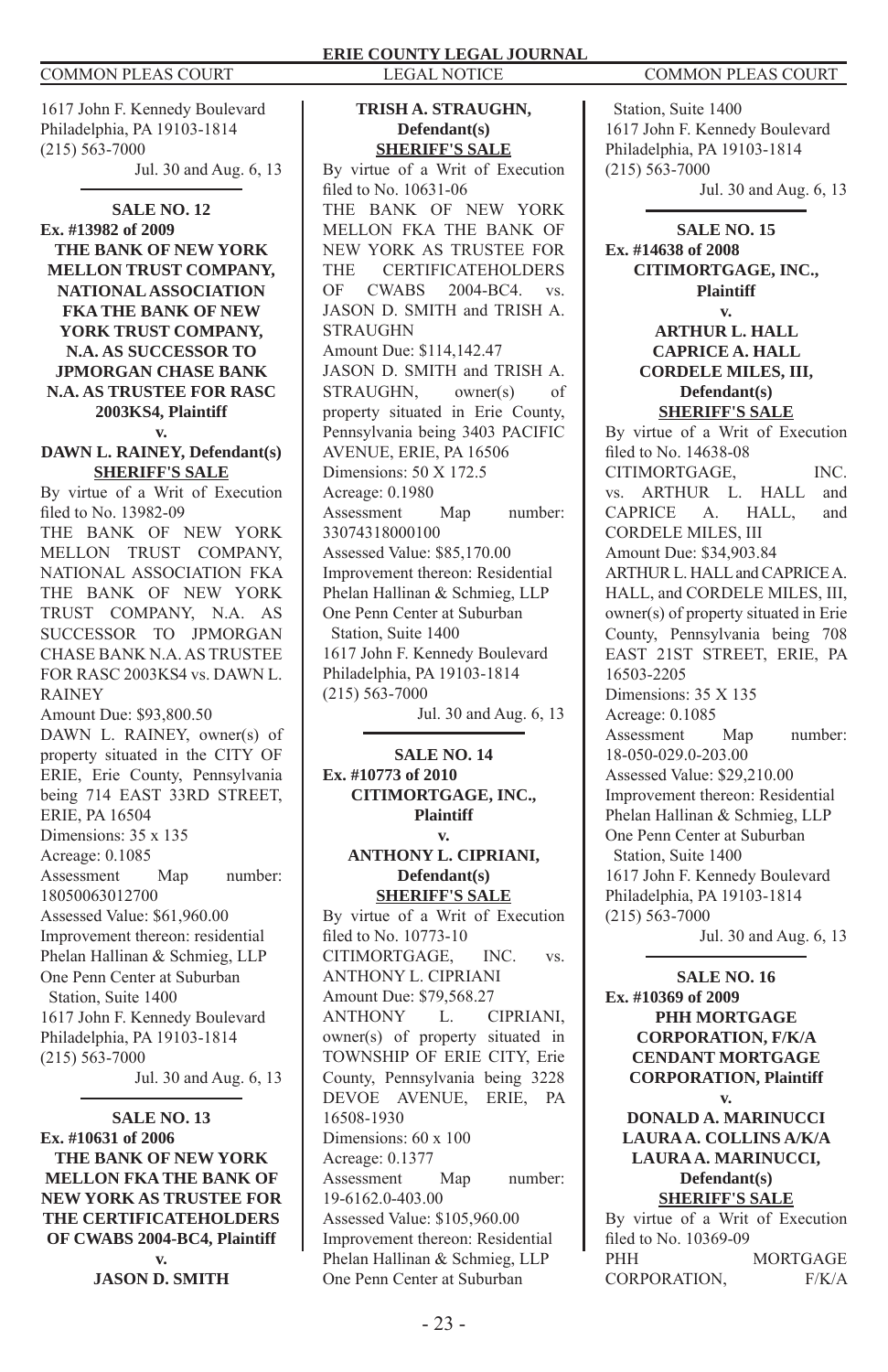CENDANT MORTGAGE CORPORATION vs. DONALD A. MARINUCCI and LAURA A. COLLINS A/K/A LAURA A. **MARINHCCI** Amount Due: \$146,518.62 DONALD A. MARINUCCI and LAURA A. COLLINS A/K/A LAURA A. MARINUCCI, owner(s) of property situated in TOWNSHIP OF MILLCREEK, Erie County, Pennsylvania being 405 DUMAR ROAD, ERIE, PA 16509-3216 Dimensions: 99.8 x 140 Acreage: 0.3214 Assessment Map number: 33146499001700 Assessed Value: \$115,900.00 Improvement thereon: residential Phelan Hallinan & Schmieg, LLP One Penn Center at Suburban Station, Suite 1400 1617 John F. Kennedy Boulevard Philadelphia, PA 19103-1814 (215) 563-7000

Jul. 30 and Aug. 6, 13

**SALE NO. 17 Ex. #15169 of 2009 CHASE HOME FINANCE LLC, Plaintiff v.** 

**ELIZABETH N. DISCHER A/K/A ELIZABETH N. CONNERS DANIEL E. DISCHER, Defendant(s) SHERIFF'S SALE**

By virtue of a Writ of Execution fi led to No. 15169-2009 CHASE HOME FINANCE LLC vs. ELIZABETH N. DISCHER A/K/A ELIZABETH N. CONNERS and DANIEL E. DISCHER Amount Due: \$61,737.38 ELIZABETH N. DISCHER A/K/A ELIZABETH N. CONNERS and DANIEL E. DISCHER, owner(s) of property situated in the TOWNSHIP<br>OF HARBORCREEK Frie HARBORCREEK, Erie County, Pennsylvania being 6525 IROQUOIS AVENUE, HARBORCREEK, PA 16421-1001 Dimensions: 100 X 107 Acreage: 0.2353 Assessment Map number: 27034109000900 Assessed Value: \$80,500.00 Improvement thereon: residential Phelan Hallinan & Schmieg, LLP

One Penn Center at Suburban Station, Suite 1400 1617 John F. Kennedy Boulevard Philadelphia, PA 19103-1814  $(215)$  563-7000

Jul. 30 and Aug. 6, 13

#### **SALE NO. 18 Ex. #15203 of 2009 SUNTRUST MORTGAGE, INC., Plaintiff**

**v.** 

#### **DEBBIE A. STRANGE, Defendant(s) SHERIFF'S SALE**

By virtue of a Writ of Execution filed to No. 15203-09 SUNTRUST MORTGAGE, INC. vs. DEBBIE A. STRANGE Amount Due: \$54,361.79 DEBBIE A. STRANGE, owner(s) of property situated in the CITY OF ERIE, Erie County, Pennsylvania being 608 BROWN AVENUE, ERIE, PA 16502-2529 Dimensions: 35 x 97.25 Acreage: 0.0781 Assessment Map number: 19060016012100 Assessed Value: \$54,470.00 Improvement thereon: residential Phelan Hallinan & Schmieg, LLP One Penn Center at Suburban Station, Suite 1400 1617 John F. Kennedy Boulevard Philadelphia, PA 19103-1814 (215) 563-7000 Jul. 30 and Aug. 6, 13

**SALE NO. 19 Ex. #10759 of 2008 PHH MORTGAGE CORPORATION, F/K/A CENDANT MORTGAGE CORPORATION, D/B/A, PHH MORTGAGE SERVICES, Plaintiff** 

### **v.**

#### **TODD A. THOMA CARA A. THOMA, Defendant(s) LEGAL DESCRIPTION**

ALL that certain piece or parcel of land situate in the Township of Millcreek, County of Erie and Commonwealth of Pennsylvania, more fully bounded and described as follows, to-wit:

Lot #74 of the Southland Village Subdivision - Phase III as per subdivision recorded in Erie County as Map No. 1998-23 on the 20th day of January, 1998.

SAID premises commonly known as 6036 Courtland Drive, Erie, Pennsylvania 16509.<br>ERIE COUNT

COUNTY TAX ASSESSMENT NO. (33) 192- 628.4-21<br>BEING

the same premises conveyed to the parties of the first part herein by Deed dated February 3, 2003 and recorded February 18, 2003 in Erie County Record Book 977 at page 834.

TITLE TO SAID PREMISES IS VESTED IN Todd A. Thoma and Cara A. Thoma, h/w, as tenants by the entireties with the right of survivorship, by Deed from Theresa Paterniti and Charles J. Paterniti, w/h, dated 07/18/2003, recorded 07/23/2003, in Deed Book 1039, page 1763.

Tax Parcel #: 33-192-628.4-21 Premises being: 6036 COURTLAND DRIVE, ERIE, PA 16509-2651

Phelan Hallinan & Schmieg, LLP One Penn Center at Suburban Station, Suite 1400

1617 John F. Kennedy Boulevard Philadelphia, PA 19103-1814 (215) 563-7000

Jul. 30 and Aug. 6, 13

#### **SALE NO. 20 Ex. #15616 of 2009 WELLS FARGO BANK, N.A., Plaintiff**

**GLENN H. WILLIAMS, III KIMBERLY S. WILLIAMS, Defendant(s) SHERIFF'S SALE**

**v.** 

By virtue of a Writ of Execution filed to No. 15616-09 WELLS FARGO BANK, N.A. vs. GLENN H. WILLIAMS, III and KIMBERLY S. WILLIAMS Amount Due: \$65,633.00 GLENN H. WILLIAMS, III and KIMBERLY S. WILLIAMS, owner(s) of property situated in Erie County, Pennsylvania being 1751 WEST 23RD STREET, ERIE, PA 16502-2126 Dimensions: 50 x 135.1 Acreage: 0.1551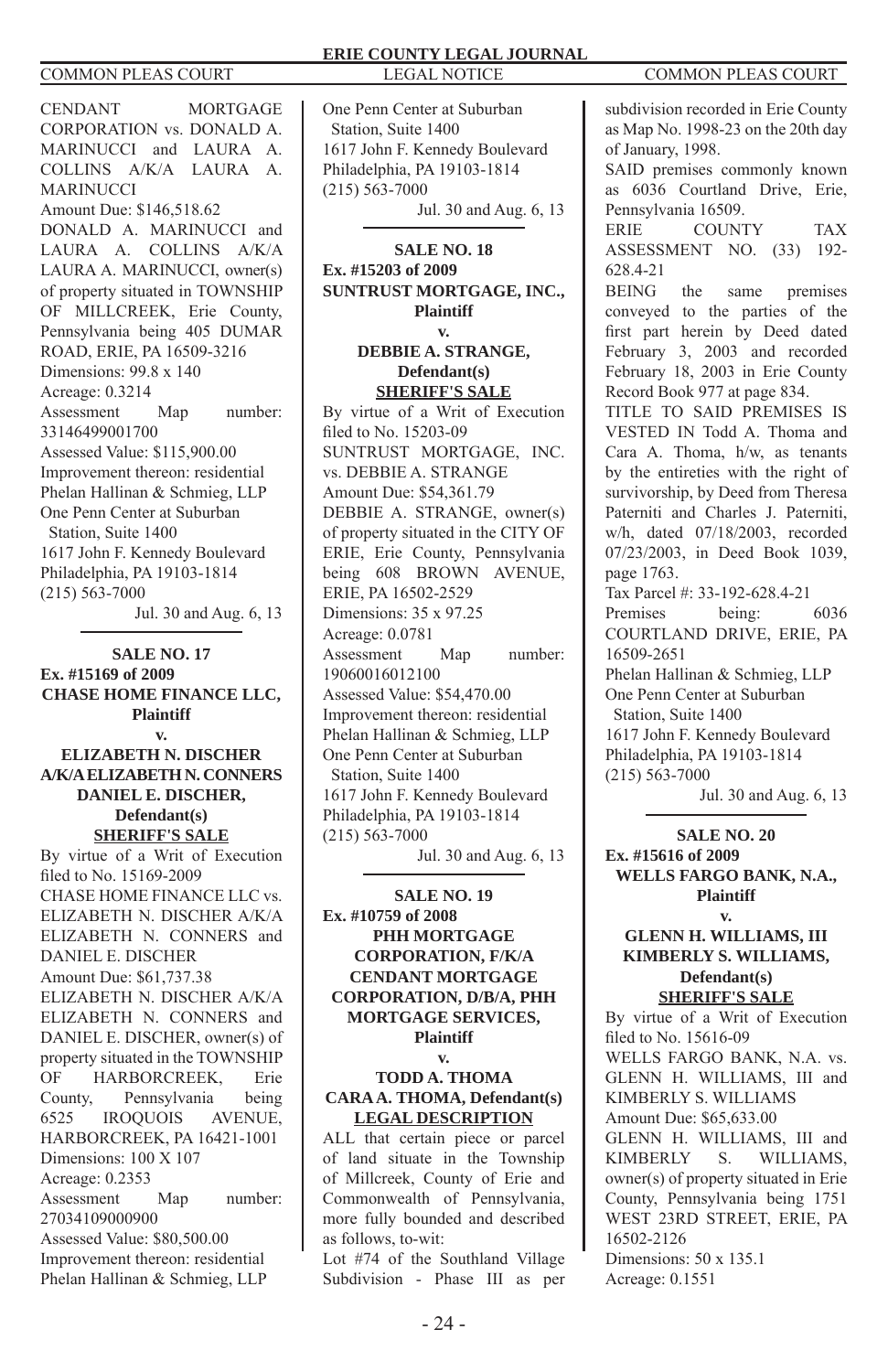Assessment Map number: 19-062-008.0-107.00 Assessed Value: \$57,860.00 Improvement thereon: Residential Phelan Hallinan & Schmieg, LLP One Penn Center at Suburban Station, Suite 1400 1617 John F. Kennedy Boulevard Philadelphia, PA 19103-1814 (215) 563-7000

Jul. 30 and Aug. 6, 13

**SALE NO. 21 Ex. #11104 of 2010 BAC HOME LOANS SERVICING, L.P., Plaintiff v.** 

> **RICHARD M. ARNDT, Defendant(s) SHERIFF'S SALE**

By virtue of a Writ of Execution filed to No. 11104-2010 BAC HOME LOANS SERVICING, L.P. vs. RICHARD M. ARNDT Amount Due: \$61,683.65 RICHARD M. ARNDT, owner(s) of property situated in ERIE CITY, Erie County, Pennsylvania being 1022 WEST 21ST STREET, ERIE, PA 16502-2407 Dimensions: 42 x 135 Acreage: 0.1302 Assessment Map number: 19-060-030.0-235.00 Assessed Value: \$46,800.00 Improvement thereon: Residential Phelan Hallinan & Schmieg, LLP One Penn Center at Suburban Station, Suite 1400 1617 John F. Kennedy Boulevard Philadelphia, PA 19103-1814 (215) 563-7000

Jul. 30 and Aug. 6, 13

**SALE NO. 22 Ex. #10583 of 2010 WELLS FARGO BANK, N.A., Plaintiff v.** 

#### **JOHN F. DRUMM, Defendant(s) SHERIFF'S SALE**

By virtue of a Writ of Execution fi led to No. 10583-2010 WELLS FARGO BANK, N.A. vs. JOHN F. DRUMM Amount Due: \$29,786.44 JOHN F. DRUMM, owner(s) of property situated in CITY OF ERIE, Erie County, Pennsylvania being

**ERIE COUNTY LEGAL JOURNAL** COMMON PLEAS COURT LEGAL NOTICE COMMON PLEAS COURT

> 1624 WEST 22ND STREET, ERIE, PA 16502-2121 Dimensions: 41 X 135.1 Acreage: 0.1272 Assessment Map number: 19062006032900 Assessed Value: \$48,100.00 Improvement thereon: residential Phelan Hallinan & Schmieg, LLP One Penn Center at Suburban Station, Suite 1400 1617 John F. Kennedy Boulevard Philadelphia, PA 19103-1814 (215) 563-7000 Jul. 30 and Aug. 6, 13

**SALE NO. 23 Ex. #11134 of 2009 CHASE HOME FINANCE LLC, Plaintiff v.** 

**JACQUALINE M. REED KEVIN C. REED, Defendant(s) SHERIFF'S SALE**

By virtue of a Writ of Execution fi led to No. 11134-09 CHASE HOME FINANCE LLC vs. JACQUALINE M. REED and KEVIN C. REED Amount Due: \$88,887.10 JACQUALINE M. REED and KEVIN C. REED, owner(s) of property situated in ALBION BOROUGH, Erie County, Pennsylvania being 35 WEST PEARL STREET, ALBION, PA 16401-1043 Dimensions: 50 X 122 IRR Acreage: 0.1380 Assessment Map number: 01-001-015.0-003.00 Assessed Value: \$60,250.00 Improvement thereon: residential Phelan Hallinan & Schmieg, LLP One Penn Center at Suburban Station, Suite 1400 1617 John F. Kennedy Boulevard Philadelphia, PA 19103-1814 (215) 563-7000

Jul. 30 and Aug. 6, 13

**SALE NO. 24 Ex. #13597 of 2009 WELLS FARGO BANK, N.A., S/B/M WELLS FARGO HOME MORTGAGE, INC., F/K/A NORWEST MORTGAGE, INC., Plaintiff** 

**v.** 

#### **HAMED R. ABO-KHILA, Defendant(s) SHERIFF'S SALE**

By virtue of a Writ of Execution fi led to No. 13597-2009 WELLS FARGO BANK, N.A., S/B/M WELLS FARGO HOME MORTGAGE, INC., F/K/A NORWEST MORTGAGE, INC. vs. HAMED R. ABO-KHILA Amount Due: \$12,563.81 HAMED R. ABO-KHILA, owner(s) of property situated in the CITY OF ERIE, Erie County, Pennsylvania being 443 HURON STREET, ERIE, PA 16502-1742 Dimensions: 41.5 x 125 Acreage: 0.1184 Assessment Map number: 16-030-022.0-112.00 Assessed Value: \$22,330.00 Improvement thereon: Residential Phelan Hallinan & Schmieg, LLP One Penn Center at Suburban Station, Suite 1400 1617 John F. Kennedy Boulevard Philadelphia, PA 19103-1814 (215) 563-7000

Jul. 30 and Aug. 6, 13

**SALE NO. 25 Ex. #11285 of 2010 PHH MORTGAGE CORPORATION, F/K/A CENDANT MORTGAGE CORPORATION, Plaintiff v.** 

#### **MICHAEL A. DIFILIPPO CARA J. DIFILIPPO, Defendant(s) SHERIFF'S SALE**

By virtue of a Writ of Execution filed to No. 2010-11285<br>PHH **MORTGAGE** CORPORATION, F/K/A CENDANT MORTGAGE CORPORATION vs. MICHAEL A. DIFILIPPO and CARA J. DIFILIPPO Amount Due: \$131,715.03 MICHAEL A. DIFILIPPO<br>and CARA J. DIFILIPPO. CARA J. DIFILIPPO, owner(s) of property situated in Millcreek Township, Erie County, Pennsylvania being 4620 VILLAGE STREET, ERIE, PA 16506-1542 Dimensions: 80 x 153.66 Acreage: 0.2822 Assessment Map number: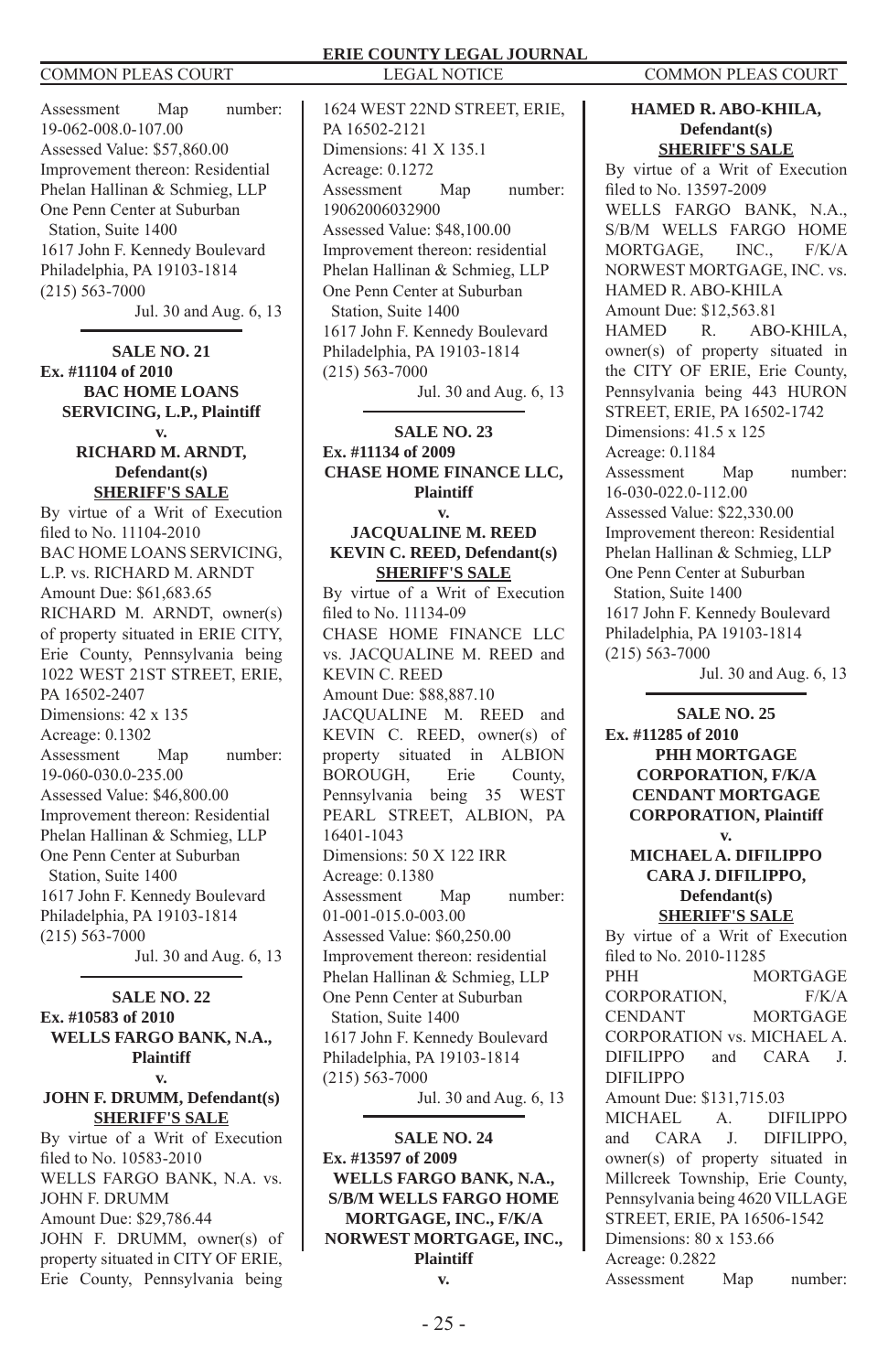33-056-242.0-020.00 Assessed Value: 86,300.00 Improvement thereon: Residential Phelan Hallinan & Schmieg, LLP One Penn Center at Suburban Station, Suite 1400 1617 John F. Kennedy Boulevard Philadelphia, PA 19103-1814 (215) 563-7000

Jul. 30 and Aug. 6, 13

#### **SALE NO. 26 Ex. #13539 of 2009 HOME LOAN INVESTMENT BANK, FSB v.**

#### **LARRY M. MILLER DONNA M. MILLER ADVERTISING DESCRIPTION**

ATC piece or parcel of land sit. in the Bor. of Lake City, Co. of Erie, PA. BEG. at an iron survey point (I.S.P.) on the S. line of S. Edgewood Dr., said point being W. 623.82 ft. from the intersection of the W. line of W. Park Dr., having a 60 ft. right-of-way and the S. rightof-way of S. Edgewood Dr., having a 50 ft. right-of-way, and being the NWC of lands n/f of John Eagley; thence, S  $15^{\circ}$  00' 27" E, along the W. line of lands of Eagley, 315.25 ft. to an I.S.P., and being the SWC of lands of Eagley on the N. line of the Old Lake Rd., having a 50-foot right-of-way; thence, N 75° 05° 00' W, along the N. right-of-way line of the Old Lake Rd., 168 ft. to an I.S.P.; thence, N 86° 37' 00" W, along the N. right-of-way line of the Old Lake Rd., 130.44 ft. to an I.S.P. on lands of Meeder; thence, N 68° 49' 08" W, along the N. line of lands of Meeder, 97.56 ft. to an I.S.P., and being the SEC of Lot # 15 of Mariners Point Subdivision; thence, N 12° 31' 57" E, along the E. line of Lot #15, 218 ft. to an I.S.P., and being the NEC of Lot #15, on the S. line of S. Edgewood Dr.; thence, in an E. direction along the S. line of S. Edgewood Dr., along a curve to the left, having a radius of 535 ft. an arc distance of 257.15 ft. to an I.S.P., and the place of beg.

Containing 1.833 acres of land. BEING known as 10605 S.

Edgewood Drive, Lake City, PA 16423

TAX PARCEL No. 28-1-1-8.15 Gregory Javardian, Esquire Attorney for Plaintiff 1310 Industrial Boulevard 1st Floor, Suite 101 Southampton, PA 18966 (215) 942-9690

Jul. 30 and Aug. 6, 13

#### **SALE NO. 27 Ex. #31978 of 2009 PNC BANK, NATIONAL ASSOCIATION, Plaintiff v.**

#### **SHIV OM, INC. and OM GURU, INC., Defendants SHERIFF'S SALE**

ALL that certain piece or parcel of land situate in the Borough of Middleboro, now known as McKean Borough, County of Erie and State of Pennsylvania, being part of Tract No. 7 bounded and described as follows, to wit: BEGINNING at a point in the center line of South Main Street distance thereon North 0 degrees - 48 minutes - 0 seconds East 817.35 feet from its intersection with the southerly line of the Borough of Middleboro; thence South 89 degrees - 26 minutes - 0 seconds West three hundred forty-seven and fifty hundredths  $(347.50)$  feet to a point; thence North 0 degrees - 48 minutes - 0 seconds East and parallel to the center line of South Main Street, one hundred seventyseven and fifty hundredths  $(177.50)$ feet to a point; thence North 89 degrees - 26 minutes - 0 seconds East, three hundred forty-seven and fifty hundredths  $(347.50)$  feet to a point in the center line of South Main Street aforesaid; thence South 0 degrees - 48 minutes - 0 seconds West along the center line of South Main Street, one hundred seventyseven and fifty hundredths  $(177.50)$ feet to the place of beginning. EXCEPTING AND RESERVING therefrom, ALL that certain piece or parcel of land situate in the Borough

of McKean, County of Erie, State of Pennsylvania, bounded and described as follows, to-wit:

BEGINNING at the southwest corner of the parcel herein described at a point in the north line of Kevin

Street, said point also being the southeast corner of other lands described in Erie County Deed Book 1039, Page 679, and plotted in Erie County Map Book 7, Page 78, as Lot 1, of WesternAire Subdivision; thence North zero degrees forty-eight minutes East (N 0° 48' E), along the east line of aforesaid Lot 1, a distance of one hundred seventy-seven and fifty hundredths (177.50) feet to a point; thence North eighty-nine degrees twenty-six minutes East (N 89° 26' E), a distance of one hundred (100) feet to a point; thence South zero degrees forty-eight minutes West (S 0° 48' W) along the residue, a distance of one hundred seventyseven and fifty hundredths  $(177.50)$ feet to a point in the north line of Kevin Street; thence South eightynine degrees twenty-six minutes West (S  $89^\circ$  26') along the north line of Kevin Street, a distance of one hundred (100) feet to the place of beginning.

BEING PARCEL NO. (32) 5-5.1-11 and (32) 5-5.1-11.01 and (32) 5-5 1-11.02 Unruh, Turner, Burke & Frees, P.C. Kristen Wetzel Ladd, Esquire Attorney I.D. No. 208755 P.O. Box 515 West Chester, PA 19381-0515 610-692-1371

Jul. 30 and Aug. 6, 13

**SALE NO. 28 Ex. #15077 of 2009 U.S. BANK NATIONAL ASSOCIATION TRUSTEE FOR THE PENNSYLVANIA HOUSING FINANCE AGENCY, Plaintiff v.**

> **JULIANNA M. GRIFFIN, Defendant SHERIFF'S SALE**

By virtue of a Writ of Execution No. 15077-09 U.S. BANK NATIONAL ASSOCIATION TRUSTEE FOR THE PENNSYLVANIA HOUSING FINANCE AGENCY, Plaintiff vs. JULIANNA M. GRIFFIN, Defendant Real Estate: 322 EAST 28TH STREET, ERIE, PA Municipality: City of Erie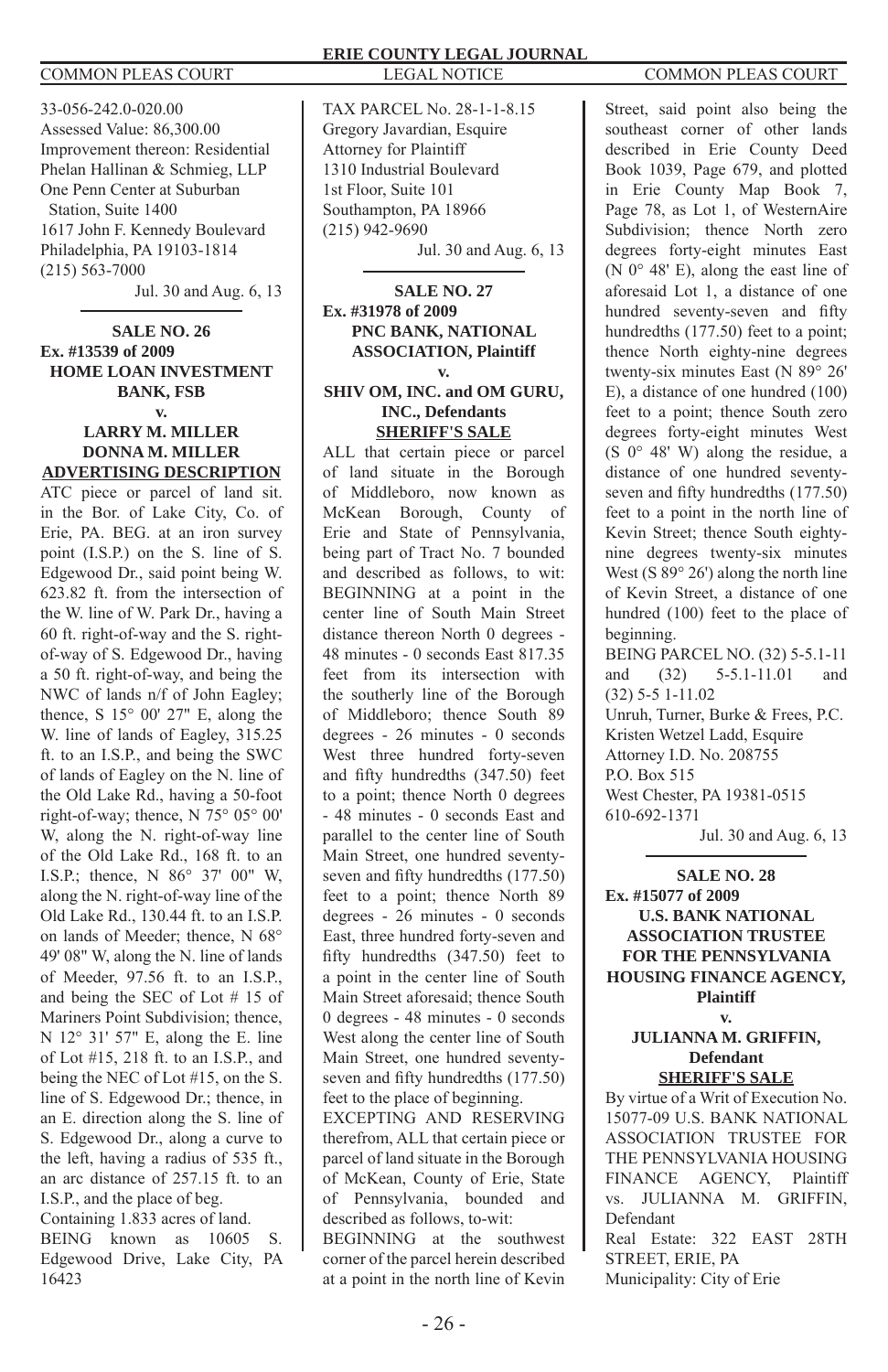Erie County, Pennsylvania Dimensions: 135' x 30' See Deed Book 960, Page 1293 Tax I.D. (18) 5078-132 Assessment: \$14,600. (Land) \$29,360. (Bldg) Improvement thereon: a residential dwelling house as identified above Leon P. Haller, Esquire Purcell, Krug & Haller 1719 North Front Street Harrisburg, PA 17104 (717) 234-4178 Jul. 30 and Aug. 6, 13

#### **SALE NO. 29 Ex. #14841 of 2009 U.S. BANK NATIONAL ASSOCIATION TRUSTEE FOR THE PENNSYLVANIA HOUSING FINANCE AGENCY, Plaintiff v.**

**REBECCA A. GUTHRIE, Defendant SHERIFF'S SALE**

By virtue of a Writ of Execution No. 14841-09 U.S. BANK NATIONAL ASSOCIATION TRUSTEE FOR THE PENNSYLVANIA HOUSING FINANCE AGENCY, Plaintiff vs. REBECCA A. GUTHRIE, Defendant Real Estate: 1106 WEST 20TH STREET, ERIE, PA Municipality: City of Erie Erie County, Pennsylvania Tax I.D. (19) 6033-125 Dimensions Lot Size 30 x 85 Assessment: \$ 7,900. (Land) \$34,900 (Bldg) Tax I.D. (19) 6033-101 Dimensions Lot Size 30 x 10 Assessment: \$ 1,000. (Land)  $$ -0-$  (Bldg) See Deed Book 1180, Page 278 Improvement thereon: a residential dwelling house as identified above Leon P. Haller, Esquire Purcell, Krug & Haller 1719 North Front Street Harrisburg, PA 17104 (717) 234-4178

Jul. 30 and Aug. 6, 13

**SALE NO. 30 Ex. #11511 of 2010 U.S. BANK NATIONAL ASSOCIATION TRUSTEE** 

**FOR THE PENNSYLVANIA HOUSING FINANCE AGENCY, Plaintiff v. STEPHANIE SPENCER, Defendants SHERIFF'S SALE** By virtue of a Writ of Execution No. 2010-11511 U.S. BANK<br>NATIONAL ASSOCIATION **ASSOCIATION** TRUSTEE FOR THE<br>PENNSYLVANIA HOUSING PENNSYLVANIA FINANCE AGENCY, Plaintiff vs. STEPHANIE SPENCER, Defendant Real Estate: 431 WEST FIFTH STREET, ERIE, PA Municipality: City of Erie Erie County, Pennsylvania Dimensions: 120' x 25' See Deed Book 1181, Page 787 Tax I.D. (17) 4014-109 Assessment: \$ 6,300. (Land) \$28,130. (Bldg) Improvement thereon: a residential dwelling house as identified above Leon P. Haller, Esquire Purcell, Krug & Haller 1719 North Front Street Harrisburg, PA 17104 (717) 234-4178 Jul. 30 and Aug. 6, 13

**SALE NO. 31 Ex. #10913 of 2010 DEUTSCHE BANK NATIONAL TRUST COMPANY, AS TRUSTEE FOR FIRST FRANKLIN MORTGAGE LOAN TRUST 2005-FF4, ASSET BACKED CERTIFICATES, SERIES 2005-FF4, Plaintiff,** 

#### **v. JAMES M. BURGE, SHARON R. BURGE, CHRISTOPHER J. BURGE and MELISSA J. BURGE, Defendants SHERIFF'S SALE**

By virtue of a Writ of Execution filed to No. 10913-10, Deutsche Bank, et al vs. James M. Burge, Sharon R. Burge, Christopher J. Burge and Melissa J. Burge, owner(s) of property situated in West Springfield, Erie County, Pennsylvania being 14555 Ridge Road, West Springfield, Pa 16443. Dimensions: 5.34 acres

Assessment Map Number: (39) 13-39-21 & 20 Assess Value figure: \$90,460.00 Improvement thereon: Dwelling Louis P. Vitti, Esquire Attorney for Plaintiff 916 Fifth Avenue Pittsburgh, PA 15219 (412) 281-1725

Jul. 30 and Aug. 6, 13

**SALE NO. 32 Ex. #13106 of 2009 U.S. BANK, NATIONAL ASSOCIATION, AS SUCCESSOR TRUSTEE TO BANK OF AMERICA, N.A., AS SUCCESSOR BY MERGER TO LASALLE BANK, N.A., AS TRUSTEE FOR FIRST FRANKLIN MORTGAGE LOAN TRUST, MORTGAGE LOAN ASSET-BACKED CERTIFICATES, SERIES 2006-FF18, assignee of MORTGAGE ELECTRONIC REGISTRATION SYSTEMS, INC., (MERS) AS NOMINEE FOR FIRST FRANKLIN, A DIVISION OF NATIONAL CITY BANK, Plaintiff,** 

#### **v. AIMEE L. FARLEY, Defendant SHERIFF'S SALE**

By virtue of a Writ of Execution filed to No. 2009-13106, U.S. Bank, et al vs. Aimee L. Farley, owner of property situated in Waterford Borough, Erie County, Pennsylvania being 129 East 1st Street, Waterford, PA 16441. Dimensions: 13,974 Sq. Ft. Assessment Map Number: 46-009.059.0.003.00 Assess Value figure: \$61,200.00 Improvement thereon: Dwelling Louis P. Vitti, Esquire Attorney for Plaintiff 916 Fifth Avenue Pittsburgh, PA 15219 (412) 281-1725 Jul. 30 and Aug. 6, 13

**SALE NO. 33 Ex. #11270 of 2010 US BANK NATIONAL ASSOCIATION (TRUSTEE FOR) THE PENNSYLVANIA HOUSING FINANCE AGENCY,**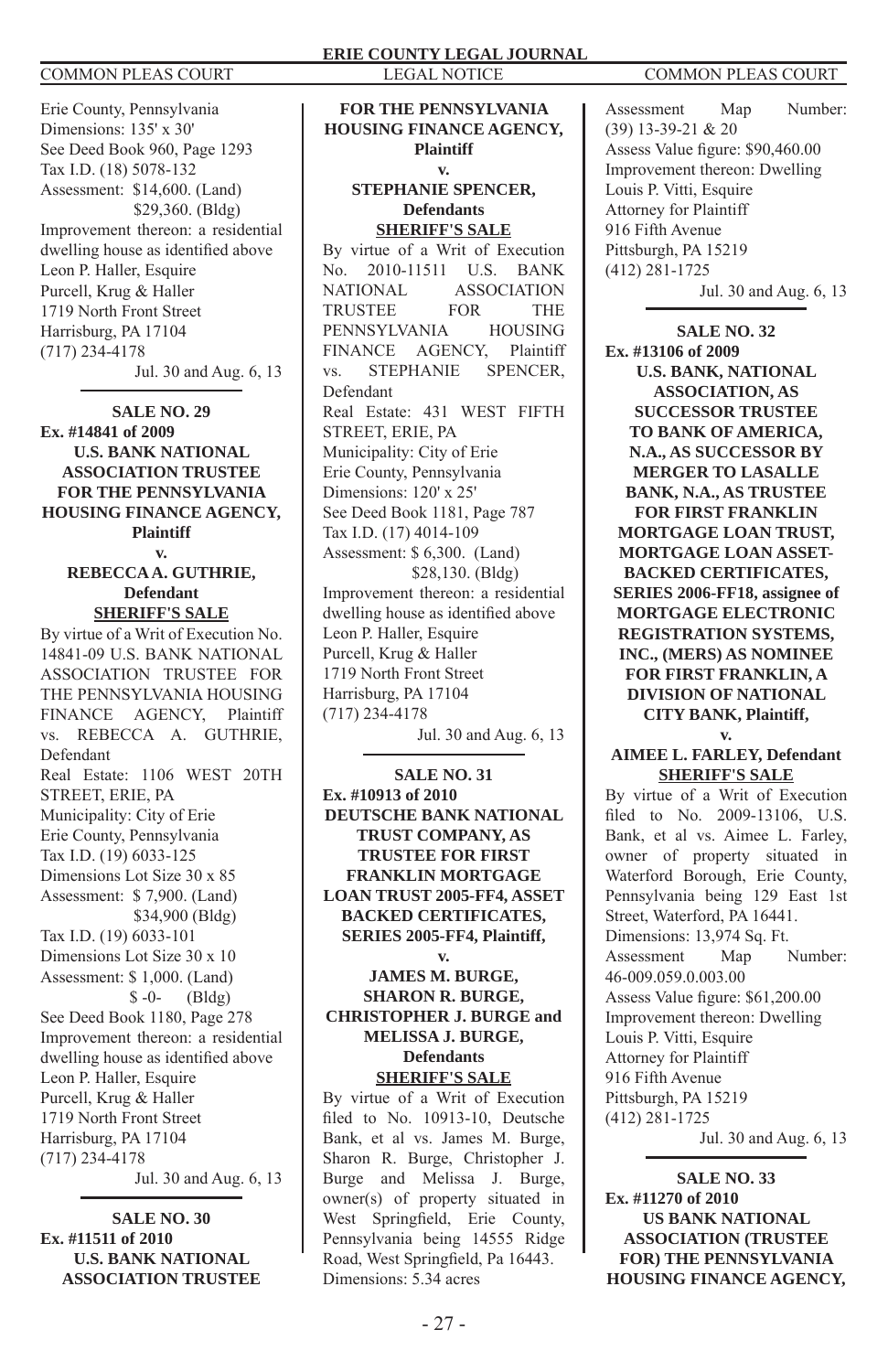#### **PURSUANT TO A TRUST INDENTURE DATED AS OF APRIL 1, 1982, Plaintiff, v.**

#### **FRANK J. LOMBARDO, JR., Defendant SHERIFF'S SALE**

By virtue of a Writ of Execution filed to No. 11270-10, US Bank National Association, et at vs. Frank J. Lombardo, Jr, owner(s) of property situated in 8th Ward of the City of Erie, Erie County, Pennsylvania being known as 918 West 36th Street, Erie, PA 16508. Dimensions: .16 acres Assessment Map Number: 19061013012100 Assess Value figure: \$60,860.00 Improvement thereon: Dwelling Louis P. Vitti, Esquire Attorney for Plaintiff 916 Fifth Avenue Pittsburgh, PA 15219 (412) 281-1725 Jul. 30 and Aug. 6, 13

#### **SALE NO. 34 Ex. #14570 of 2009 DEUTSCHE BANK NATIONAL TRUST COMPANY, as trustee for FFMLT TRUST 2006-FF13, MORTGAGE PASS THROUGH CERTIFICATES SERIES 2006- FF13, Plaintiff,**

**v.** 

#### **CRAIG D. WRIGHT and EMILY C. WRIGHT, Defendants SHERIFF'S SALE**

By virtue of a Writ of Execution filed to No. 14570-09, Deutsche Bank National Trust, et al, vs. Craig D. Wright and Emily C. Wright, owner(s) of property situated in City of Erie, Erie County, Pennsylvania being 521 East 30th Street, Erie, PA 16504. Dimensions: 0.17 acres and 7,219 sq ft for land and 1,294 sq ft for building Assessment Map Number: 18-5070-112. Assess Value figure: 60,510.00 Improvement thereon: Dwelling Louis P. Vitti, Esquire Attorney for Plaintiff 916 Fifth Avenue Pittsburgh, PA 15219 (412) 281-1725 Jul. 30 and Aug. 6, 13

#### **SALE NO. 35 Ex. #10717 of 2003 Ocwen Federal Bank, FSB, f/k/a Berkeley Federal Bank & Trust, FSB, Plaintiff v.**

**James E. Markley, Jr. a/k/a James E. Markley Michelle A. Markley, Defendant(s) LEGAL DESCRIPTION**

ALL that certain piece or parcel of land situate in the City of Erie, County of Erie and Commonwealth of Pennsylvania bounded and described as follows:

BEGINNING at an iron pin in the North side line of Glendale Avenue, said pin being North 63° 20' 19" East a distance of sixty-four (64) feet from the intersection of the North sideline of Glendale Avenue with the East side line of McCain Street; thence North 26° 24' 00" West a distance of one hundred twenty-five and thirty-two hundredths (125.32) feet to an iron pin; thence North 63° 20' 19" East a distance of eleven (11) feet to a point thence South 26° 24' 00" East a distance of one hundred twenty-five and thirty-two hundredths (125.32) feet to a point; thence South 63° 20' 19" West along the north side line of Glendale Avenue a distance of eleven (11) feet to an iron pin and place of beginning. Containing .032 acres of land be the same more or less.

BEING the same premises conveyed to the Grantors by Deed recorded in the Erie County Record Book 1, Page 1862, on March 11, 1987.

ALSO, ALL that certain piece or parcel of land situate in the Township of Millcreek, County of Erie and State of Pennsylvania (now City of Erie), being part of Lot Number one hundred and fifty-six  $(156)$  of Norwood Subdivision. As shown by plot recorded in Erie County Map Book, No. 2 at Page 169, and bounded and described as follows, to wit: Beginning at a point in the North line of Glenwood Avenue, sixty-four (64) feet eastwardly from the East line of McCain Avenue; thence northwardly and parallel with McCain Avenue, ninety-five (95) feet to a point;

thence eastwardly and parallel with Glenwood Avenue, thirty-one (31) feet to a point; thence southwardly and parallel with McCain Avenue, thence westwardly along the north line of Glenwood Avenue, thirtyone (31) feet to a point and the place of beginning. Having erected thereon a two story frame dwelling house, being commonly known as 2008 Glendale Avenue, and having City of Erie Index No. 5132-422. BEING KNOWN AS: 2008 Glendale Avenue, Erie, PA 16510 PROPERTY ID NO.: 18-5132-422 TITLE TO SAID PREMISES IS VESTED IN Michelle A. Markley, now by marriage Michelle A. Bennett by Deed from James E. Markley, Jr. a/k/a James E. Markley and Michelle A. Markley now by marriage Michelle A. Bennett dated 09/29/2003 recorded 09/29/2003 in Deed Book 1070 Page 0273. Udren Law Offices, P.C. Attorneys for Plaintiff Woodcrest Corporation Center 11 Woodcrest Road, Suite 200 Cherry Hill, NJ 08003-3620 856-669-5400

Jul. 30 and Aug. 6, 13

**SALE NO. 36 Ex. #11528 of 2010 Ocwen Loan Servicing, LLC, Plaintiff**

#### **v. Susan M. Oler, Defendant(s)**

**LEGAL DESCRIPTION** ALL that certain piece or parcel of land situate in the Township of Millcreek, County of Erie and State of Pennsylvania, and being more particularly bounded and described as follows, to-wit:

BEING the easterly fifty-seven (57) feet of Lot No. 23 and the westerly nine (9) feet of Lot No. 24 of GARDEN HEIGHTS SUBDIVISION NO. 3, a part of Tract No. 251 of Millcreek Township, Erie County, Pennsylvania as recorded February 14, 1968 in Erie County Map Book 7 at Page 90.

SAID premises are further identified by Erie County Assessment Index No. (33) 109-480-13.25 and are commonly known as 2555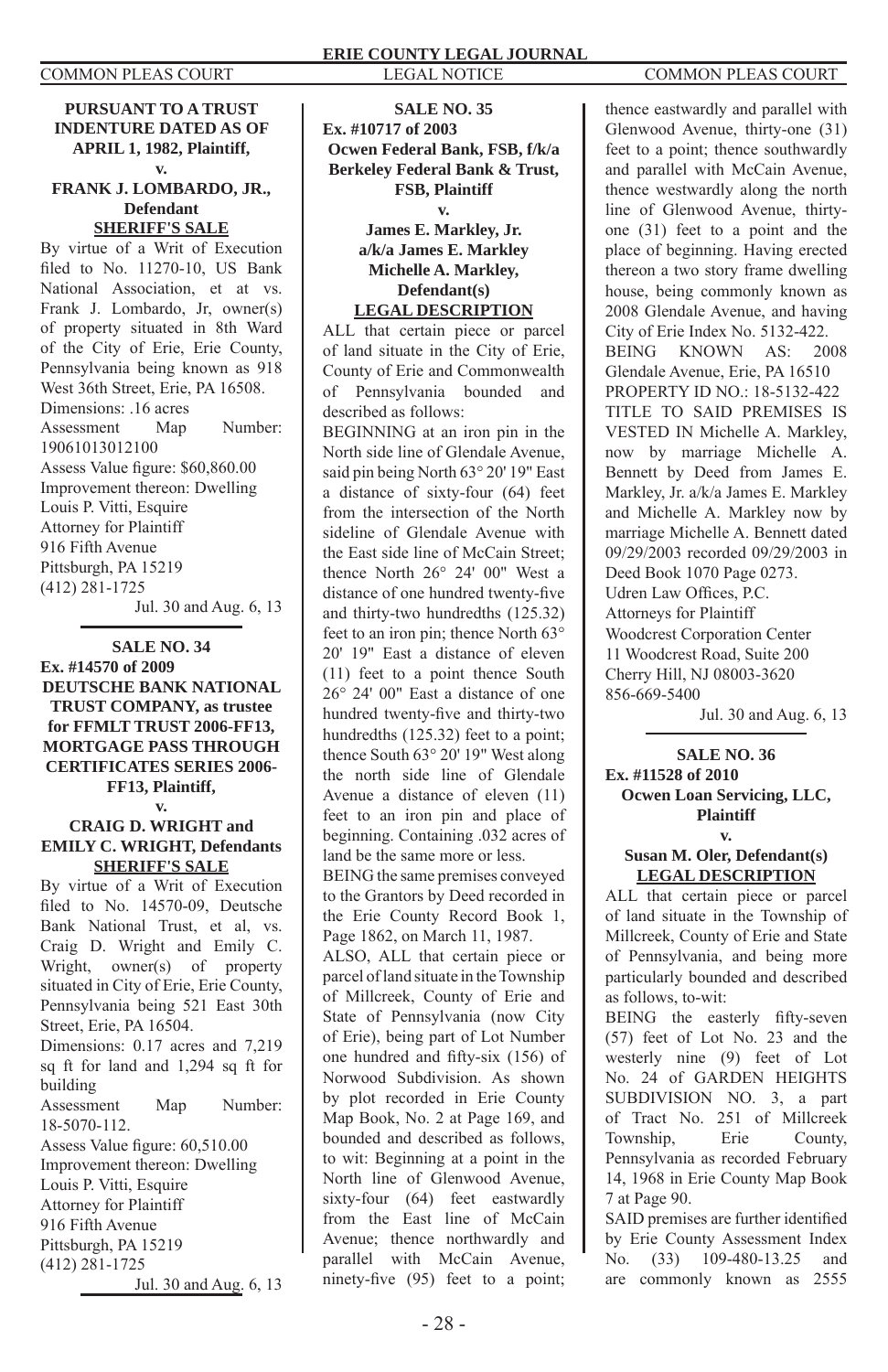East Grandview Blvd., Erie, Pennsylvania. BEING KNOWN AS: 2555 East Grandview Boulevard, Erie, PA 16510 PROPERTY ID NO.:

(33) 109-480-13.25

TITLE TO SAID PREMISES IS VESTED IN Daniel M. Oler and Susan M. Oler, his wife, as tenants by the entireties, with the right of survivorship by Deed from Allen C. Bieber and Patricia P. Bieber, his wife dated 07/26/1990 recorded 07/31/1990 in Deed Book 131 Page 1887.

Udren Law Offices, P.C. Attorneys for Plaintiff Woodcrest Corporation Center 11 Woodcrest Road, Suite 200 Cherry Hill, NJ 08003-3620 856-669-5400

Jul. 30 and Aug. 6, 13

### **SALE NO. 37 Ex. #10116 of 2009 Wells Fargo Bank N.A., as Trustee for BSSP Trust Series 2007-EMX1, Plaintiff**

**v.**

#### **Jay H. Proctor Jeana L. Proctor, Defendant(s) LEGAL DESCRIPTION**

BEGINNING at a stone on the bank of the creek; thence North 28-1/2° West, 78 perches to corner of Preston Lot; thence North 63-1/2° East, 15.2 perches to a post; thence South  $71-1/2$ ° East, 8 perches to a post; thence North 19° East, 3 perches to side of the right of way of the Philadelphia and Erie Railroad; thence North 71- 1/2° West, 34 perches along side of said right of way to intersect the old line; thence North 28-1/2° West, 68 perches to an elm tree; thence South 84-1/2° West, 4 perches to a stone; thence North 36° East, 76.7 perches to a stone; thence South 54-1/2° East, 40 perches to a stone; thence South 47-1/2° East, 97.5 perches to a stone; thence South 2° West, 16.5 perches to a white oak stump; thence South 30-1/2° East, 84 perches to a post on the bank of the creek; thence South 49-1/2° West, 20 perches along the creek; thence South 78-1/2° West, 8 perches along

the creek; thence North 84° West, 44 perches along the creek; thence South 75-1/2° West, 22 perches; thence South 57° West, 10 perches along the creek; thence South 51-  $1/2^\circ$  West, 16.3 perches to a stone at the place of beginning, containing 120 acres and 1 perch of land, exclusive of the right of way of the Philadelphia and Erie Railroad, more or less. PARCEL NOS. (30) 7-41-1 & (30) 6-36-12 & (30) 8-42-5 BEING the same property conveyed to Jay H. Proctor and Jeana L. Proctor, his wife by Deed dated February 7, 1996, from Brian L. Proctor and Katrina M. Proctor, his wife and Jay H. Proctor and Jeana L. Proctor, his wife, of record in Book 424 Page 2393, Office of the Erie County Court Clerk. ASSESSED VALUES: Parcel No. (30) 7-41-1 Land: \$45,200.00 Improvements: \$69.570.00 Total: \$114,770.00

Parcel No. (30) 6-36-12 Land: \$64,900.00 Total: \$64,900.00 Parcel No. (30) 8-42-5 Land:

\$48,600.00 Total: \$48,600.00 BEING KNOWN AS: 6099

Wheelertown Road, Waterford, PA 16441

PROPERTY ID NO.: 30-7-41-1 TITLE TO SAID PREMISES IS VESTED IN Jay H. Proctor and Jeana L. Proctor, his wife, as tenants by the entireties by Deed from Brian L. Proctor and Katrina M. Proctor, his wife and Jay H. Proctor and Jeana L. Proctor, his wife dated 02/07/1996 recorded 02/21/1996 in Deed Book 424 Page 2392 Udren Law Offices, P.C. Attorneys for Plaintiff Woodcrest Corporation Center 11 Woodcrest Road, Suite 200 Cherry Hill, NJ 08003-3620 856-669-5400

Jul. 30 and Aug. 6, 13

**SALE NO. 38 Ex. #11369 of 2010 HSBC Mortgage Services, Inc., Plaintiff v. Peter Tate, Defendant(s) LEGAL DESCRIPTION**

ALL that certain piece or parcel of land situate in the City of Erie, County of Erie and State of Pennsylvania, bounded and described as follows, to-wit: BEGINNING at a point in the east line of East Avenue, ninety (90) feet north of the north line of East Twenty-Seventh Street; thence eastwardly parallel with East Twenty-Seventh Street, one hundred forty (140) feet; thence northwardly parallel with East Avenue, thirty (30) feet; thence westwardly parallel with East Twenty-Seventh Street, one hundred forty (140) feet to the east line of East Avenue; thence southwardly along the east line of East Avenue, thirty (30) feet to the place of beginning.

TAX PARCEL ID: (18) 50-49-220 ADDRESS: 2617 EAST AVE., ERIE, PA 16504

BEING KNOWN AS: 2617 East Avenue, Erie, PA 16504

PROPERTY ID NO.: 18-5049-220 TITLE TO SAID PREMISES IS VESTED IN Peter Tate, unmarried by Deed from Frank A. Kartesz, II dated 05/11/2006 recorded 05/18/2006 in Deed Book 1328 Page 1659.

Udren Law Offices, P.C. Attorneys for Plaintiff Woodcrest Corporation Center 11 Woodcrest Road, Suite 200 Cherry Hill, NJ 08003-3620 856-669-5400

Jul. 30 and Aug. 6, 13

#### **SALE NO. 39 Ex. #11658 of 2010 Ocwen Loan Servicing, LLC, Plaintiff**

**v.**

#### **Deborah Wisinski, Defendant(s) LEGAL DESCRIPTION**

ALL that certain piece or parcel of land situate in the City of Erie, County of Erie and Commonwealth of Pennsylvania, bounded and described as follows, to-wit: BEGINNING at a point in the easterly line of Hoover Street at a distance southwardly along the easterly line of Hoover Street of 260 feet from its intersection with the southerly line of East 40th Street;

Thence eastwardly, on a line parallel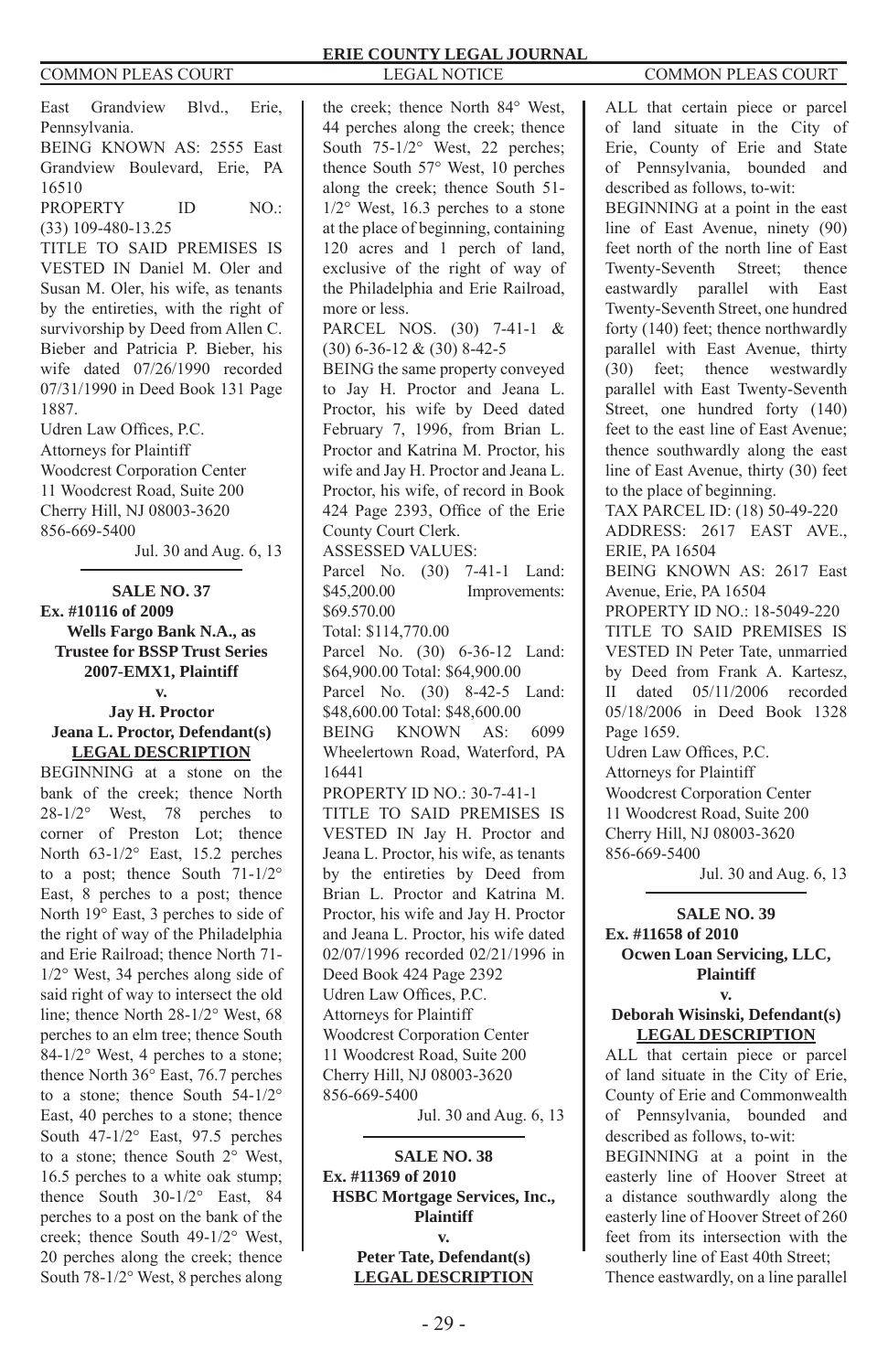with the southerly line of East 40th Street, 125.2 feet to a point;

Thence southwardly, on a line parallel with the Easterly line of Hoover Street, 60 feet to a point;

Thence westwardly, on a line parallel with the easterly line of East 40th Street, 125.2 feet to a point in the easterly line of Hoover Street;

Thence northwardly, along the easterly line of Hoover Street, 60 feet to the place of beginning, being the southerly 25 feet of Lot Number 31 and the northerly 35 feet of Lot Number 32 of the Andrews Land Company Subdivision No. 17, and being part of Reserve Tract Number 63, according to a plot of said subdivision recorded in the Office of the Recorder of Deeds for Erie County, Pennsylvania, in Deed Book 227, at Page 9.

SAID premises being commonly known and municipally numbered as 4027 Hoover Street, Erie, Pennsylvania

BEARING ERIE COUNTY TAX INDEX NO. (18) 5378-101.

SUBJECT to all restrictions, easements, rights-of-way, building lines, leases and oil and gas leases of record and to all easements and rights-of-way visible and discoverable upon an inspection of the premises.

BEING KNOWN AS: 4027 Hoover Street, Erie, PA 16504

PROPERTY ID NO.: 18-5378-101 TITLE TO SAID PREMISES IS VESTED IN Deborah Wisinski by Deed from Brian J. Sage and Tammy P. Sage, husband and wife dated 07/12/2007 recorded 07/13/2007 in Deed Book 1431 Page 1612.

Udren Law Offices, P.C. Attorneys for Plaintiff

Woodcrest Corporation Center 11 Woodcrest Road, Suite 200

Cherry Hill, NJ 08003-3620

856-669-5400

Jul. 30 and Aug. 6, 13

**SALE NO. 40 Ex. #11740 of 2010 Deutsche Bank National Trust Company As Trustee for the Registered Holder of Soundview Home Loan Trust 2006-EQ1** 

#### **Asset-Backed Certifi cates, Series 2006-EQ1, Plaintiff v.**

#### **Sandra L. Wolukis, Defendant(s) LEGAL DESCRIPTION**

ALL that certain piece or parcel of land situate in the City of Erie and Commonwealth of Pennsylvania, bounded and described as follows, to-wit:

BEGINNING at a point in the east line of Raspberry Street, sixty-six (66) feet north of the north line of West 32nd Street; thence east parallel with West 32nd Street, ninety and twenty hundredths (90.20) feet more or less to a point; thence north parallel with Raspberry Street, thirty-one (31) feet to a point; thence west parallel with West 32nd Street, ninety and sixtyone hundredths (90.61) feet more or less to a point in the east line of Raspberry Street; thence south along the east line of Raspberry Street, thirty-one (31) feet to the place of beginning.

BEING commonly known as 3117 Raspberry Street, Erie, Pennsylvania and bearing Erie County Tax Assessment Index No. (19) 6038-126.

BEING the same premises conveyed to the mortgagors herein by Deed recorded this date.

BEING KNOWN AS: 3117 Raspberry Street, Erie, PA 16508 PROPERTY ID NO.: 19060038012600

TITLE TO PREMISES IS VESTED IN Sandra L. Wolukis by Deed from Tiffany P. Miller and Joel F. Miller dated 06/29/2006 recorded 07/03/2009 in Deed Book 1341 Page 1852.

Udren Law Offices, P.C. Attorneys for Plaintiff Woodcrest Corporation Center 11 Woodcrest Road, Suite 200 Cherry Hill, NJ 08003-3620 856-669-5400

Jul. 30 and Aug. 6, 13

# **SALE NO. 41**

**Ex. #10137 of 2007 Wells Fargo Bank, N.A., successor by merger to Wells Fargo Home Mortgage, Inc., Plaintiff**

#### **v. Michael P. Schutte a/k/a Michael F. Schutte and Julie A. Schutte, Defendant SHERIFF'S SALE**

By virtue of a Writ of Execution filed to No. 10137-07 Wells Fargo Bank, N.A., successor by merger to Wells Fargo Home Mortgage, Inc. v. Michael P. Schutte a/k/a Michael F. Schutte and Julie A. Schutte, Owner(s) of property situated in City of Erie, Erie County, Pennsylvania, being 920 West 27th Street, Erie, PA 16508

ALL that certain piece or parcel of land situate in the City of Erie, County of Erie and Commonwealth of Pennsylvania, being part of Lots Numbers thirty and thirty-one (30- 31) of Block B of Purports Nos. 4 and 5 of the real estate of Samuel Barr, deceased, as subdivided by Henry Souther et al., as per plot recorded in Deed Book No. 48, page 562, bounded and described as follows, to-wit:

BEGINNING at a point in the north line of Twenty-seventh Street one hundred and seventy-five (175) feet west of the west line of Plum Street; thence northwardly parallel with Plum Street, one hundred and thirtyfive (135) feet; thence westwardly, parallel with Twenty-seventh Street, forty (40) feet; thence southwardly parallel with Plum Street, one hundred and thirty-five (135) feet to the north line of Twenty-seventh Street; and thence eastwardly, along the north line of Twenty-seventh Street, forty (40) feet to the place of beginning. Having erected thereon a frame dwelling and frame garage known as 920 West 27th Street and bearing Erie County Tax Index # (19) 60-39-322.

TAX PARCEL NUMBER: (19) 6039-322 Assessment Map number: (19) 6039-322 Assessed Value figure: \$52,050.00 Improvement thereon: Residential Dwelling Martha E. Von Rosenstiel, Esquire 649 South Avenue, Unit #6 P.O. Box 822 Secane, PA 19018 (610) 328-2887

Jul. 30 and Aug. 6, 13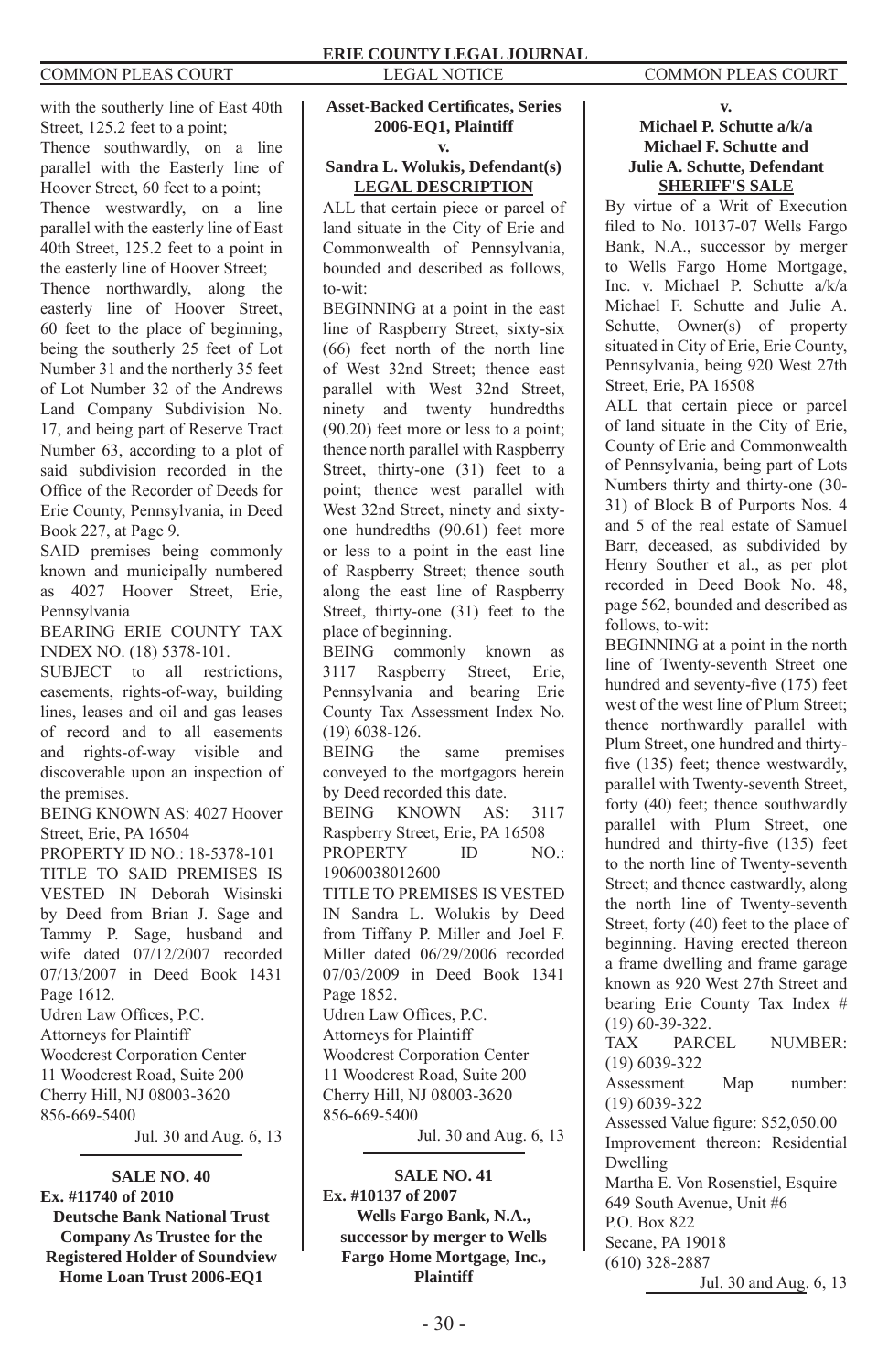**SALE NO. 42 Ex. #10379 of 2010 The Bank of New York Mellon, Successor under NovaStar Mortgage Funding Trust, Series 2005-2, Plaintiff** 

#### **v. Randy J. Walker Angela R. Walker, Defendant LEGAL DESCRIPTION**

ALL that certain piece or parcel of land situate in the City of Erie, County of Erie and State of Pennsylvania, bounded and described as follows to wit: BEGINNING at a point in the South line of Seventh Street, fifteen (15) feet westerly from the West line of Beech Lane, as originally laid out;

Thence, southerly and now along the West line of Wayne Street, seventy (70) feet to a point;

Thence, westerly and parallel with Seventh Street, thirty (30) feet to a point;

Thence, northerly and parallel with Wayne Street, seventy (70) feet to the South line of Seventh Street;

Thence, easterly along said South line of Seventh Street, thirty (30) feet to the place of beginning.

BEING commonly known as 757- 759 East 7th Street, Erie, PA 16503 Said premises are further identified by Erie County Assessment Index No. (14) 1022-201 .

Being the same premises that John R.

Kramer and Janice R. Kramer by John R. Kramer, her attorney-in-fact, husband and wife, by Deed dated April 29, 2005 and recorded May 2, 2005 in the Recorder of Deeds for Erie County in Book 1230 Page 962 as Instrument 2005-013996 conveyed unto Randy J. Walker and Angela R. Walker, husband and wife, as tenants by the entirety with the right of survivorship in fee. Martin S. Weisberg, Esquire Attorney ID Number: 51520 Mattleman, Weinroth & Miller Attorneys for Plaintiff 401 Route 70 East, Suite 100 Cherry Hill, NJ 08034 (856) 429-5507

Jul. 30 and Aug. 6, 13

**SALE NO. 43 Ex. #11576 of 2010 Benefi cial Consumer Discount Company D/B/A Benefi cial Mortgage Co. of Pennsylvania v.**

**Daniel R. Bauer, Original Mortgagor and Real Owner and Suzanne M. Bauer, Original Mortgagor SHERIFF'S SALE**

By virtue of a Writ of Execution filed to No.  $11576-2010$  Beneficial Consumer Discount Company D/B/A Beneficial Mortgage Co. of Pennsylvania v. Daniel R. Bauer, Original Mortgagor and Real Owner and Suzanne M. Bauer, Original Mortgagor, owners of property situated in City of Erie, Erie County, Pennsylvania being 1151, West 31st Street, Erie, PA 16508 Assessment Map number: 19-6219-115 Assessed Value figure: \$54,030.00 Improvement thereon: Residential Dwelling Mary L. Harbert-Bell, Esquire 220 Lake Drive East, Suite 301 Cherry Hill, NJ 08002 (856) 482-1400

Jul. 30 and Aug. 6, 13

## **SALE NO. 45**

**Ex. #11323 of 2010 Deutsche Bank National Trust Company, as Trustee of the IndyMac IMSC Mortgage Trust 2007-F3, Mortgage Pass-Through Certifi cates, Series 2007-F3 under the Pooling and Servicing Agreement dated August 1, 2007, Plaintiff**

**v.**

**Jessica Sevening aka Jessica M. Sevening, Defendant SHERIFF'S SALE**

By virtue of a Writ of Execution filed to No. 11323-10 Deutsche Bank National Trust Company, as Trustee of the IndyMac IMSC Mortgage Trust 2007-F3, Mortgage Pass-Through Certificates, Series 2007-F3 under the Pooling and Servicing Agreement dated August 1, 2007 vs. Jessica Sevening aka Jessica M. Sevening, owner(s) of property situated in Borough of Albion, Erie County, Pennsylvania

being 32 Deer Street, Albion, PA 16401 .1722 acres

Assessment Map number: (1) 1-2-11-2 Assessed Value figure: \$59,090.00 Improvement thereon: a residential dwelling

Michael J. Clark, Esquire Shapiro & DeNardo, LLC Attorney for Movant / Applicant 3600 Horizon Drive, Suite 150 King of Prussia, PA 19406 (610) 278-6800

Jul. 30 and Aug. 6, 13

**SALE NO. 46 Ex. #12821 of 2006 WELLS FARGO BANK, NA, AS TRUSTEE FOR MORGAN STANLEY CAPITAL I INC. TRUST 2004-OP1 MORTGAGE PASS-THROUGH CERTIFICATES, SERIES 2004- OP1, Plaintiff**

**v.** 

### **THERESA ANDERSON LAWRENCE L. ANDERSON MICHAEL T. TARKOWSKI, Defendant(s) DESCRIPTION**

All that certain piece or parcel of land situate in the Township of Millcreek, County of Erie and State of Pennsylvania, bounded and described as follows, towit: Beginning at the point of intersection of the south line of West Gore Road and the east line of Dorchester Drive; thence south 24 degrees, 35 minutes east, along the east, along the east line of Dorchester Drive, 130.76 feet to an iron pin; thence north 64 degrees, 25 minutes east along the residue of the David B. Wiley property, 100.00 foot to an iron pipe in the west line of the Russell Huffman property; thence north 24 degrees, 35 minutes west, along the west line of Huffman property, 130.76 feet to a point in the south line of West Gore Road; thence south 64 degrees, 25 minutes west, along the south line of West Gore Road, 100.00 feet to the place of beginning. Being the northerly 130.76 feet to the Lot No. 17 of the Grand View Gardens as recorded in Erie County Map Book 2, Page 460. Said premises being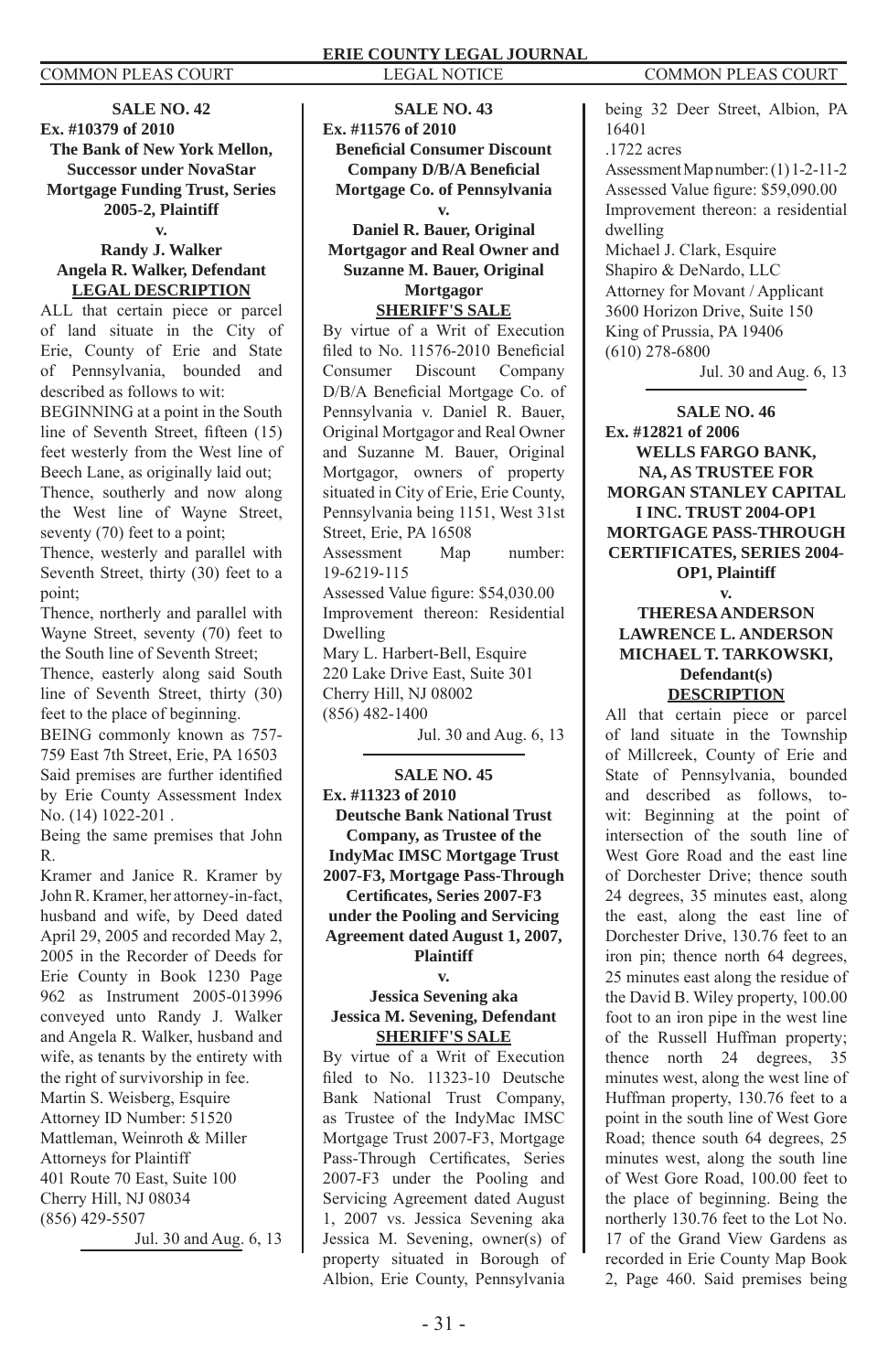more commonly known as 943- 945 West Gore Road, Erie, PA and bearing Erie County Index Number (33) 119-519.0-001-01. Parcel# 119-519-1-01 PROPERTY ADDRESS: 943-945 W. Gore Road, Erie, PA 16509 Michael T. McKeever, Esquire Attorney for Plaintiff Suite 5000 - Mellon Independence Center, 701 Market Street Philadelphia, PA 19106-1532 (215) 627-1322

Jul. 30 and Aug. 6, 13

#### **SALE NO. 48 Ex. #11302 of 2010 THE BANK OF NEW YORK MELLON FKA THE BANK OF NEW YORK AS TRUSTEE FOR THE CERTIFICATEHOLDERS OF CWMBS2004-R1, Plaintiff**

#### **v. ANTHONY J. BOWERS, Defendant(s) DESCRIPTION**

ALL THAT CERTAIN PIECE OR PARCEL OF LAND SITUATE in the Fifth Ward of the City of Erie, County of Erie and State of Pennsylvania, bounded and described as follows, to-wit: BEING Lot Number Nine (9) of a replot of Block "U" of the William Spencer Farm Subdivision, as shown on a plot recorded in the Office of the Recorder of Deeds of Erie County, Pennsylvania in Map Book 4, Pages 230 and 231, having erected thereon a one and one-half story frame dwelling, and being commonly known as 941 East 34th Street, Erie, Pennsylvania. Bearing Erie County Index No. (18) 5395-208. PROPERTY ADDRESS: 941 East 34th Street, Erie, PA 16504 Michael T. McKeever, Esquire Attorney for Plaintiff Suite 5000 - Mellon Independence Center, 701 Market Street Philadelphia, PA 19106-1532 (215) 627-1322 Jul. 30 and Aug. 6, 13

**SALE NO. 49 Ex. #11229 of 2010 WELLS FARGO BANK, N.A., AS TRUSTEE FOR MASTR ASSET BACKED SECURITIES** 

#### **TRUST 2005-OPT1, Plaintiff v.**

# **TIMOTHY J. CARLSON MICHELLE L. CARLSON, Defendant(s)**

**DESCRIPTION**<br>HAT **CERTAIN** ALL THAT CERTAIN piece or parcel of land situate in the Township of Millcreek, County of Erie and Commonwealth of Pennsylvania, being the West one-half of Plot of Lot No. 2 of Edgewood Subdivision, a part of Reserve Tract No. 13, a plot of same being recorded in Erie County Map Book 2, page 499 and having a frontage of 50 feet on Eleventh Street, as extended from the City of Erie Westward and a depth of 93 feet 3 inches along the East line of Lot no. 1 of said subdivision. Being known and designated as Tax Parcel No. (33) 28-72-39 in the Deed Registry Office of Erie County, Pennsylvania. PROPERTY ADDRESS: 3318 West 11th Street, Erie, PA 16505 Michael T. McKeever, Esquire Attorney for Plaintiff Suite 5000 - Mellon Independence Center, 701 Market Street Philadelphia, PA 19106-1532 (215) 627-1322

Jul. 30 and Aug. 6, 13

#### **SALE NO. 50 Ex. #15426 of 2009 CITIMORTGAGE INC. F/K/A ASSOCIATES HOME EQUITY CONSUMER DISCOUNT COMPANY, INC., Plaintiff v.**

### **STELLA R. DARZEN YVONNE M LUGENBEAL, Defendant(s) DESCRIPTION**

ALL that certain piece or parcel of land situate in the Township of Union, County of Erie and Commonwealth of Pennsylvania, bounded and described as follows, to-wit:

BEGINNING at an iron spike on the centerline of Murray Hill Road, said point being S 00 degrees 45' 00° W. A distance of 360 feet from the line dividing Amity Township and Union Township; thence, S 00 degrees 45' 00° E. along the

centerline of Murray Hill Road, a distance of 1175.50 feet to an iron spike; thence S 85 degrees 15' 00" W along the north line of the radius of land now or formerly of Ronald C. Fountain and Audrey S. Fountain, his wife, a distance of 530 feet to a point; thence N 00 degrees 45' 00" W along the east line of land now or formerly of Thomas J. Sebald and Charlene Sebald, his wife, a distance of 1175.50 feet to an iron survey pin; thence N 00 degrees 15' 00" E along said land now or formerly of Thomas J. Sebald and Charlene Sebald, his wife, a distance of 630 feet to an iron spike in the centerline of Murray Hill Road, or place of beginning PROPERTY ADDRESS: 14990 Murray Road, Union City, PA 16438 Michael T. McKeever, Esquire Attorney for Plaintiff Suite 5000 - Mellon Independence Center, 701 Market Street

Philadelphia, PA 19106-1532 (215) 627-1322

Jul. 30 and Aug. 6, 13

**SALE NO. 51 Ex. #11290 of 2010 CITIFINANCIAL SERVICES, INC, Plaintiff v.** 

#### **ROBERT F. DOBSON, Defendant(s) DESCRIPTION**

ALL THAT CERTAIN PARCEL OF LAND SITUATED IN THE CITY OF ERIE, COUNTY OF ERIE, COMMONWEALTH OF PENNSYLVANIA, AS MORE FULLY DESCRIBED IN BOOK: 9, PAGE 69, ID# 19-61-18- 222, BEING KNOWN AND DESIGNATED AS A METES AND BOUNDS PROPERTY ALSO DESCRIBED AS:

ALL THAT CERTAIN PIECE or parcel of land situate in the Sixth (6) Ward, City of Erie, County of Erie, and State of Pennsylvania, bounded and described as follows, to-wit; BEING LOT Number Ten (10) of Block Number twenty (20) of a replot of the JOHN BURTON Subdivision, as shown on a plot of said Subdivision recorded in the Office of the Recorder of Deeds of Erie County Pennsylvania, in Map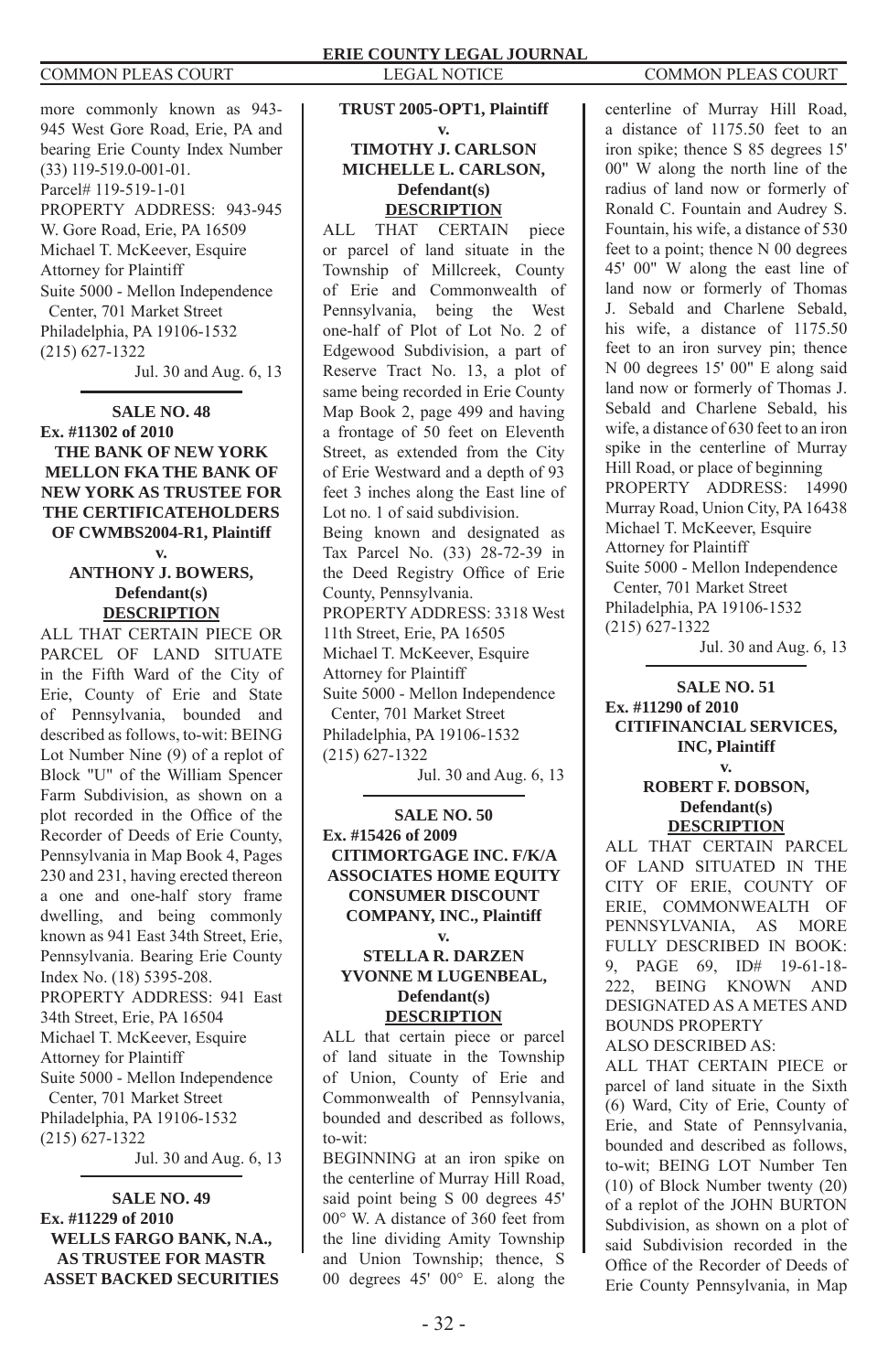Book No. 4, pages 218, 219, having erected thereon a one story frame dwelling and being commonly known as 1014 West 35th Street, Erie, Pennsylvania. TAX PARCEL#: 19-61-222 PROPERTY ADDRESS: 1014 West 35th Street, Erie, PA 16508 Michael T. McKeever, Esquire Attorney for Plaintiff Suite 5000 - Mellon Independence Center, 701 Market Street Philadelphia, PA 19106-1532 (215) 627-1322 Jul. 30 and Aug. 6, 13

**SALE NO. 53 Ex. #10807 of 2010 JPMORGAN CHASE BANK, N.A., AS ACQUIRER OF CERTAIN ASSETS AND LIABILITIES OF WASHINGTON MUTUAL BANK FROM THE FEDERAL DEPOSIT INSURANCE CORPORATION ACTING AS RECEIVER F/K/A WASHINGTON MUTUAL BANK F.A. S/B/M PNC MORTGAGE CORPORATION OF AMERICA, Plaintiff**

#### **v. CYNTHIA E. LECHEFSKY MICHAEL G. LECHEFSKY, Defendant(s) DESCRIPTION**

All that certain piece or parcel of land situate in the Borough of Edinboro, County of Erie, and Commonwealth of Pennsylvania, being the southern one-half (½) of Lots Nos. 23 and 25 of Block "YL" as more fully appearing in Erie County Map Book 4 at Pages 10 and 11.

The above-described property is more commonly known as 301 Monroe Street, Edinboro, Pennsylvania 16412 and is further identified by Erie County Tax Index Number (11) 1-14-13. PROPERTY ADDRESS: 301 Monroe Street, Edinboro, PA 16412 Michael T. McKeever, Esquire Attorney for Plaintiff Suite 5000 - Mellon Independence Center, 701 Market Street Philadelphia, PA 19106-1532 (215) 627-1322

Jul. 30 and Aug. 6, 13

#### **SALE NO. 55 Ex. #10440 of 2010 SELECT PORTFOLIO SERVICING, INC., Plaintiff v. CHRISTINA M. SPADACCIO,**

# **Defendant(s) DESCRIPTION**

ALL that certain piece or parcel of land situate in the City of Erie, County of Erie and State of Pennsylvania, bounded and described as follows, to-wit: BEGINNING at a point in the east line of Hess Avenue one hundred and twenty-six (126) feet southwardly from the intersection of the east line of Hess Avenue with the south line of East Tenth Street; thence eastwardly and parallel with East Tenth Street one hundred and three and nine tenths (103.9) feet, more or less, to a point in the eastern limits of the City of Erie; thence southwardly along the line of the eastern city limits thirty-one (31) feet to a point; thence westwardly and parallel with East Tenth Street aforesaid one hundred and three and nine-tenths (103.9) feet, more or less, to the east line of Hess Avenue; thence northwardly by and along the east line of Hess Avenue thirty-one (31) feet to the place of beginning and having erected thereon a twostory frame dwelling.

ALSO all that certain piece or parcel of land situate in Millcreek Township, now City of Erie, County of Erie and State of Pennsylvania, bounded and described as follows, to-wit: In Millcreek Township, now City of Erie, County of Erie, Pennsylvania, beginning at the point of intersection of the former old East City Line with the North line of Eleventh Street as indicated on the Map recorded in Map Book No. 1, page 81; thence North along the former East City line One hundred twenty-five and fifty-four hundredths (125.54) feet; thence Eastwardly parallel with Tenth Street, Forty-seven and five-tenths (47.5) feet; thence Southwardly One hundred twenty-five and fiftyfour hundredths (125.54) feet; thence Westwardly parallel to Tenth Street, Forty-eight and seven-tenths

(48.7) feet to the place of beginning. Being Lot No. 11 of the Subdivision of Reed Addition as made by Kate Davenport and recorded in Erie County, Pennsylvania Map Book No. 2, Page 45.

Said property being commonly known as 1011 Hess Avenue, Erie, Pennsylvania 16503, and further identified in the assessment records of Erie County as Index Nos. 15-2102-318 and 15-2102-322, respectively.

PROPERTY ADDRESS: 1011 Hess Avenue, Erie, PA 16503 Michael T. McKeever, Esquire

Attorney for Plaintiff

Suite 5000 - Mellon Independence

 Center, 701 Market Street Philadelphia, PA 19106-1532

(215) 627-1322

Jul. 30 and Aug. 6, 13

### **SALE NO. 56 Ex. #11478 of 2010 BANK OF AMERICA, N.A., Plaintiff**

#### **v. KRISTIN D. WATKINS, Defendant(s) DESCRIPTION**

All that certain piece or parcel of land situate in the City of Erie, County of Erie and State of Pennsylvania, being the West one-half (1/2) of in Lot. No. 853, in square 64, and being more particularly bounded and described as follows, to-wit: Beginning at a point in the North line of 10th Street, two hundred six and one-fourth (206 1/4) feet West of the intersection of the West line of Plum Street with the North line of 10th Street; thence westwardly along the North line of 10th Street, forty-one and one-fourth (41 1/4) feet to a point; thence Northwardly in a line parallel with Plum Street, one hundred sixty-five (165) feet to a point; thence Eastwardly in a line parallel with 10th Street, fortyone and one fourth (41 1/4) feet to a point; thence Southwardly in a line parallel with Plum Street, one hundred sixty-five  $(165)$  feet to the North line of 10th Street the point and place of beginning; Having erected thereon a frame dwelling and garage and being commonly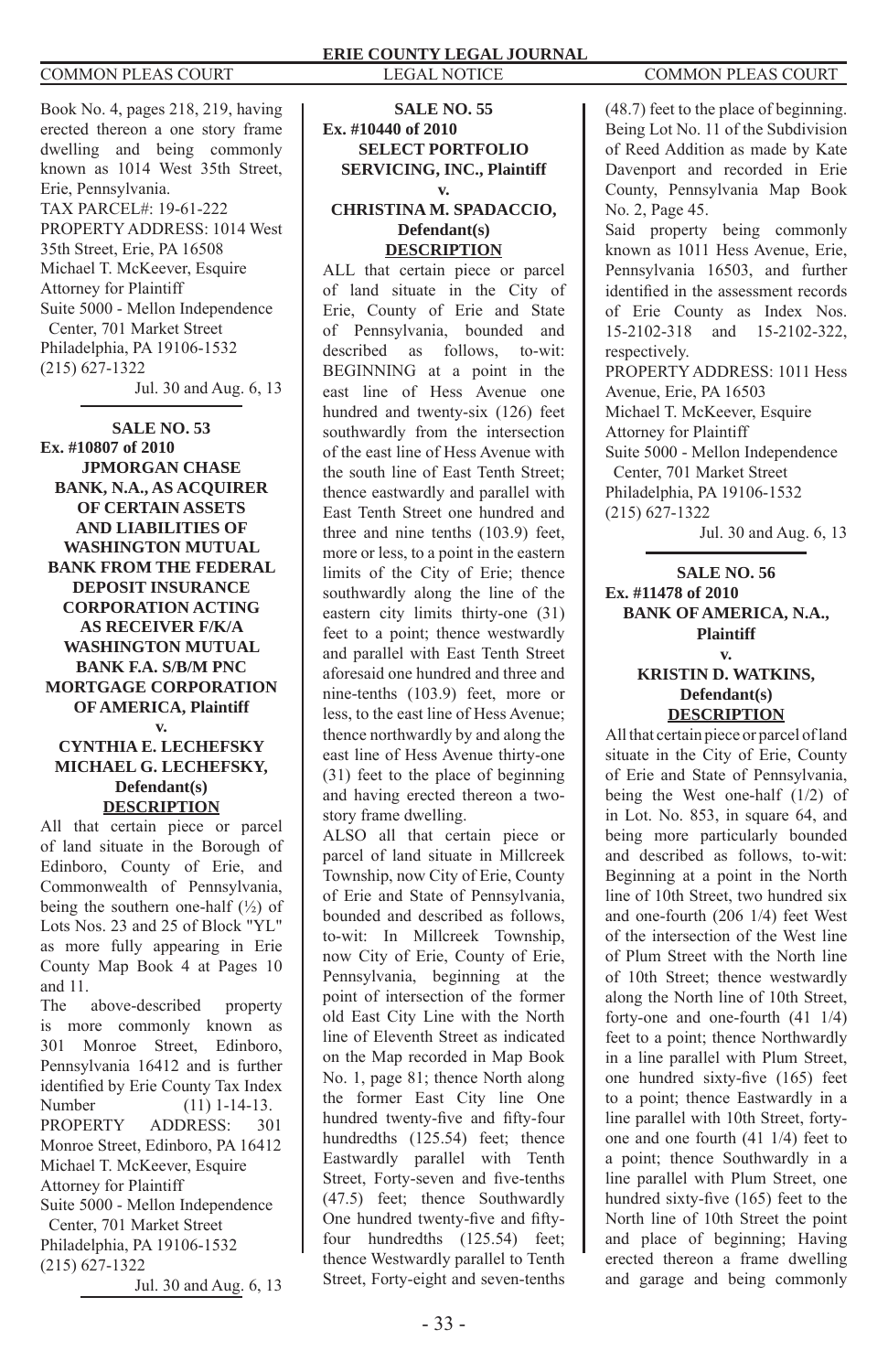known as 922 West 10th Street, Erie, PA bearing Erie County Tax Index # (16) 3047-139, Tax Parcel # 16-0300-047.0-139.00, premises being: 922 West 10th Street, Erie, PA 16502. TAX PARCEL #: (16) 3047-139 PROPERTY ADDRESS: 922 West 10th Street, Erie, PA 16502 Michael T. McKeever, Esquire Attorney for Plaintiff Suite 5000 - Mellon Independence Center, 701 Market Street Philadelphia, PA 19106-1532

(215) 627-1322

Jul. 30 and Aug. 6, 13

**SALE NO. 57 Ex. #15686 of 2009 PNC Bank, N.A., s/b/m/t National City Bank, Plaintiff**

#### **v. Nancy E. Sanford a/k/a Nancy E. Wagner, Defendant SHERIFF'S SALE**

By virtue of a Writ of Execution filed to No. 15686-09 PNC Bank. N.A., s/b/m/t National City Bank vs. Nancy E. Sanford a/k/a Nancy E. Wagner, owner(s) of property situated in Borough of Fairview, Erie County, Pennsylvania being 7252 Old Ridge Road, PO Box 351, Fairview, PA 16415 107.87 feet, 135.3 feet, 160.2 feet, 85.63 feet, 94.62 feet Assessment Map number: 21-76-6-9 Assessed Value figure: \$74,320.00 Improvement thereon: dwelling Patrick Thomas Woodman, Esq. 436 Seventh Ave. 1400 Koppers Bldg. Pittsburgh, PA 15219 (412) 434-7955 Jul. 30 and Aug. 6, 13

**SALE NO. 58 Ex. #11166 of 2010 First Horizon Home Loans, a division of First Tennessee Bank National Association v.** 

### **DEBRA A. HARRIS SHERIFF'S SALE**

By virtue of a Writ of Execution file to No. 11166-2010 First Horizon Home Loans, a division of First Tennessee Bank National

#### **ERIE COUNTY LEGAL JOURNAL** COMMON PLEAS COURT LEGAL NOTICE COMMON PLEAS COURT

Association vs. DEBRA A. HARRIS, owner(s) of property situated in the City of Erie, County of Erie, Pennsylvania being 1119 EAST 5TH STREET, ERIE, PA 16507 33 X 120.5 FEET Assessment Map Number: 14010040010900 Assessed Value figure: \$38,940.00 Improvement thereon: Single Family Dwelling Scott A. Dietterick, Esquire Kimberly A. Bonner, Esquire Joel Ackerman, Esquire Zucker, Goldberg & Ackerman, LLC 200 Sheffield Street, Suite 301 Mountainside, NJ 07092 (908) 233-8500

Jul. 30 and Aug. 6, 13

**SALE NO. 59 Ex. #15349 of 2009 The Bank of New York Mellon fka The Bank of New York, as Trustee for the Benefit of The Certifi cateholders of CWMBS 2002-11, Plaintiff**

#### **v.**

#### **Donald N. Detzel, Defendant SHORT DESCRIPTION**

ALL that certain piece or parcel of land situate in the Third Ward of the City of Erie, County of Erie and State of Pennsylvania. By virtue of a Writ of Execution

filed to  $No$  15349-2009 The Bank of New York Mellon fka The Bank of New York, as Trustee for the Benefit of The Certificateholders of CWMBS 2002-11 v. Donald N Detzel, owners of property situated in the Township of Third Ward of the City of Erie, Erie County, Pennsylvania being 1317-1319 West 9th Street, Erie, Pennsylvania 16502.

Tax I.D. No. 16-030-061.0-109.00 Assessment: \$77,364.78

Improvements: Residential Dwelling McCabe, Weisberg and Conway, P.C. 123 South Broad Street, Suite 2080

Philadelphia, PA 19109

Jul. 30 and Aug. 6, 13

#### **SALE NO. 60 Ex. #11445 of 2005 Centex Home Equity Corporation n/d/b/a Centex Home Equity Company, LLC, Plaintiff**

#### **v. Carol Zoe Bloss-Fulton a/k/a Carol Zoe Fulton, Defendant SHORT DESCRIPTION**

All that Certain Piece and parcel of Land situate in the Township of Union, County of Erie, Commonwealth of Pennsylvania. By virtue of a Writ of Execution filed to No 11445 of 2005 Centex Home Equity Corporation n/d/b/a Centex Home Equity Company, LLC v. Carol Zoe Bloss-Fulton a/k/a Carol Zoe Fulton, owners of property situated in the Township of Union, Erie County, Pennsylvania being 10040 Concord Road, Union City, Pennsylvania 16438. Tax I.D. No. (43) 14-41-8.02 Assessment: \$83,201.33 Improvements: Residential Dwelling McCabe, Weisberg and Conway, P.C. 123 South Broad Street, Suite 2080 Philadelphia, PA 19109

Jul. 30 and Aug. 6, 13

**SALE NO. 61 Ex. #12106 of 2009 BAC Home Loans Servicing, L.P. fka Countrywide Home Loans Servicing, L.P.**

**v.**

#### **Barbara W. Shuttle SHORT DESCRIPTION**

By virtue of a Writ of Execution filed to No. 12106-09 BAC Home Loans Servicing, L.P. fka Countrywide Home Loans Servicing, L.P. v. Barbara W. Shuttle, owners of property situated in the City of Erie, Erie County, Pennsylvania being 511 Cranch Avenue, Erie, Pennsylvania 16511. Tax I.D. No. 14-1111-219 Assessment: \$64,445.72 Improvements: Residential Dwelling McCabe, Weisberg and Conway, P.C. 123 South Broad Street, Suite 2080 Philadelphia, PA 19109

Jul. 30 and Aug. 6, 13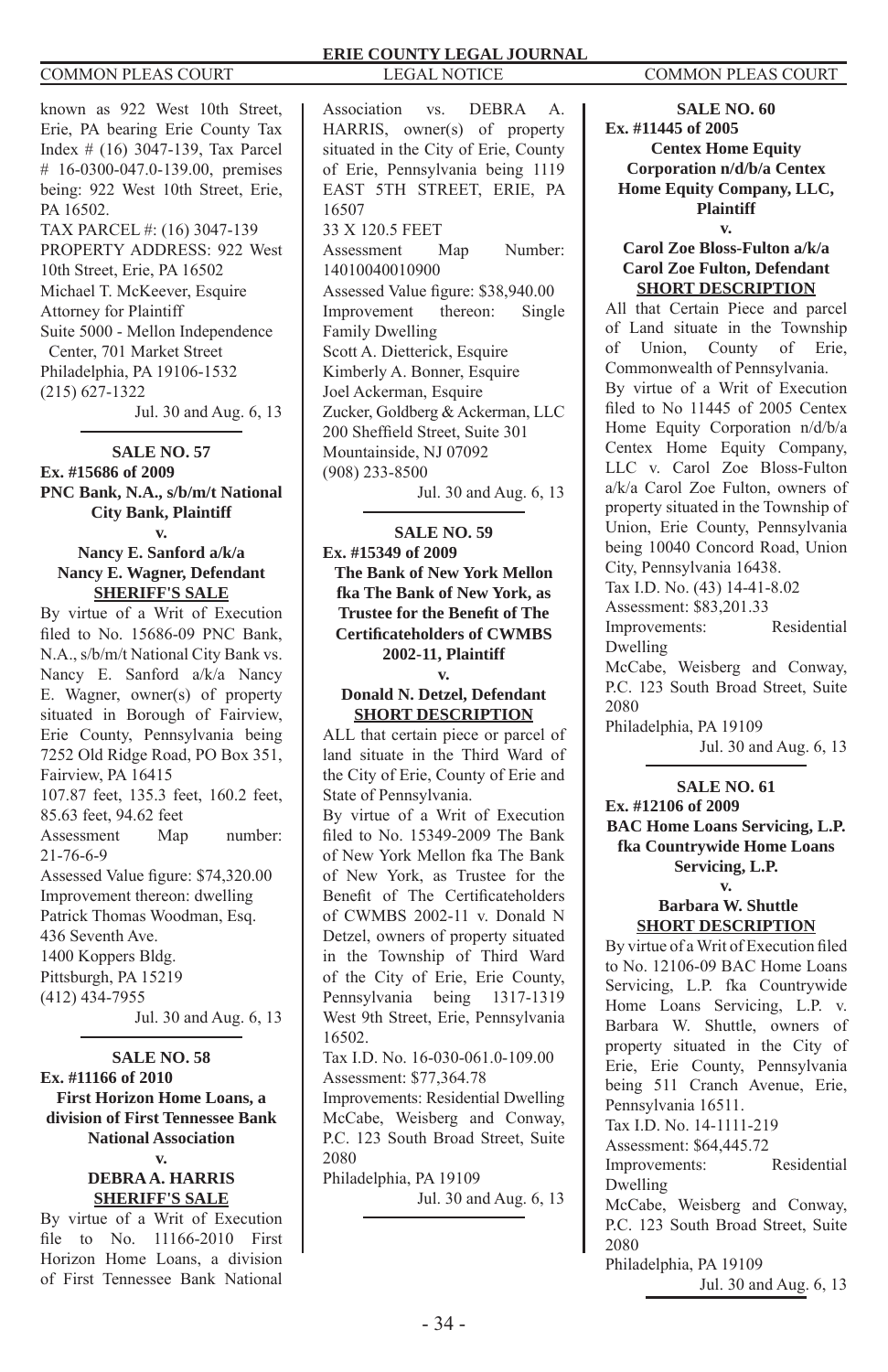**SALE NO. 62 Ex. #11183 of 2010 Wells Fargo Bank, N.A., as Trustee for Option One Mortgage Loan Trust 1999-B Asset-Backed Certifi cates, Series 1999-B, Plaintiff v.**

# **Richard A. Spadacene and Cara L. Miller, Defendant**

**SHORT DESCRIPTION**<br>ALL THAT CERTAIN **r** THAT CERTAIN piece or parcel of land situate in the Township of Millcreek, County of Erie and State of Pennsylvania. By virtue of a Writ of Execution filed to No. 11183-10 Wells Fargo Bank, N.A., as Trustee for Option One Mortgage Loan Trust 1999-B Asset-Backed Certificates, Series 1999-B v. Richard A. Spadacene and Cara L. Miller, owners of property situated in the Township of Millcreek, Erie County, Pennsylvania being 2241 Gatesmill Drive, Erie, Pennsylvania 16509. Tax I.D. No. 33-108-480.4-14 Assessment: \$154,484.20 Improvements: Residential Dwelling McCabe, Weisberg and Conway, P.C. 123 South Broad Street, Suite 2080 Philadelphia, PA 19109

Jul. 30 and Aug. 6, 13

#### **SALE NO. 63 Ex. #11370 of 2010 Everhome Mortgage Company, Plaintiff**

**v.**

#### **Richard T. Stewart Jr., Defendant DESCRIPTION FOR ADVERTISING**

All that certain piece, parcel or lot of land situate in City of Erie Township, Forest County, and Commonwealth of Pennsylvania, being known as 938 E. 30th St, Erie, Pennsylvania 16504

Title to said premises is vested in Richard T. Stewart Jr. by deed from JOHN M. GRIEP, SINGLE dated December 10, 2003 and recorded December 19, 2003 in Deed Book 1095, Page 1818.

TAX MAP AND PARCEL NUMBER: 18 050-053-0139-00

**ERIE COUNTY LEGAL JOURNAL** COMMON PLEAS COURT LEGAL NOTICE COMMON PLEAS COURT

> THE IMPROVEMENTS THEREON ARE: Residential Dwelling REAL DEBT: \$86,681.36 SEIZED AND TAKEN IN EXECUTION AS THE PROPERTY OF: Richard T. Stewart Jr. McCabe, Weisberg and Conway, P.C. 123 South Broad Street, Suite 2080 Philadelphia, PA 19109 (215) 790-1010

Jul. 30 and Aug. 6, 13

**SALE NO. 65 Ex. #11052 of 2010 DEUTSCHE BANK NATIONAL TRUST COMPANY, AS TRUSTEE FOR FFMLT TRUST 2005-FF8, MORTGAGE PASS-THROUGH CERTIFICATES, SERIES 2005-FF8, Plaintiff v. RACHEL M. AULENBACHER A/K/A RACHAL M. AULENBACHER** 

#### **DAVID L. AULENBACHER, Defendant(s) SHERIFF'S SALE**

By virtue of a Writ of Execution fi led to No. 11052-10 DEUTSCHE BANK NATIONAL TRUST COMPANY, AS TRUSTEE FOR FFMLT TRUST 2005-FF8, MORTGAGE PASS-THROUGH CERTIFICATES, SERIES 2005-FF8 vs. RACHEL M. AULENBACHER A/K/A RACHAL M. AULENBACHER and DAVID L. AULENBACHER Amount Due: \$53,232.34 RACHEL M. AULENBACHER A/K/A RACHAL M. AULENBACHER and DAVID L. AULENBACHER, owner(s) of property situated in BOROUGH OF GIRARD, Erie County, Pennsylvania being 201 NICKLE PLATE AVENUE, GIRARD, PA 16417-1118 A/K/A 201 NICKEL PLATE AVENUE, GIRARD, PA 16417-1118 Dimensions: 90 Acreage: 125 Assessment Map number: 23-003-015.0-017.00 Assessed Value: \$54,860.00 Improvement thereon: Residential Phelan Hallinan & Schmieg, LLP

One Penn Center at Suburban Station, Suite 1400 1617 John F. Kennedy Boulevard Philadelphia, PA 19103-1814 (215) 563-7000 Jul. 30 and Aug. 6, 13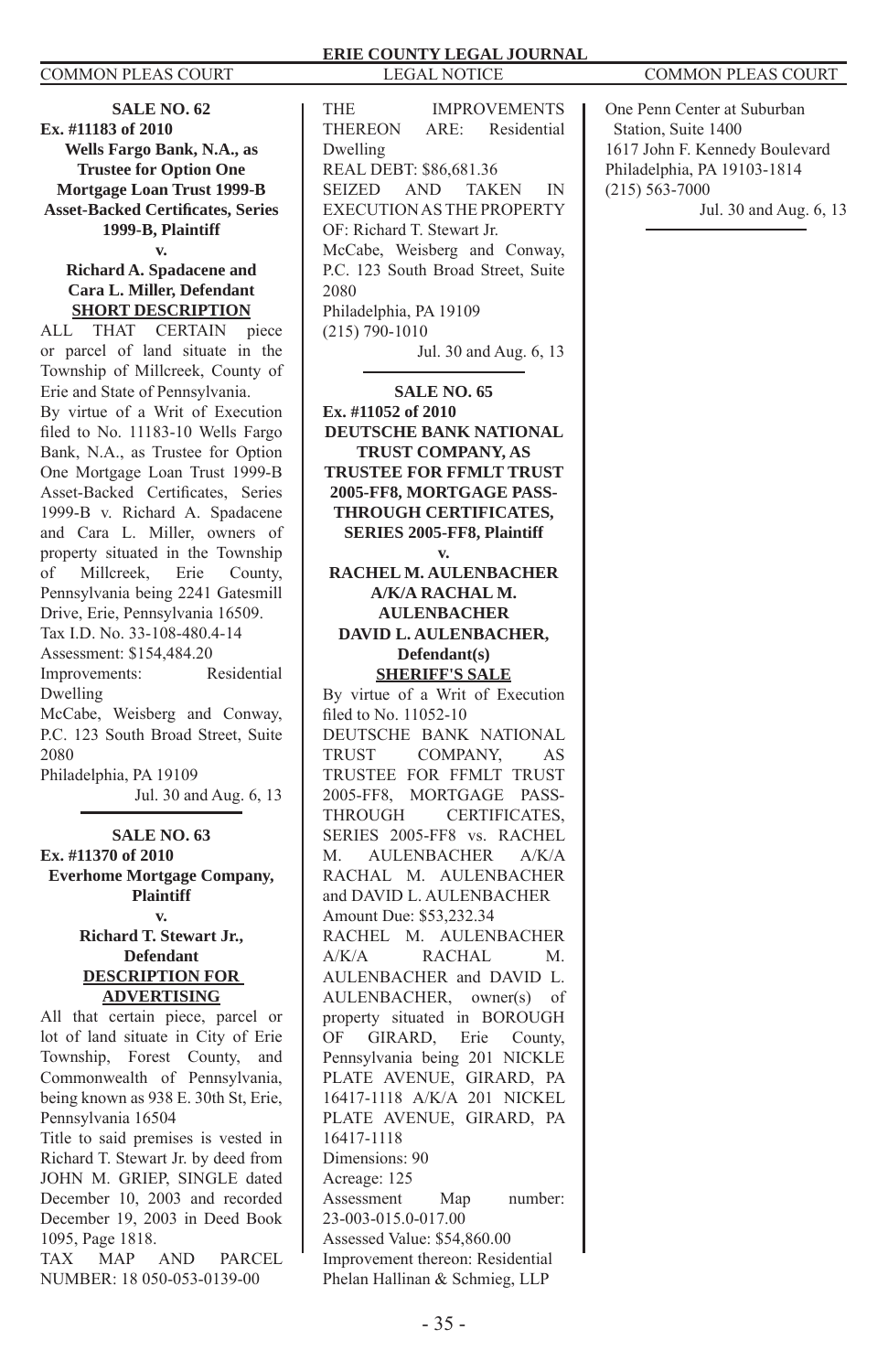#### **ESTATE NOTICES**

Notice is hereby given that in the estates of the decedents set forth below the Register of Wills has granted letters, testamentary or of administration, to the persons named. All persons having claims or demands against said estates are requested to make known the same and all persons indebted to said estates are requested to make payment without delay to the executors or their attorneys named below.

### **FIRST PUBLICATION**

#### **HIXENBAUGH, LOUISE V., deceased**

Late of the Township of Millcreek, County of Erie, Pennsylvania *Executor:* Jeffrey C. Hixenbaugh, c/o 246 West 10th Street, Erie, PA 16501

*Attorney:* Scott E. Miller, Esquire, 246 West Tenth Street, Erie, PA 16501

# **HURST, LAWRENCE E.,**

#### **deceased**

Late of Waterford Township, County of Erie, Commonwealth of Pennsylvania

*Executrix:* Thelma R. Hurst, Esq., c/o Quinn, Buseck, Leemhuis, Toohey & Kroto, Inc., 2222 West Grandview Blvd., Erie, PA 16506-4508

*Attorney:* I. John Dunn, Esq., Quinn, Buseck, Leemhuis, Toohey & Kroto, Inc., 2222 West Grandview Blvd., Erie, PA 16506-4508

#### **KISIEL, BERNARD F., deceased**

Late of the City of Erie, County of Erie, Commonwealth of Pennsylvania

*Executrix:* Denise Bielinski, c/o Quinn, Buseck, Leemhuis, Toohey & Kroto, Inc., 2222 West Grandview Blvd., Erie, PA 16506 *Attorney:* James F. Toohey, Esquire, Quinn, Buseck, Leemhuis, Toohey & Kroto, Inc., 2222 West Grandview Blvd., Erie, PA 16506-4508

Late of the City of Erie, Erie County, Pennsylvania

*Executor:* William D. Neil, 8140 Filter Plant Road, North East, PA

*Attorney:* Christine Hall McClure, Esq., Knox McLaughlin Gornall & Sennett, P.C., 120 West Tenth Street, Erie, PA 16501 **REID, CATHERINE B.,**

Late of the Borough of North East *Executors:* William S. Reid, Stephen M. Reid, and Janet Reid

*Attorney:* Joseph M. Walsh, III, Esq., Shapira, Hutzelman, Berlin, Ely, Smith and Walsh, 305 West 6th Street, Erie, PA 16507 **PATTERSON, JAMES J.,**

Late of the Township of Girard *Executrix:* Colleen Ann Patterson, c/o Malcolm L. Pollard, 4845 W. Lake Rd., Erie, PA 16505 *Attorney:* Malcolm L. Pollard, Esq., 4845 W. Lake Rd., Erie, PA 16505

Late of the City of Erie, County of Erie and Commonwealth of

*Administrator:* Lavon Thomas *Attorney:* David J. Rhodes, Esquire, Elderkin, Martin, Kelly & Messina, 150 West 8th Street,

**THOMAS, DEBRA L.,**

Pennsylvania

Erie, PA 16501

**NEIL, DAVID J., deceased**

16428

**deceased**

**deceased**

**deceased**

Trojanowski

#### **BOSSART, EDWARD C., deceased**

Late of the City of Erie *Executor:* Barry J. Bossart, c/o 332 East 6th Street, Erie, PA 16507-1610 *Attorney:* Evan E. Adair, Esq., Williams and Adair, 332 East 6th Street, Erie, PA 16507-1610

### **CUMMINGS, CARLI CHRISTINA,**

### **deceased**

Late of Millcreek Twp. *Administrator:* James P. Cummings, c/o David B. Cercone, Cercone Erlain & Associates, 1100 Manor Building, 564 Forbes Avenue, Pittsburgh, PA 15219 *Attorney:* David B. Cercone, Esq. Cercone Erlain & Associates, 1100 Manor Building, 564 Forbes Avenue, Pittsburgh, PA 15219

#### **DEINER, GENEVIEVE, deceased**

Late of Erie, PA *Executrix:* Dawn Sauter, 324 Newbury Drive, Monroeville, PA 15146 *Attorney:* None

# **GAVIN, LeANNA N.,**

### **deceased**

Late of the Township of Millcreek, County of Erie and Commonwealth of Pennsylvania *Co-Executors:* John R. Gavin and Barbara L. Wiley *Attorney:* Edward P. Wittmann, Esquire, Elderkin, Martin, Kelly

& Messina, 150 East 8th Street, Erie, PA 16501

#### **GRICE, FLORENCE H., a/k/a FLORENCE E. GRICE, deceased**

Late of the City of Corry, County of Erie

*Executor:* Robert E. Grice, 202 West Church Street, Corry, Pennsylvania 16407

*Attorney:* W. Richard Cowell, Esquire, Carney & Good, 254 West Sixth Street, Erie, Pennsylvania 16507

- 36 -

Late of the Township of Fairview, County of Erie, Commonwealth

**SECOND PUBLICATION**

*Executor:* Daniel E. Adamus, 5605 Langmore Lane, Erie, PA

*Attorneys:* MacDonald, Illig, Jones & Britton, LLP, 100 State Street, Suite 700, Erie, Pennsylvania 16507-1459

**ADAMUS, OLGA M.,**

of Pennsylvania

**deceased**

16505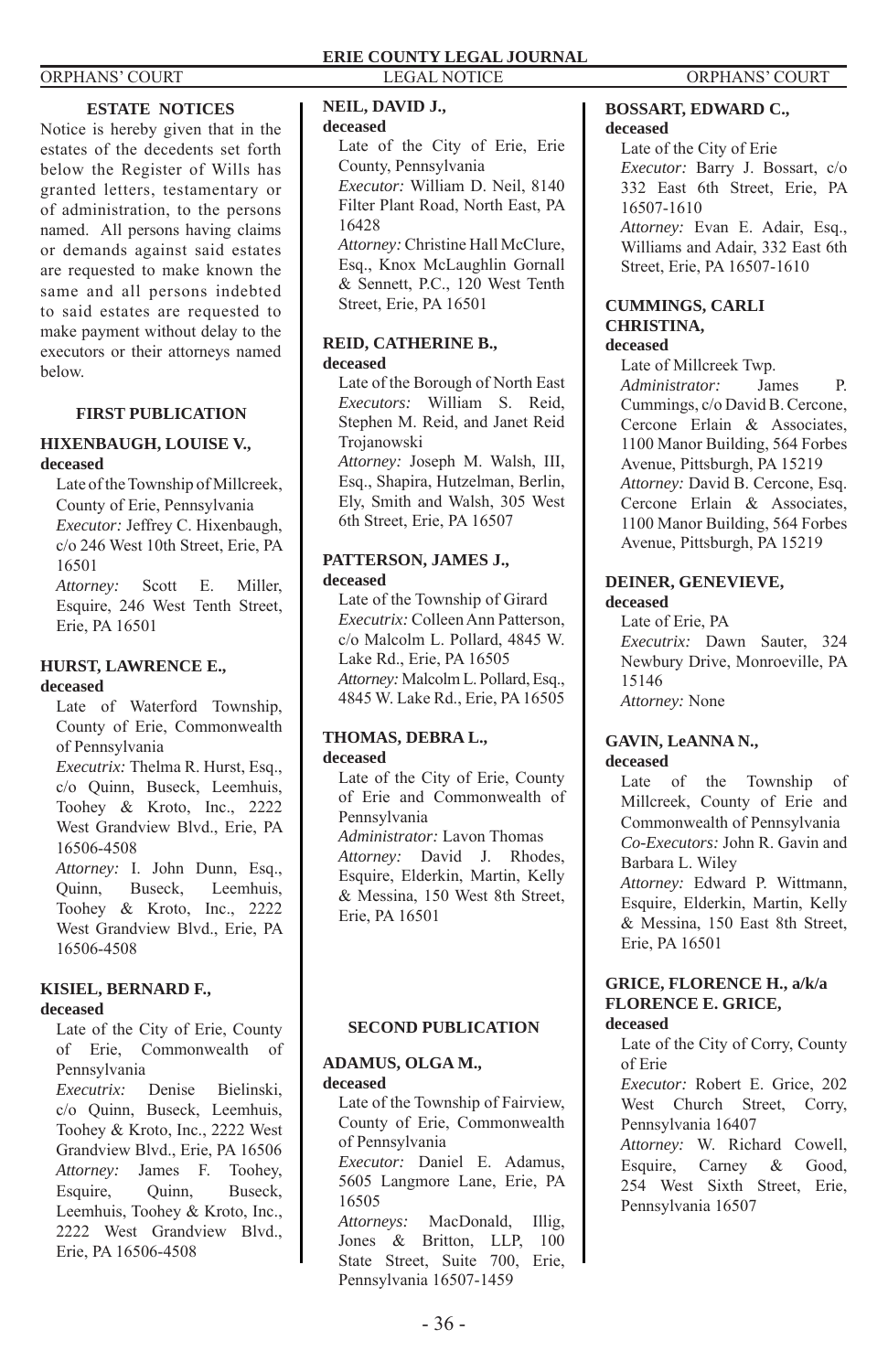#### **NOWACZYK, THOMAS F., THIRD PUBLICATION deceased**

Late of the City of Erie *Administrator:* Barbara Nowaczyk Monteith *Attorney:* Catherine A. Allgeier, 504 State St., Suite 203, Erie, PA 16501

# **ROHDE, MAY E.,**

**deceased**

Late of Erie County *Executor:* Douglas E. Rohde, 864 Bryn Mawr Ave., Wycliffe, OH 44092 *Attorney:* Eric B. Rohde, Esq., 1926 Peach Street, Erie, PA 16502

# **SHAFFER, NANCY A., a/k/a NANCY SHAFFER,**

### **deceased**

Late of Erie County, Pennsylvania *Executor:* Clara F. Moore, c/o David W. Bradford, Esq., 731 French St., Erie, PA 16501 *Attorney:* David W. Bradford, Esq., 731 French St., Erie, PA 16501

#### **SPITMAN, ROBERTA H., deceased**

Late of the City of Corry, County of Erie, Commonwealth of Pennsylvania

*Executrix:* Barbara Morris, c/o Quinn, Buseck, Leemhuis, Toohey & Kroto, Inc., 2222 West Grandview Blvd., Erie, PA 16506 *Attorney:* Colleen R. Stumpf, Esq., Quinn, Buseck, Leemhuis, Toohey & Kroto, Inc., 2222 West Grandview Blvd., Erie, PA 16506

### **ACKER, MONICA ROSE, deceased**

Late of the City of Erie *Executor:* Dennis Lagan, 445 Townhall Road West, Waterford, PA 16441

*Attorney:* Daniel P. Marnen, Esq., Marnen Mioduszewski Bordonaro Wagner & Sinnott, LLC, 516 West Tenth Street, Erie, PA 16502

### **CHITESTER, GEORGE G., deceased**

Late of Erie County, Pennsylvania *Executor:* Jane Ellen Krahe, 511 Vermont Avenue, Erie, Pennsylvania 16505 *Attorney:* Charles D. Agresti, Esq., Agresti Law Firm, 4934 Peach Street, Erie, Pennsylvania 16509

#### **FEENEY, COLIN E., deceased**

Late of the Township of Millcreek, County of Erie, Commonwealth of Pennsylvania *Executrix:* Colleen Feeney-Keyes, c/o Quinn, Buseck, Leemhuis, Toohey & Kroto, Inc., 2222 West Grandview Blvd., Erie, PA 16506

*Attorney:* Scott L. Wallen, Esq., Quinn, Buseck, Leemhuis, Toohey & Kroto, Inc., 2222 West Grandview Blvd., Erie, PA 16506

#### **GIACOBELLO, ANTHONY F., a/k/a TONY GIACOBELLO, deceased**

Late of Erie, PA, Erie County, PA *Executrix:* Madeline M. Wolf *Attorney:* Gregory A. Karle, Esquire, 900 State Street, Suite 103, Erie, PA 16501

#### **PARKS, AGNES T., deceased**

Late of the Township of Millcreek, Erie County, Pennsylvania *Executor:* Robert W. Parks, 11 Jerry Drive, Plattsburgh, NY 12901 *Attorney:* Christine Hall McClure, Esq., Knox McLaughlin Gornall & Sennett, P.C., 120 West Tenth Street, Erie, PA 16501

#### **PISCOR, CLARA L., deceased**

Late of Millcreek Township, County of Erie and Commonwealth of Pennsylvania *Executrix:* Juanita Ponce *Attorney:* Thomas J. Minarcik, Esquire, Elderkin, Martin, Kelly & Messina, 150 East 8th Street, Erie, PA 16501

# **SCHULER, JOHN E.,**

### **deceased**

Late of the Township of Millcreek, County of Erie and Commonwealth of Pennsylvania *Executor:* Edward Schuler *Attorney:* John B. Enders, Esquire, Elderkin, Martin, Kelly & Messina, 150 East 8th Street, Erie, PA 16501

# **SCOTT, IDA JANET,**

### **deceased**

Late of the City of Erie *Executor:* Dr. Vernon D. Dobbs, 5274 W. 51st Street, Fairview, PA 16415

*Attorney:* Larry D. Meredith, Esq., 2021 E. 20th Street, Erie, Pennsylvania 16510

#### **TATAR, WILLIAM J., deceased**

Late of the City of Erie, Commonwealth of Pennsylvania *Executor:* Dale R. DeMarco, 4226 Caroline Drive, Erie, Pennsylvania 16509 *Attorney:* Richard A. Vendetti, Esq., Vendetti & Vendetti, 3820 Liberty Street, Erie, PA 16509

### **VICKEY, WILLIAM GARRETT, deceased**

Late of the City of Erie, County of Erie, and Commonwealth of Pennsylvania

*Executrix:* Rosemarie Culmer, 219 Lake Cliff Drive, Erie, Pennsylvania 16511

*Attorney:* Robert E. McBride, Esquire, 32 West Eighth Street, Suite 600, Erie, Pennsylvania 16501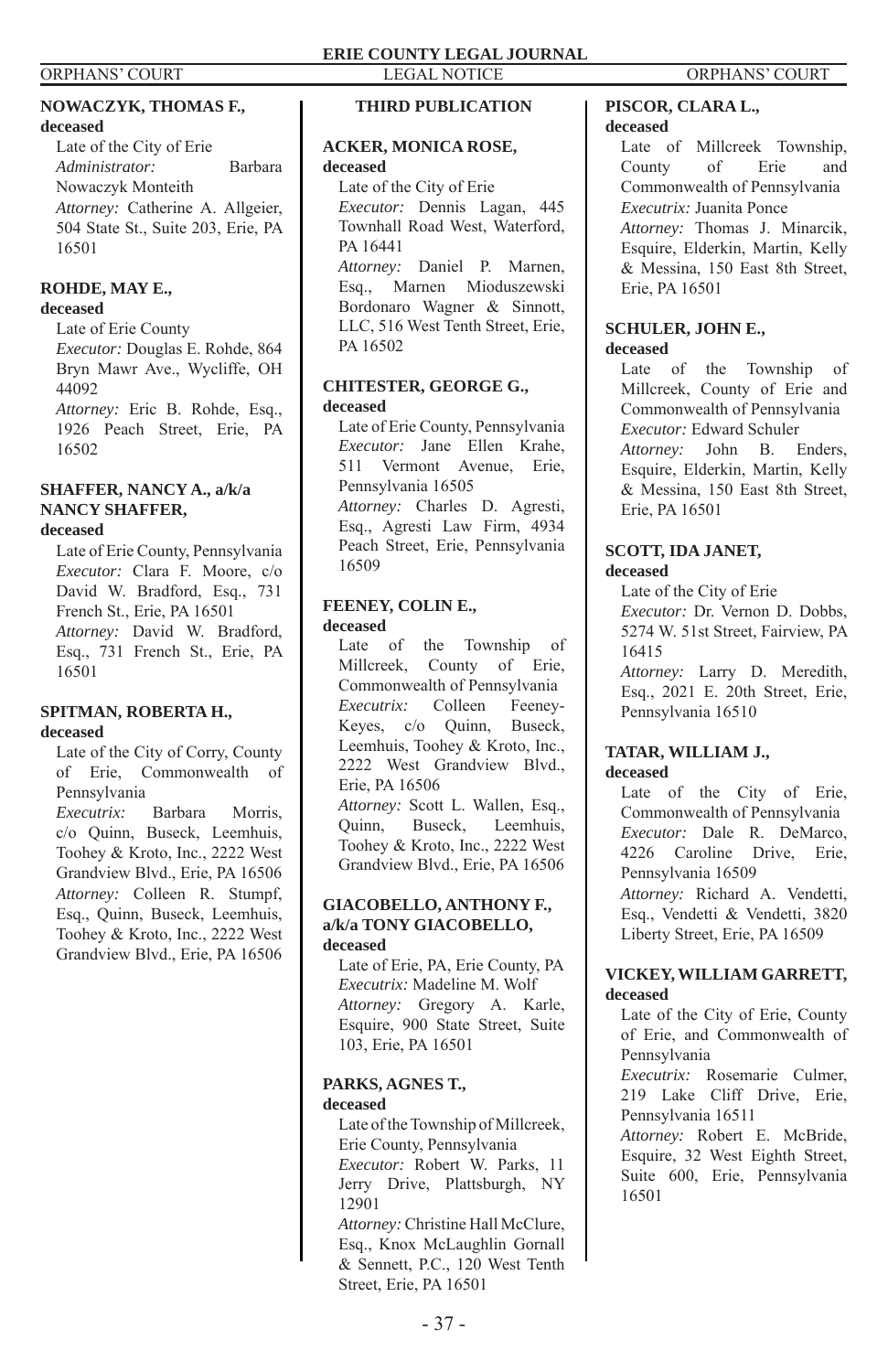# **CHANGES IN CONTACT INFORMATION OF ECBA MEMBERS**

| 4016 Davis Ave.                            |  |
|--------------------------------------------|--|
|                                            |  |
|                                            |  |
| Presque Isle Downs & Casino                |  |
| P.O. Box 10728                             |  |
|                                            |  |
|                                            |  |
|                                            |  |
| 3820 Liberty Street                        |  |
|                                            |  |
|                                            |  |
|                                            |  |
|                                            |  |
| 32 West 8th Street                         |  |
|                                            |  |
|                                            |  |
|                                            |  |
| General Manager: Land/Risk Management      |  |
| National Fuel Gas Distribution Corporation |  |
| 6363 Main Street                           |  |
|                                            |  |
|                                            |  |

# WHAT IS YOUR PLAN TO PROTECT YOUR FAMILY?

*Understand your options and the consequences of your choices Regarding Long Term Care planning.*

> Policy discounts available to ECBA members and their extended families.



Edward C. Althof, CLU, CEBS, CLTC Michael Ocilka, CLTC

> 3537 West 12th Street Erie, PA 16505

Phone: (814) 833-5433 Fax: (814) 838-6172 Email: ealthof@LSinsure.com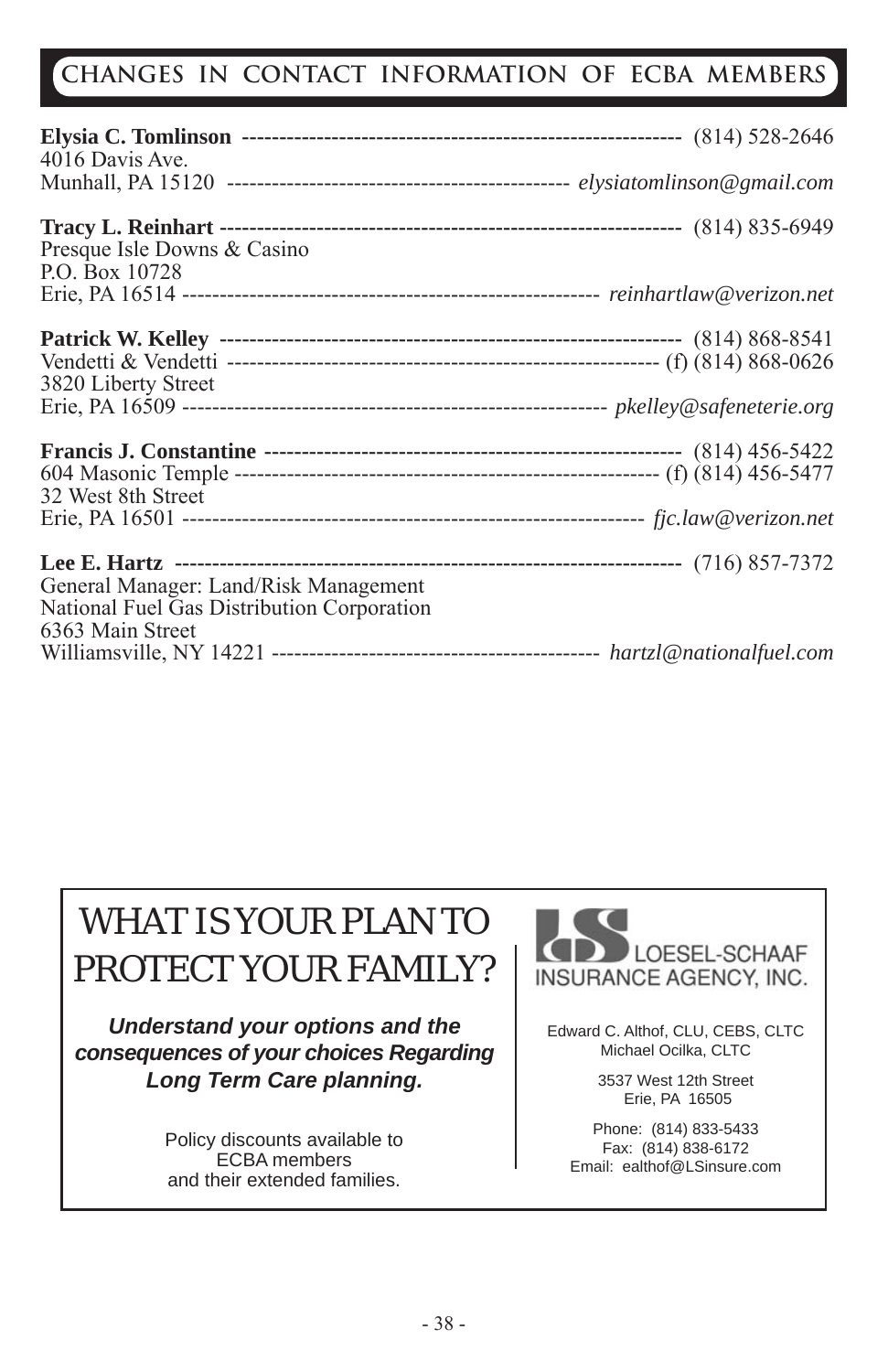| <b>PENNIS &amp; ASSOCIATES, INC.</b><br>INVESTIGATORS AND CONSULTANTS |                                                                                   |                                         |                                                                   |  |  |  |
|-----------------------------------------------------------------------|-----------------------------------------------------------------------------------|-----------------------------------------|-------------------------------------------------------------------|--|--|--|
| ⊕<br>♦<br><b>SURVEILLANCE</b><br>♠<br>♦<br><b>POLYGRAPH</b><br>♦      | DOMESTIC, CIVIL, CRIMINAL<br><b>WRITTEN STATEMENTS</b><br>WIRETAP/"BUG" DETECTION |                                         | 814-455-7007<br>ERIE, PENNSYLVANIA<br>877-99-LAGAN<br>(TOLL-FREE) |  |  |  |
| Dennis Lagan<br>27 Years - PSP                                        | Gerald Nichols<br>30 Years - FBI                                                  | Benjamin Suchocki<br>30 Years - FBI/IRS | Jennifer Mazur<br>Investigator                                    |  |  |  |
| NORTHWEST PENNSYLVANIA'S PREMIER INVESTIGATIVE TEAM                   |                                                                                   |                                         |                                                                   |  |  |  |

Our offices have helped thousands of people file under the new bankruptcy code. We can help your clients keep their most valuable assets: their house, their car, & their personal belongings.

We are gladly accepting all Bankruptcy & Debt Relief referrals.

LAW OFFICES OF Mazzei et Associates **ATTORNEYS AT LAW** 

A Debt Relief Agency helping people file for relief under the Bankruptcy Code.

Clarion · Meadville Erie **Sharon** Warren Local: 814-860-3040 **Toll Free: 1-800-BANKRUPT** www.debt-be-gone.com